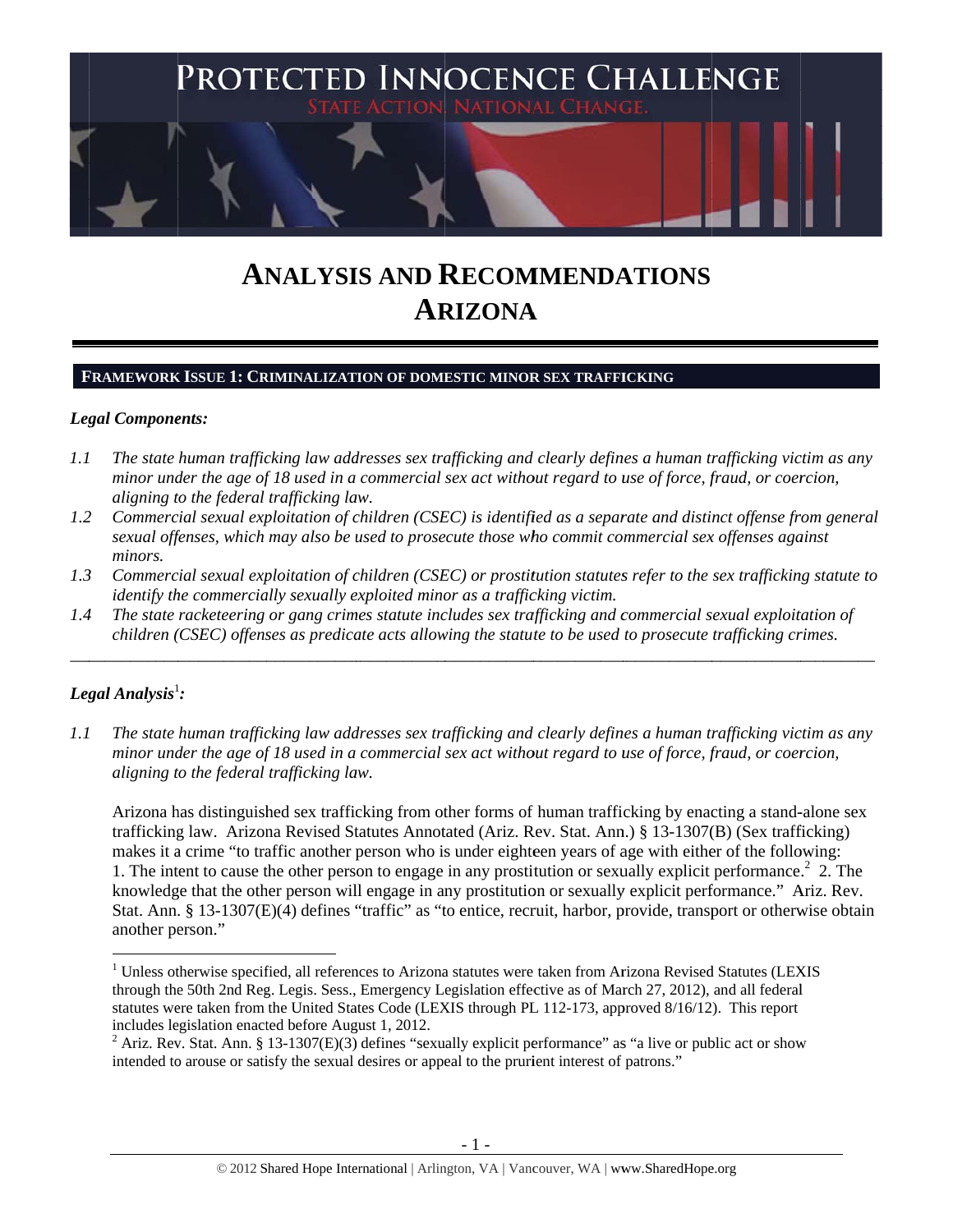Sex trafficking is a Class 2 felony<sup>3</sup> with penalty enhancements (Dangerous crimes against children) for trafficking a minor under 15. Ariz. Rev. Stat. Ann. §§ 13-1307(D), 13-705(C).

*1.2 Commercial sexual exploitation of children (CSEC) is identified as a separate and distinct offense from general sexual offenses, which may also be used to prosecute those who commit commercial sex offenses against*  minors.<sup>4</sup>

The following state laws create separate and specific crimes of commercial sexual exploitation of children:

- 1. Ariz. Rev. Stat. Ann. § 13-3212 (Child prostitution) criminalizes the sale and purchase of sex with a minor.<sup>5</sup> It states in part,
	- A. A person commits child prostitution by knowingly:
		- 1. Causing any minor to engage in prostitution.
		- 2. Using any minor for the purposes of prostitution.
		- 3. Permitting a minor who is under the person's custody or control to engage in prostitution.

4. Receiving any benefit for or on account of procuring or placing a minor in any place or in the charge or custody of any person for the purpose of prostitution.

5. Receiving any benefit pursuant to an agreement to participate in the proceeds of prostitution of a minor.

6. Financing, managing, supervising, controlling or owning, either alone or in association with others, prostitution activity involving a minor.

7. Transporting or financing the transportation of any minor with the intent that the minor engage in prostitution.

B. A person who is at least eighteen years of age commits child prostitution by knowingly:

1. Engaging in prostitution with a minor who is under fifteen years of age.

2. Engaging in prostitution with a minor who the person knows is fifteen, sixteen or seventeen years of age.

3. Engaging in prostitution with a minor who is fifteen, sixteen, or seventeen years of age.

. . . .

- 2. Ariz. Rev. Stat. Ann. § 13-3206 (Taking child for purpose of prostitution) makes it a crime if one "takes away any minor from the minor's father, mother, guardian or other person having the legal custody of the minor, for the purpose of prostitution . . . ." A conviction is punishable as a Class 4 felony, unless the minor is under 15, which makes a conviction punishable as a Class 2 felony since it is a dangerous crime against a child under Ariz. Rev. Stat. Ann. § 13-705(C).
- 3. Ariz. Rev. Stat. Ann. § 13-3552 (Commercial sexual exploitation of a minor) is a Class 2 felony with sentence enhancements if the minor is under 15. Ariz. Rev. Stat. Ann. §§ 13-3552(B), 13-705(D). The law states in part,

 $3$  Here and elsewhere in this report that felony classifications are mentioned, they result in the following imprisonment ranges pursuant to Ariz. Rev. Stat. Ann. § 13-702: Class 2 is punishable by imprisonment of 4-10 years (presumptive 5 years), Class 3 is punishable by imprisonment of 2.5 to 7 years (presumptive 3.5. years), Class 4 is punishable by imprisonment of 1.5 to 3 years (presumptive 2.5 years), Class 5 is punishable by imprisonment of .75 to 2 years (presumptive 1.5 years), and Class 6 is punishable by .5 to 1.5 years (presumptive 1 year). These penalties are listed without consideration of aggravating or mitigating factors, which increase or reduce the penalties respectively, according to the guidelines given in Ariz. Rev. Stat. Ann. § 13-702. All classes of felonies are punishable by possible fines up to \$150,000. Ariz. Rev. Stat. Ann. § 13-801.

<sup>&</sup>lt;sup>4</sup> See infra Sections 2.4 and 3.1 for charts outlining the relevant penalty provisions for offenses listed in this section.

<sup>&</sup>lt;sup>5</sup> Ariz. Rev. Stat. Ann. § 13-3212 has a complicated penalty structure, which is set out below under Section 2.4.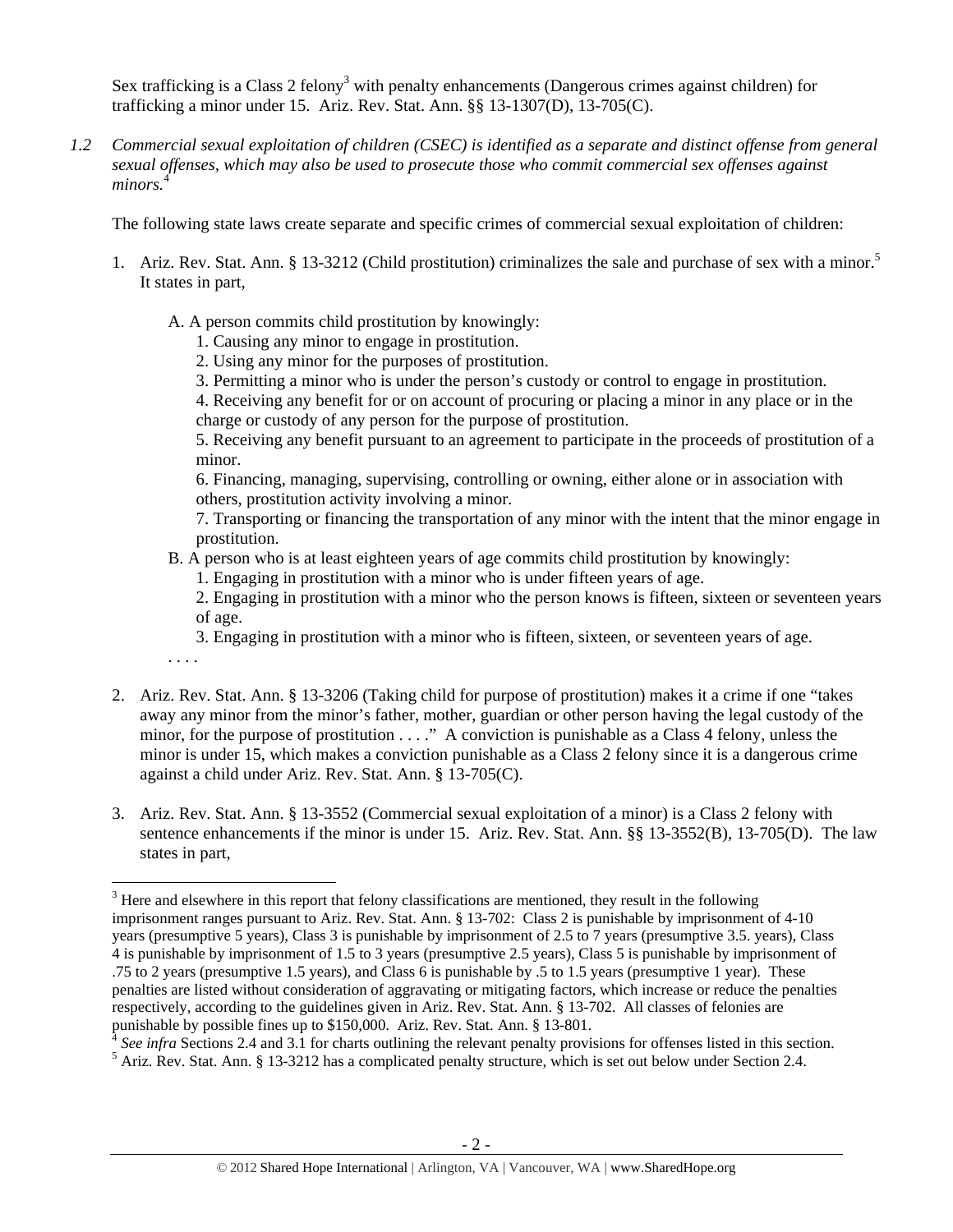A. A person commits commercial sexual exploitation of a minor by knowingly:

1. Using, employing, persuading, enticing, inducing or coercing a minor to engage in or assist others to engage in exploitive exhibition or other sexual conduct<sup>6</sup> for the purpose of producing any visual depiction or live act depicting such conduct.

2. Using, employing, persuading, enticing, inducing or coercing a minor to expose the genitals or anus or the areola or nipple of the female breast for financial or commercial gain.

3. Permitting a minor under the person's custody or control to engage in or assist others to engage in exploitive exhibition or other sexual conduct for the purpose of producing any visual depiction or live act depicting such conduct.

4. Transporting or financing the transportation of any minor through or across this state with the intent that the minor engage in prostitution, exploitive exhibition or other sexual conduct for the purpose of producing a visual depiction or live act depicting such conduct.

. . . .

 $\overline{a}$ 

Other sexual exploitation laws that may apply in cases of commercial sexual exploitation of a child although they do not specify commercial exchanges include the following:

- 1. Ariz. Rev. Stat. Ann. § 13-3553 (Sexual exploitation of a minor) states that a person commits a crime by knowingly "1. Recording, filming, photographing, developing or duplicating any visual depiction in which a minor is engaged in exploitive exhibition or other sexual conduct. 2. Distributing, transporting, exhibiting, receiving, selling, purchasing, electronically transmitting, possessing or exchanging any visual depiction in which a minor is engaged in exploitive exhibition or other sexual conduct." Violating Ariz. Rev. Stat. Ann. § 13-3553 is a Class 2 felony with sentence enhancements if the minor is under 15. Ariz. Rev. Stat. Ann. §§ 13-3553(C), 13-705(D).
- 2. Ariz. Rev. Stat. Ann. § 13-3554 (Luring a minor for sexual exploitation) makes "offering or soliciting sexual conduct with another person knowing or having reason to know that the other person is a minor" a crime. The statute is a Class 3 felony with sentence enhancements if the minor is under 15. Ariz. Rev. Stat. Ann. §§ 13-3554(C), 13-705(E).
- 3. Ariz. Rev. Stat. Ann. § 13-3560(A), (C) (Aggravated luring a minor for sexual exploitation) makes the following actions a Class 2 felony, with sentence enhancements under Ariz. Rev. Stat. Ann. § 13- 705(D) if the minor is under 15:

A. A person commits aggravated luring a minor for sexual exploitation if the person does both of the following:

 $6$  Ariz. Rev. Stat. Ann. § 13-3551, which provides the definitions for chapter 35.1, states in subsection (9),

 <sup>9. &</sup>quot;Sexual conduct" means actual or simulated:

<sup>(</sup>a) Sexual intercourse, including genital-genital, oral-genital, anal-genital or oral-anal, whether between persons of the same or opposite sex.

<sup>(</sup>b) Penetration of the vagina or rectum by any object except when done as part of a recognized medical procedure.

<sup>(</sup>c) Sexual bestiality.

<sup>(</sup>d) Masturbation, for the purpose of sexual stimulation of the viewer.

<sup>(</sup>e) Sadomasochistic abuse for the purpose of sexual stimulation of the viewer.

<sup>(</sup>f) Defecation or urination for the purpose of sexual stimulation of the viewer.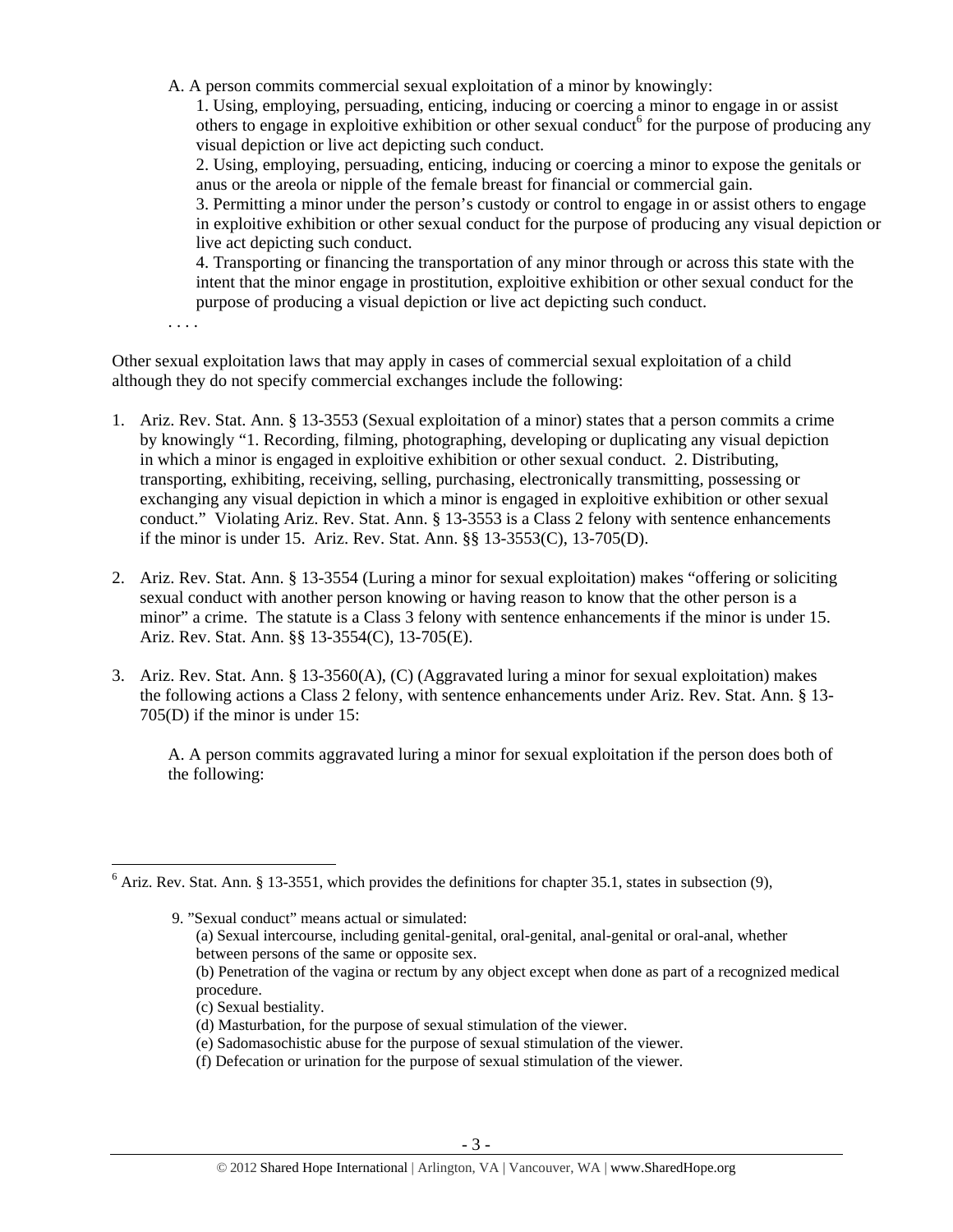1. Knowing the character and content of the depiction, uses an electronic communication device to transmit at least one visual depiction of material that is harmful to minors<sup>7</sup> for the purpose of initiating or engaging in communication with a recipient who the person knows or has reason to know is a minor.

2. By means of the communication, offers or solicits sexual conduct with the minor. The offer or solicitation may occur before, contemporaneously with, after or as an integrated part of the transmission of the visual depiction.

*1.3 Commercial sexual exploitation of children (CSEC) or prostitution statutes refer to the sex trafficking statute to identify the commercially sexually exploited minor as a trafficking victim.* 

Arizona's CSEC statutes (listed above) and prostitution statutes, Ariz. Rev. Stat. Ann. § 13-3212 (Child prostitution) and § 13-3214 (Prostitution), do not refer to Ariz. Rev. Stat. Ann. § 13-1307 (Sex trafficking).

- 1.3.1 Recommendation: Amend Ariz. Rev. Stat. Ann. § 13-3212 (Child prostitution), § 13-3214 (Prostitution) and Arizona's CSEC offenses to specifically refer to Ariz. Rev. Stat. Ann. § 13- 1307 (Sex trafficking) in order to properly identify CSEC victims as victims of trafficking.
- *1.4 The state racketeering or gang crimes statute includes sex trafficking and commercial sexual exploitation of children (CSEC) offenses as predicate acts allowing the statute to be used to prosecute trafficking crimes.*

Ariz. Rev. Stat. Ann.  $\S 13-2312^8$  states,

 $\overline{a}$ 

A. A person commits illegal control of an enterprise if such person, through racketeering or its proceeds, acquires or maintains, by investment or otherwise, control of any enterprise. B. A person commits illegally conducting an enterprise if such person is employed by or associated with any enterprise and conducts such enterprise's affairs through racketeering or participates directly or indirectly in the conduct of any enterprise that the person knows is being conducted through racketeering.

C. A person violates this section if the person hires, engages or uses a minor for any conduct preparatory to or in completion of any offense in this section.

Ariz. Rev. Stat. Ann. § 13-2301(D)(4) (Definitions) defines "racketeering" as

- (i) Appeals to the prurient interest, when taken as a whole. In order for an item as a whole to be found or intended to have an appeal to the prurient interest, it is not necessary that the item be successful in arousing or exciting any particular form of prurient interest either in the hypothetical average person, in a member of its intended and probable recipient group or in the trier of fact. (ii) Portrays the description or representation in a patently offensive way.
- (b) Taken as a whole does not have serious literary, artistic, political, or scientific value for minors.

<sup>8</sup> For additional information on organized crime statutes, see http://www.sharedhope.org/wpcontent/uploads/2012/11/SHI-WhitePaperFederalStateRacketeeringGangCrimeLaws.pdf.

<sup>&</sup>lt;sup>7</sup> Ariz. Rev. Stat. Ann. § 13-3560(E)(2) refers to § 13-3501 for the definition of "harmful to minors." Ariz. Rev. Stat. Ann. § 13-3501 states,

<sup>1. &</sup>quot;Harmful to minors" means that quality of any description or representation, in whatever form, of nudity, sexual activity, sexual conduct, sexual excitement, or sadomasochistic abuse, when both:

<sup>(</sup>a) To the average adult applying contemporary state standards with respect to what is suitable for minors, it both: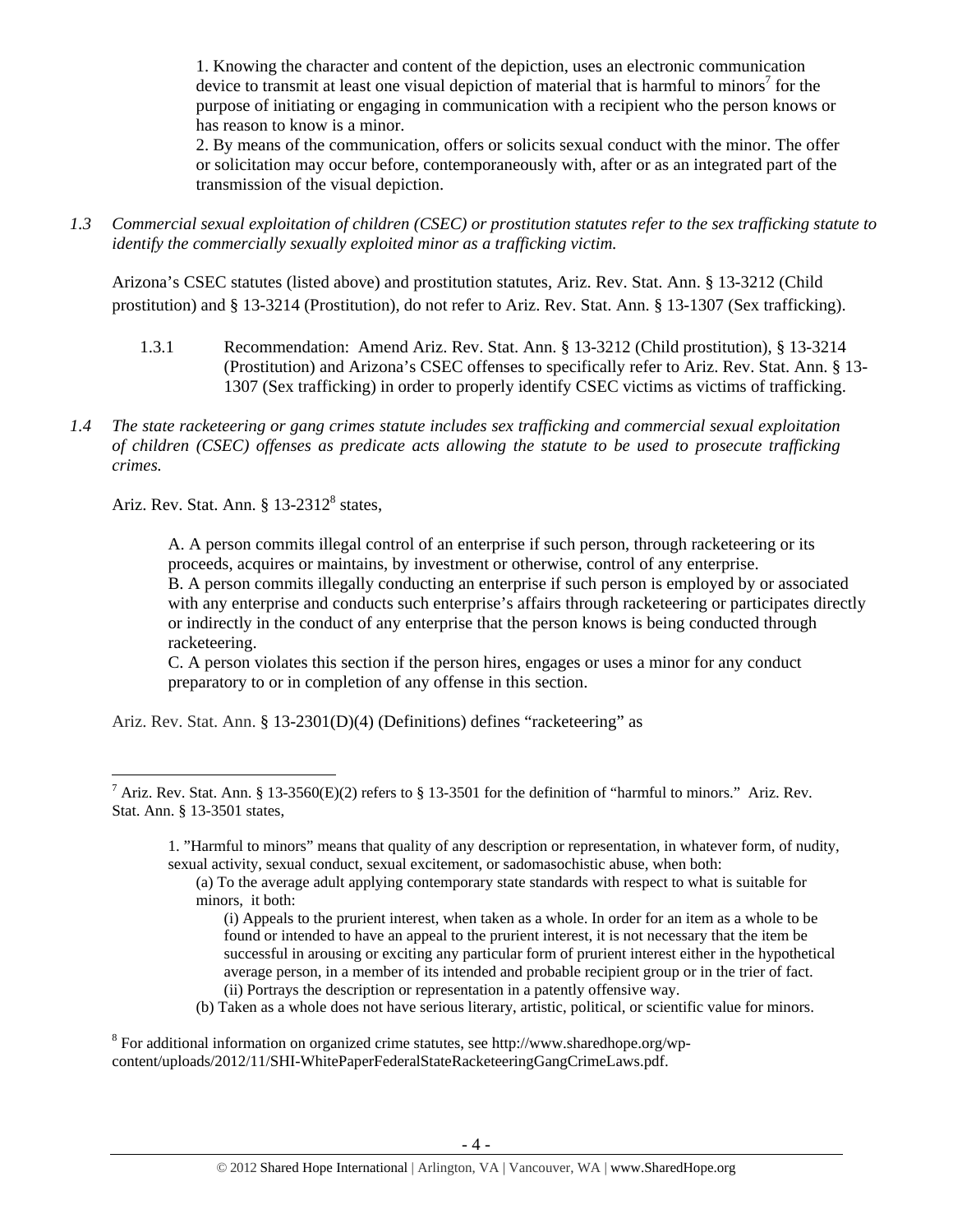Any act, including any preparatory or completed offense, that is chargeable or indictable under the laws of the state or country in which the act occurred and, if the act occurred in a state or country other than this state, that would be chargeable or indictable under the laws of this state if the act had occurred in this state, and that would be punishable by imprisonment for more than one year under the laws of this state and, if the act occurred in a state or country other than this state, under the laws of the state or country in which the act occurred, regardless of whether the act is charged or indicted, and the act involves either:

. . . . (b) Any of the following acts if committed for financial gain:

 . . . . (xxii) Sexual exploitation of a minor. (xxiii) Prostitution.

. . . .

(xxvii) Obscene or indecent telephone communications to minors for commercial purposes. . . . .

Based on this definition of racketeering, some acts of commercial sexual exploitation of children may constitute racketeering, however, without expressly including Ariz. Rev. Stat. Ann. § 13-1307(B) (Sex trafficking) and CSEC offenses under § 13-3212 (Child prostitution), § 13-3206 (Taking child for purpose of prostitution) and § 13-3552 (Commercial sexual exploitation of a minor) in the definition of racketeering, the availability of the racketeering statute as a tool to combat domestic minor sex trafficking is unclear.

To the extent that the racketeering statute is available to combat criminal enterprises that commit sex trafficking and CSEC offenses, additional penalties are available for convictions under Ariz. Rev. Stat. Ann. § 13-2312, which states,

A knowing violation of subsection A or B is a class 3 felony. A knowing violation of subsection C is a class 2 felony and the person is not eligible for probation, pardon, suspension of sentence or release on any basis until the person has served the sentence imposed by the court or the sentence is commuted.

Additionally, civil remedies are available. Ariz. Rev. Stat. Ann. § 13-2301(D)(6) states, "'Remedy racketeering' means to enter a civil judgment pursuant to this chapter or chapter  $39^9$  of this title against property or a person who is subject to liability, including liability for injury to the state that is caused by racketeering or by actions in concert with racketeering."

Ariz. Rev. Stat. Ann. § 13-2314 (Racketeering; civil remedies by this state) states,

 A. The attorney general or a county attorney may file an action in superior court on behalf of a person who sustains injury to his person, business or property by racketeering as defined by section 13-2301, subsection D, paragraph 4 or by a violation of section 13-2312 for the recovery of treble damages and the costs of the suit, including reasonable attorney fees, or to prevent, restrain, or remedy racketeering as defined by section 13-2301, subsection D, paragraph 4 or a violation of section 13-2312. If the person against whom a racketeering claim has been asserted, including a forfeiture action or lien, prevails on that claim, the person may be awarded costs and reasonable attorney fees incurred in defense of that claim. . . .

 9 Chapter 39 is entitled, "Forfeiture."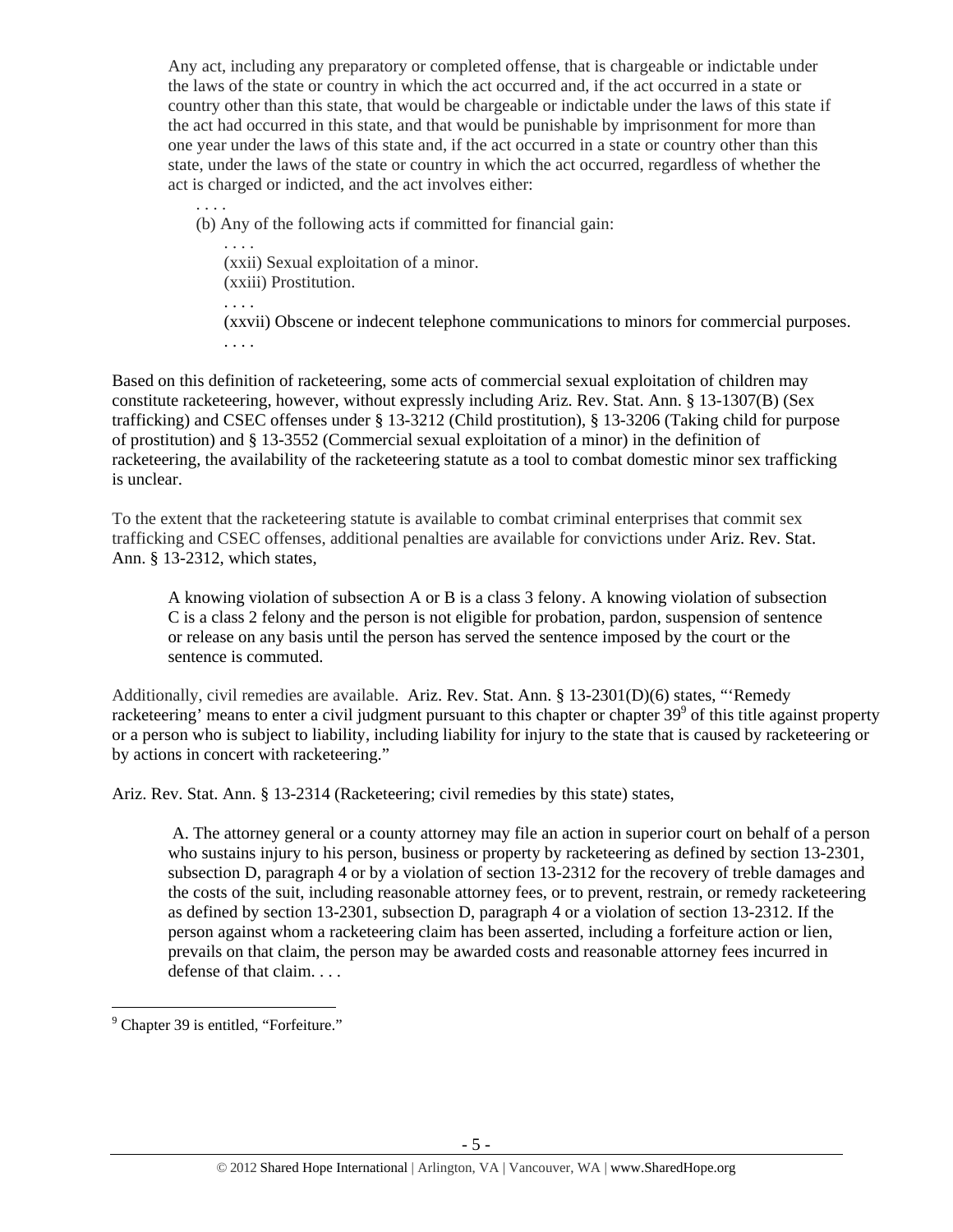B. The superior court has jurisdiction to prevent, restrain, and remedy racketeering as defined by section 13-2301, subsection D, paragraph 4 or a violation of section 13-2312 after making provision for the rights of any person who sustained injury to his person, business or property by the racketeering conduct and after a hearing or trial, as appropriate, by issuing appropriate orders.

C. Prior to a determination of liability such orders may include, but are not limited to, issuing seizure warrants, entering findings of probable cause for in personam or in rem forfeiture, entering restraining orders or prohibitions or taking such other actions, including the acceptance of satisfactory performance bonds, the creation of receiverships and the enforcement of constructive trusts, in connection with any property or other interest subject to forfeiture, damages or other remedies or restraints pursuant to this section as the court deems proper.

D. Following a determination of liability such orders may include, but are not limited to:

. . . .

4. Ordering the payment of treble damages to those persons injured by racketeering as defined by section 13-2301, subsection D, paragraph 4 or a violation of section 13-2312.

. . . . 6. In personam forfeiture pursuant to chapter 39 of this title to the general fund of the state or county as appropriate, to the extent that forfeiture is not inconsistent with protecting the rights of any person who sustained injury to his person, business or property by the racketeering conduct, of the interest of a person in:

(a) Any property or interest in property acquired or maintained by the person in violation of section 13-2312.

(b) Any interest in, security of, claims against or property, office, title, license or contractual right of any kind affording a source of influence over any enterprise or other property which the person has acquired or maintained an interest in or control of, conducted or participated in the conduct of in violation of section 13-2312.

(c) All proceeds traceable to an offense included in the definition of racketeering in section 13- 2301, subsection D, paragraph 4 and held by the person and all monies, negotiable instruments, securities and other property used or intended to be used by the person in any manner or part to facilitate commission of the offense and that the person either owned or controlled for the purpose of that use.

Under Ariz. Rev. Stat. Ann. § 13-2314.01 (Anti-racketeering revolving fund; use of fund; reports), money in the racketeering fund may be spent for the following purposes:

1. The funding of gang prevention programs, substance abuse prevention programs, substance abuse education programs and witness protection pursuant to or for any purpose permitted by federal law relating to the disposition of any property that is transferred to a law enforcement agency.

2. The investigation and prosecution of any offense included in the definition of racketeering in section 13-2301, subsection D, paragraph 4 or section 13-2312, including civil enforcement. 3. The payment of the relocation expenses of any law enforcement officer and the officer's immediate family if the law enforcement officer is the victim of a bona fide threat that occurred because of the law enforcement officer's duties.

1.4.1 Recommendation: Amend Ariz. Rev. Stat. Ann. § 13-2301(D)(4) to add Ariz. Rev. Stat. Ann. § 13-1307(B) (Sex trafficking) and the state CSEC laws to the list of predicate offenses.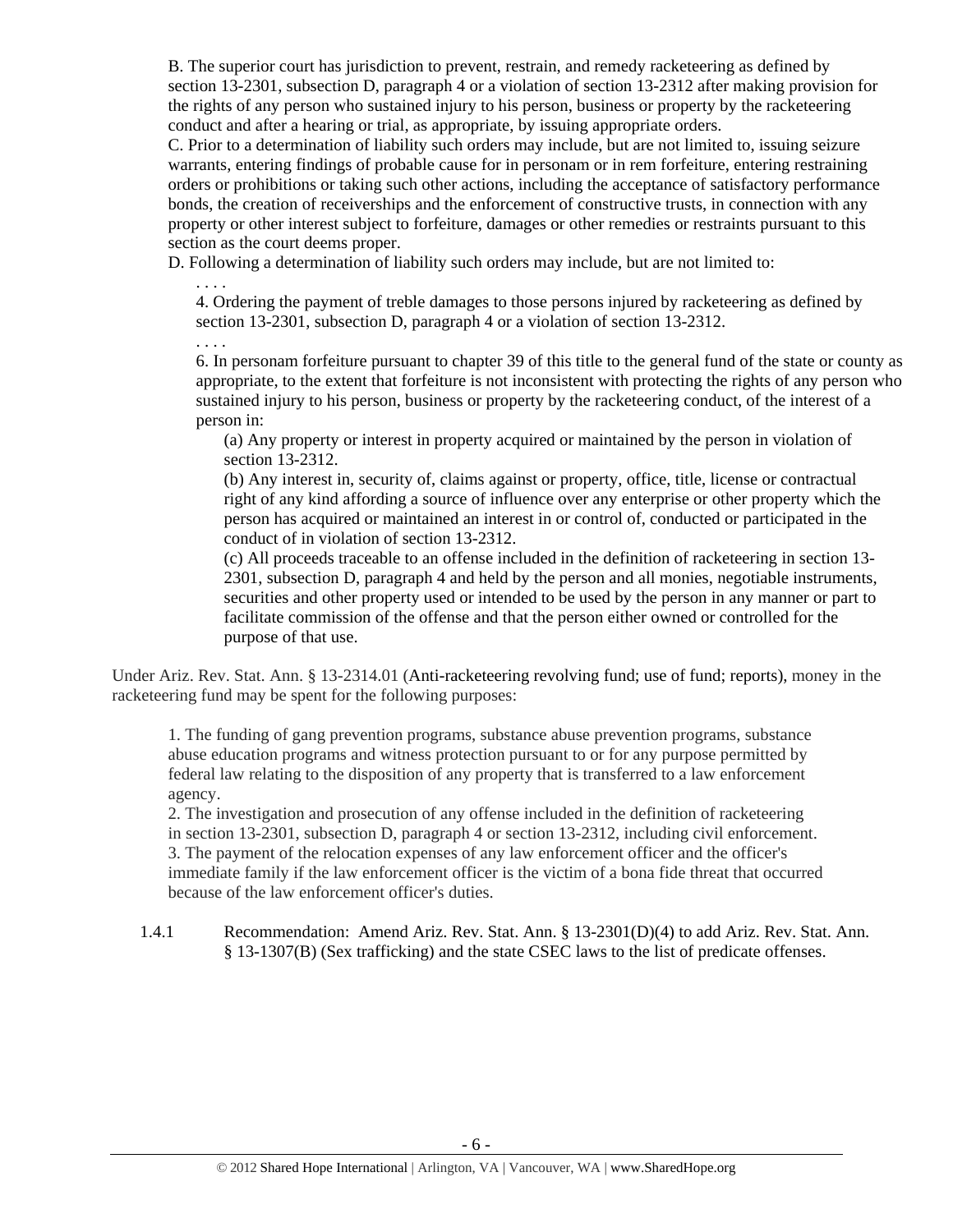#### **FRAMEWORK ISSUE 2: CRIMINAL PROVISIONS FOR DEMAND**

#### *Legal Components:*

- *2.1 The state sex trafficking law can be applied to the buyers of commercial sex acts with a victim of domestic minor sex trafficking.*
- *2.2 Buyers of commercial sex acts with a minor can be prosecuted under commercial sexual exploitation of children (CSEC) laws.*
- *2.3 Solicitation laws differentiate buying sex acts with an adult and buying sex acts with a minor under 18.*
- *2.4 Penalties for buyers of commercial sex acts with minors are as high as federal penalties.*
- *2.5 Using the Internet to lure, entice, or purchase, or attempt to lure, entice, or purchase commercial sex acts with a minor is a separate crime or results in an enhanced penalty for buyers.*
- *2.6 No age mistake defense is permitted for a buyer of commercial sex acts with any minor under 18.*
- *2.7 Base penalties for buying sex acts with a minor under 18 are sufficiently high and not reduced for older minors.*
- *2.8 Financial penalties for buyers of commercial sex acts with minors are sufficiently high to make it difficult for buyers to hide the crime.*
- *2.9 Buying and possessing child pornography carries penalties as high as similar federal offenses.*
- *2.10 Convicted buyers of commercial sex acts with minors and child pornography are required to register as sex offenders.*

\_\_\_\_\_\_\_\_\_\_\_\_\_\_\_\_\_\_\_\_\_\_\_\_\_\_\_\_\_\_\_\_\_\_\_\_\_\_\_\_\_\_\_\_\_\_\_\_\_\_\_\_\_\_\_\_\_\_\_\_\_\_\_\_\_\_\_\_\_\_\_\_\_\_\_\_\_\_\_\_\_\_\_\_\_\_\_\_\_\_\_\_\_\_

## *Legal Analysis:*

*2.1 The state sex trafficking law can be applied to the buyers of commercial sex acts with a victim of domestic minor sex trafficking.* 

Ariz. Rev. Stat. Ann. § 13-1307 (Sex trafficking) could apply to buyers of sex from victims of domestic minor sex trafficking through the term "obtain." Federal prosecutors, under the Trafficking Victims Protection Act  $(TVPA)$ ,<sup>10</sup> have applied the crime of human trafficking to attempted buyers of commercial sex with minors by charging that the buyers attempted to "obtain"<sup>11</sup> a person under 18 to engage in commercial sex.<sup>12</sup> It is unsettled whether the courts will uphold this interpretation of the TVPA. It is arguable, therefore, that the term "obtain" in Arizona's trafficking statute may be similarly applied, and could, therefore, implicate buyers for sex trafficking.

*2.2 Buyers of commercial sex acts with a minor can be prosecuted under commercial sexual exploitation of children (CSEC) laws.* 

Ariz. Rev. Stat. Ann. § 13-3212(B) (Child prostitution) does include the crime of buying sex with a minor by stating,

B. A person who is at least eighteen years of age commits child prostitution by knowingly:

 $10$  Trafficking Victims Protection Act (TVPA) of 2000, Pub. L. No. 106-386, 114 Stat. 1464, 1466 (codified in scattered sections of 18 and 22 U.S.C.).

 $11$  18 U.S.C. § 1591(a).

<sup>12</sup> *See, e.g*., Indictment at 1, United States v. Oflyng, No. 09-00084-01-CR-W-SOW (W.D. Mo. Mar. 10, 2009); *see also* News Release, U.S. Department of Justice, Office of the Unites States Attorney for the Western District of Missouri, Human Trafficking Rescue Project, Operation Guardian Angel, Final Defendant Pleads Guilty to Sex Trafficking of a Child, (Dec. 18, 2009), http://www.justice.gov/usao/mow/news2009/mikoloyck.ple.htm.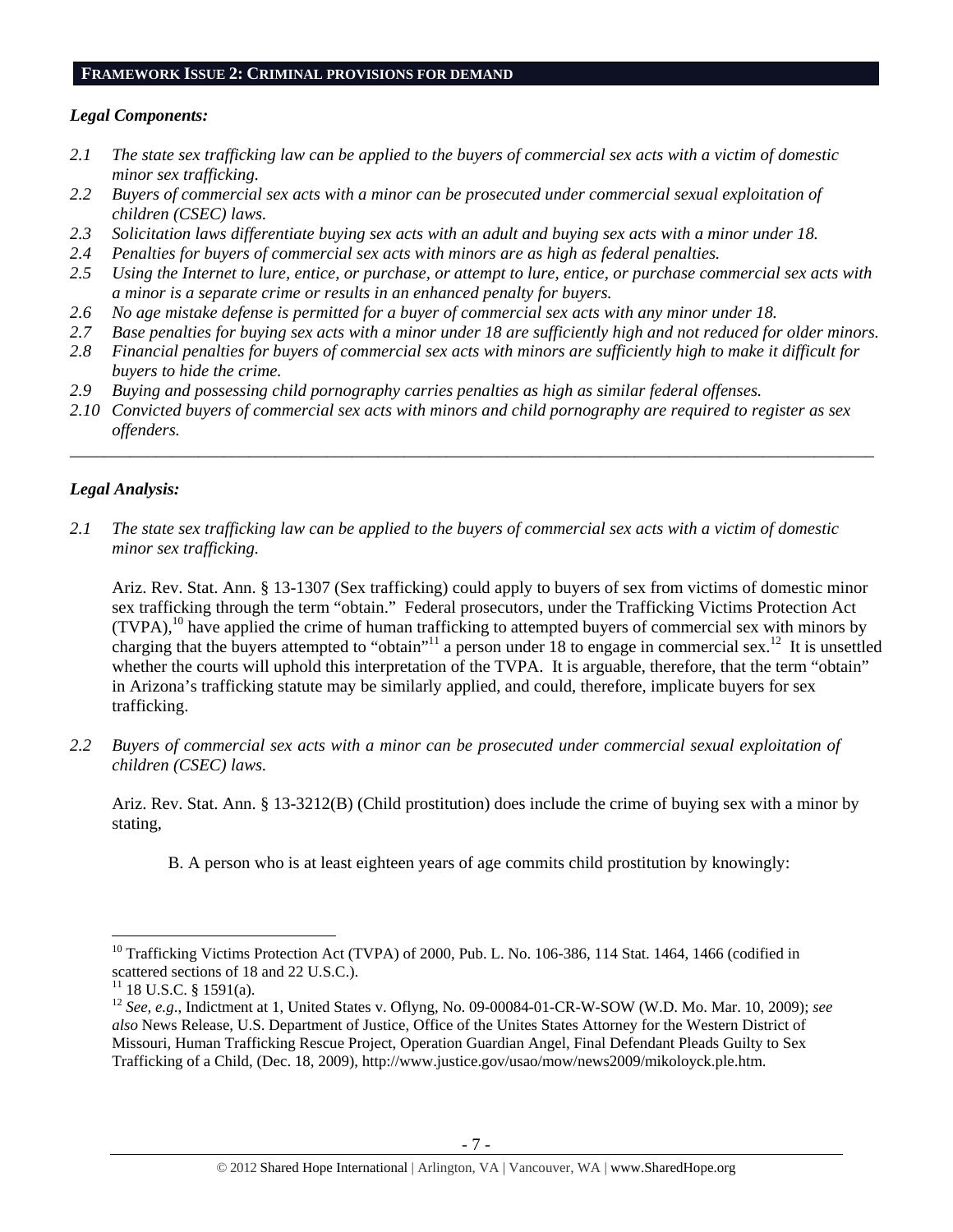1. Engaging in prostitution<sup>13</sup> with a minor who is under fifteen years of age.

2. Engaging in prostitution with a minor who the person knows is fifteen, sixteen or seventeen years of age.

3. Engaging in prostitution with a minor who is fifteen, sixteen, or seventeen years of age.

## *2.3 Solicitation laws differentiate buying sex acts with an adult and buying sex acts with a minor under 18.*

Ariz. Rev. Stat. Ann. § 13-1002 defines the crime of solicitation as follows: "A person . . . commits solicitation if, with the intent to promote or facilitate the commission of a felony or misdemeanor, such person commands, encourages, requests or solicits another person to engage in specific conduct which would constitute the felony or misdemeanor or which would establish the other's complicity in its commission." Solicitation of prostitution is a Class 3 misdemeanor,<sup>14</sup> since the crime of prostitution is a misdemeanor. Ariz. Rev. Stat. Ann. §§ 13-1002(B)(7), 13-3214. However, Ariz. Rev. Stat. Ann. § 13-3212 (Child prostitution) specifically makes it illegal to sell or to purchase sex with a minor with a more severe penalty than solicitation under § 13-1002. Solicitation of Ariz. Rev. Stat. Ann. § 13-3212 under § 13-1002 would be a Class 4 felony for the Class 2 felony offenses and a Class 2 misdemeanor for the Class 6 felony offense.<sup>15</sup> Ariz. Rev. Stat. Ann. §§ 13-1002(B)(2), (6), 13-1212(E)–(G), (H).

### *2.4 Penalties for buyers of commercial sex acts with minors are as high as federal penalties.*

Sentences for CSEC, sex trafficking, and non-commercial sex offenses that apply to buyers of commercial sex with minors are included here as they potentially could be applied to prosecute a buyer of sex with a minor. The sentences are enhanced if the victim is under the age of 15.

| <b>Offense</b>                                         | Crime classification | Sentence (first felony<br>offense)<br>pursuant to Ariz. Rev.<br>Stat. Ann. § 13-702<br>(except where noted<br>differently) | Ariz, Rev. Stat, Ann.<br>$§$ 13-705 Dangerous<br>Crimes Against<br>Children (first felony<br>$offense$ ) – applies when<br>victim is under 15 years<br>old | Ariz. Rev. Stat.<br>Ann.<br>$$13-705$<br>Dangerous Crimes<br><b>Against Children</b><br>enhancement<br>(person<br>"previously<br>convicted of one<br>predicate felony") |
|--------------------------------------------------------|----------------------|----------------------------------------------------------------------------------------------------------------------------|------------------------------------------------------------------------------------------------------------------------------------------------------------|-------------------------------------------------------------------------------------------------------------------------------------------------------------------------|
| Ariz. Rev. Stat.<br>Ann. § 13-1307:<br>Sex trafficking | Class 2 felony       | $3-12.5$ years<br>Presumptive 5 years                                                                                      | $13-27$ years<br>Presumptive 20 years                                                                                                                      | $23-37$ years<br>Presumptive 30<br>vears                                                                                                                                |
| Ariz. Rev. Stat.                                       | 1) Class 2 felony if | 1) N/A                                                                                                                     | 1) $13 - 27$ years                                                                                                                                         | 1) $23 - 37$ years                                                                                                                                                      |

 $\overline{a}$ <sup>13</sup> Ariz. Rev. Stat. Ann. § 13-3211 states, "Prostitution' means engaging in or agreeing or offering to engage in sexual conduct under a fee arrangement with any person for money or any other valuable consideration."  $<sup>14</sup>$  Here and elsewhere in this report that misdemeanor classifications are mentioned, they result in the following</sup> imprisonment ranges pursuant to Ariz. Rev. Stat. Ann. § 13-707: Class 1 misdemeanors are punishable by imprisonment up to 6 months, Class 2 misdemeanors are punishable by imprisonment up to 4 months, and Class 3 misdemeanors are punishable by imprisonment up to 30 days. Misdemeanors also face possible fines in the following amounts pursuant to Ariz. Rev. Stat. Ann. § 13-802: Class 1 misdemeanors face a possible fine up to \$2,500, Class 2 misdemeanors face a possible fine up to \$750, and Class 3 misdemeanors face a possible fine up to \$500.

<sup>15</sup> *See supra* note 3.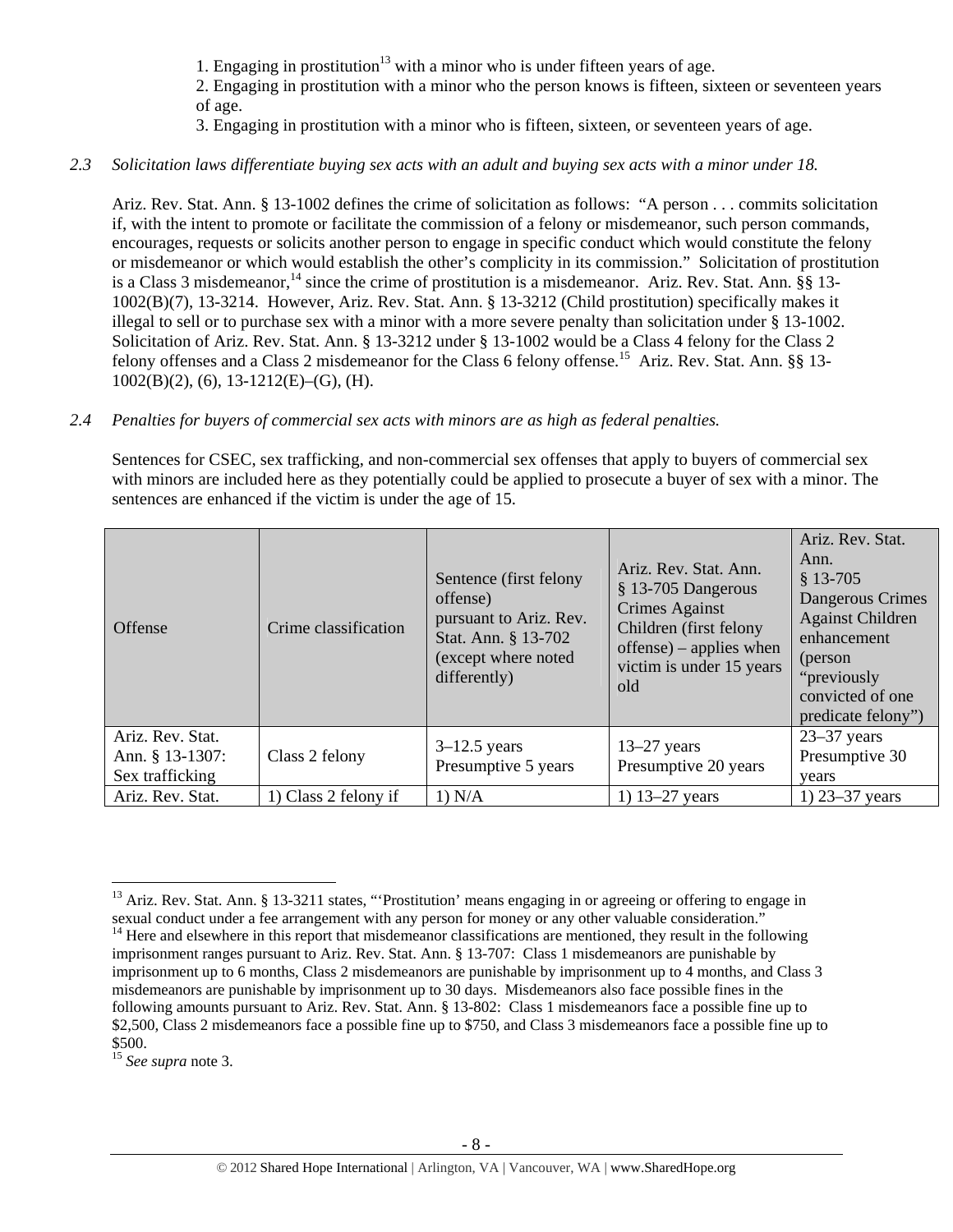| Child prostitution <sup>16</sup><br>under 15 (Ariz. Rev.<br>$2)$ 7-21 years<br>years<br>Presumptive 10.5 years<br>Stat. Ann. §13-<br>(Ariz. Rev. Stat. Ann.<br>3212(F)<br>§ 13-3212(G)) <sup>17</sup><br>2) Class 2 felony if<br>the defendant knew<br>3) .33–2 years<br>the minor is $15, 16$ ,<br>Presumptive 1 year<br>Under subsection H, if<br>or 17 (Ariz. Rev.<br>the offender is<br>Stat. Ann. § 13-<br>3212(G)<br>sentenced to probation,<br>"the court shall order<br>that as an initial term of<br>3) Class 6 felony if<br>minor is 15, 16 or 17<br>probation," 180 days<br>(Ariz. Rev. Stat. Ann.<br>imprisonment in county<br>jail. If the offender<br>$$13-3212(H))$<br>meets certain<br>requirements, the court<br>has discretion to<br>suspend 90 days of the<br>sentence.<br>1) Class 2 felony if<br>under 15<br>2) Class 6 felony if<br>1) 13–27 years<br>the minor is at least<br>1) N/A<br>Presumptive 20 years<br>15<br>(However, under (B)<br>Ariz. Rev. Stat.<br>$2) .33-2 years$<br>for "sexual conduct<br>1) 23-37 years<br>Ann. § 13-1405:<br>Presumptive 1 year<br>3) Class 2 felony if<br>with a minor who is<br>Presumptive 30<br>Sexual conduct<br>committed by<br>under twelve years of<br>years<br>with a minor<br>someone who is or<br>$3)$ 3–12.5 years<br>age," certain defendants<br>was a "parent, step-<br>Presumptive 5 years<br>may be sentenced to<br>parent, adoptive<br>life.)<br>parent, legal guardian<br>or foster parent or the<br>minor's teacher or | Ann. § 13-3212: | involves a minor | Presumptive 20 years | Presumptive 30 |
|------------------------------------------------------------------------------------------------------------------------------------------------------------------------------------------------------------------------------------------------------------------------------------------------------------------------------------------------------------------------------------------------------------------------------------------------------------------------------------------------------------------------------------------------------------------------------------------------------------------------------------------------------------------------------------------------------------------------------------------------------------------------------------------------------------------------------------------------------------------------------------------------------------------------------------------------------------------------------------------------------------------------------------------------------------------------------------------------------------------------------------------------------------------------------------------------------------------------------------------------------------------------------------------------------------------------------------------------------------------------------------------------------------------------------------------------------------------------------------------------------|-----------------|------------------|----------------------|----------------|
|                                                                                                                                                                                                                                                                                                                                                                                                                                                                                                                                                                                                                                                                                                                                                                                                                                                                                                                                                                                                                                                                                                                                                                                                                                                                                                                                                                                                                                                                                                      |                 |                  |                      |                |
|                                                                                                                                                                                                                                                                                                                                                                                                                                                                                                                                                                                                                                                                                                                                                                                                                                                                                                                                                                                                                                                                                                                                                                                                                                                                                                                                                                                                                                                                                                      |                 |                  |                      |                |
|                                                                                                                                                                                                                                                                                                                                                                                                                                                                                                                                                                                                                                                                                                                                                                                                                                                                                                                                                                                                                                                                                                                                                                                                                                                                                                                                                                                                                                                                                                      |                 |                  |                      |                |
|                                                                                                                                                                                                                                                                                                                                                                                                                                                                                                                                                                                                                                                                                                                                                                                                                                                                                                                                                                                                                                                                                                                                                                                                                                                                                                                                                                                                                                                                                                      |                 |                  |                      |                |
|                                                                                                                                                                                                                                                                                                                                                                                                                                                                                                                                                                                                                                                                                                                                                                                                                                                                                                                                                                                                                                                                                                                                                                                                                                                                                                                                                                                                                                                                                                      |                 |                  |                      |                |
|                                                                                                                                                                                                                                                                                                                                                                                                                                                                                                                                                                                                                                                                                                                                                                                                                                                                                                                                                                                                                                                                                                                                                                                                                                                                                                                                                                                                                                                                                                      |                 |                  |                      |                |
|                                                                                                                                                                                                                                                                                                                                                                                                                                                                                                                                                                                                                                                                                                                                                                                                                                                                                                                                                                                                                                                                                                                                                                                                                                                                                                                                                                                                                                                                                                      |                 |                  |                      |                |
|                                                                                                                                                                                                                                                                                                                                                                                                                                                                                                                                                                                                                                                                                                                                                                                                                                                                                                                                                                                                                                                                                                                                                                                                                                                                                                                                                                                                                                                                                                      |                 |                  |                      |                |
|                                                                                                                                                                                                                                                                                                                                                                                                                                                                                                                                                                                                                                                                                                                                                                                                                                                                                                                                                                                                                                                                                                                                                                                                                                                                                                                                                                                                                                                                                                      |                 |                  |                      |                |
|                                                                                                                                                                                                                                                                                                                                                                                                                                                                                                                                                                                                                                                                                                                                                                                                                                                                                                                                                                                                                                                                                                                                                                                                                                                                                                                                                                                                                                                                                                      |                 |                  |                      |                |
|                                                                                                                                                                                                                                                                                                                                                                                                                                                                                                                                                                                                                                                                                                                                                                                                                                                                                                                                                                                                                                                                                                                                                                                                                                                                                                                                                                                                                                                                                                      |                 |                  |                      |                |
|                                                                                                                                                                                                                                                                                                                                                                                                                                                                                                                                                                                                                                                                                                                                                                                                                                                                                                                                                                                                                                                                                                                                                                                                                                                                                                                                                                                                                                                                                                      |                 |                  |                      |                |
|                                                                                                                                                                                                                                                                                                                                                                                                                                                                                                                                                                                                                                                                                                                                                                                                                                                                                                                                                                                                                                                                                                                                                                                                                                                                                                                                                                                                                                                                                                      |                 |                  |                      |                |
|                                                                                                                                                                                                                                                                                                                                                                                                                                                                                                                                                                                                                                                                                                                                                                                                                                                                                                                                                                                                                                                                                                                                                                                                                                                                                                                                                                                                                                                                                                      |                 |                  |                      |                |
|                                                                                                                                                                                                                                                                                                                                                                                                                                                                                                                                                                                                                                                                                                                                                                                                                                                                                                                                                                                                                                                                                                                                                                                                                                                                                                                                                                                                                                                                                                      |                 |                  |                      |                |
|                                                                                                                                                                                                                                                                                                                                                                                                                                                                                                                                                                                                                                                                                                                                                                                                                                                                                                                                                                                                                                                                                                                                                                                                                                                                                                                                                                                                                                                                                                      |                 |                  |                      |                |
|                                                                                                                                                                                                                                                                                                                                                                                                                                                                                                                                                                                                                                                                                                                                                                                                                                                                                                                                                                                                                                                                                                                                                                                                                                                                                                                                                                                                                                                                                                      |                 |                  |                      |                |
|                                                                                                                                                                                                                                                                                                                                                                                                                                                                                                                                                                                                                                                                                                                                                                                                                                                                                                                                                                                                                                                                                                                                                                                                                                                                                                                                                                                                                                                                                                      |                 |                  |                      |                |
|                                                                                                                                                                                                                                                                                                                                                                                                                                                                                                                                                                                                                                                                                                                                                                                                                                                                                                                                                                                                                                                                                                                                                                                                                                                                                                                                                                                                                                                                                                      |                 |                  |                      |                |
|                                                                                                                                                                                                                                                                                                                                                                                                                                                                                                                                                                                                                                                                                                                                                                                                                                                                                                                                                                                                                                                                                                                                                                                                                                                                                                                                                                                                                                                                                                      |                 |                  |                      |                |
|                                                                                                                                                                                                                                                                                                                                                                                                                                                                                                                                                                                                                                                                                                                                                                                                                                                                                                                                                                                                                                                                                                                                                                                                                                                                                                                                                                                                                                                                                                      |                 |                  |                      |                |
|                                                                                                                                                                                                                                                                                                                                                                                                                                                                                                                                                                                                                                                                                                                                                                                                                                                                                                                                                                                                                                                                                                                                                                                                                                                                                                                                                                                                                                                                                                      |                 |                  |                      |                |
|                                                                                                                                                                                                                                                                                                                                                                                                                                                                                                                                                                                                                                                                                                                                                                                                                                                                                                                                                                                                                                                                                                                                                                                                                                                                                                                                                                                                                                                                                                      |                 |                  |                      |                |
|                                                                                                                                                                                                                                                                                                                                                                                                                                                                                                                                                                                                                                                                                                                                                                                                                                                                                                                                                                                                                                                                                                                                                                                                                                                                                                                                                                                                                                                                                                      |                 |                  |                      |                |
|                                                                                                                                                                                                                                                                                                                                                                                                                                                                                                                                                                                                                                                                                                                                                                                                                                                                                                                                                                                                                                                                                                                                                                                                                                                                                                                                                                                                                                                                                                      |                 |                  |                      |                |
|                                                                                                                                                                                                                                                                                                                                                                                                                                                                                                                                                                                                                                                                                                                                                                                                                                                                                                                                                                                                                                                                                                                                                                                                                                                                                                                                                                                                                                                                                                      |                 |                  |                      |                |
|                                                                                                                                                                                                                                                                                                                                                                                                                                                                                                                                                                                                                                                                                                                                                                                                                                                                                                                                                                                                                                                                                                                                                                                                                                                                                                                                                                                                                                                                                                      |                 |                  |                      |                |
|                                                                                                                                                                                                                                                                                                                                                                                                                                                                                                                                                                                                                                                                                                                                                                                                                                                                                                                                                                                                                                                                                                                                                                                                                                                                                                                                                                                                                                                                                                      |                 |                  |                      |                |
|                                                                                                                                                                                                                                                                                                                                                                                                                                                                                                                                                                                                                                                                                                                                                                                                                                                                                                                                                                                                                                                                                                                                                                                                                                                                                                                                                                                                                                                                                                      |                 |                  |                      |                |
|                                                                                                                                                                                                                                                                                                                                                                                                                                                                                                                                                                                                                                                                                                                                                                                                                                                                                                                                                                                                                                                                                                                                                                                                                                                                                                                                                                                                                                                                                                      |                 |                  |                      |                |
|                                                                                                                                                                                                                                                                                                                                                                                                                                                                                                                                                                                                                                                                                                                                                                                                                                                                                                                                                                                                                                                                                                                                                                                                                                                                                                                                                                                                                                                                                                      |                 |                  |                      |                |
|                                                                                                                                                                                                                                                                                                                                                                                                                                                                                                                                                                                                                                                                                                                                                                                                                                                                                                                                                                                                                                                                                                                                                                                                                                                                                                                                                                                                                                                                                                      |                 |                  |                      |                |
|                                                                                                                                                                                                                                                                                                                                                                                                                                                                                                                                                                                                                                                                                                                                                                                                                                                                                                                                                                                                                                                                                                                                                                                                                                                                                                                                                                                                                                                                                                      |                 |                  |                      |                |
|                                                                                                                                                                                                                                                                                                                                                                                                                                                                                                                                                                                                                                                                                                                                                                                                                                                                                                                                                                                                                                                                                                                                                                                                                                                                                                                                                                                                                                                                                                      |                 |                  |                      |                |
| clergyman or priest"                                                                                                                                                                                                                                                                                                                                                                                                                                                                                                                                                                                                                                                                                                                                                                                                                                                                                                                                                                                                                                                                                                                                                                                                                                                                                                                                                                                                                                                                                 |                 |                  |                      |                |

<sup>&</sup>lt;sup>16</sup> "Notwithstanding any other law, a sentence imposed on a person for a violation of subsection A or subsection B, paragraph 2 of this section involving a minor who is fifteen, sixteen or seventeen years of age shall be consecutive to any other sentence imposed on the person at any time." Ariz. Rev. Stat. Ann. § 13-3212(D).

 $17$  Under Ariz. Rev. Stat. Ann. § 13-3212(G),

## $G. \ldots$  .

 $\overline{a}$ 

2. The term for a defendant who has one historical prior felony conviction for a violation of this section is as follows:

| Minimum                                               | Presumptive   | Maximum  |
|-------------------------------------------------------|---------------|----------|
| 14 years                                              | $15.75$ years | 28 years |
| 3. The term for a defendant who has two or more histo |               |          |

3. The term for a defendant who has two or more historical prior felony convictions for a violation of this section is as follows:

| Minimum  | Presumptive | Maximum  |
|----------|-------------|----------|
| 21 years | 28 years    | 35 years |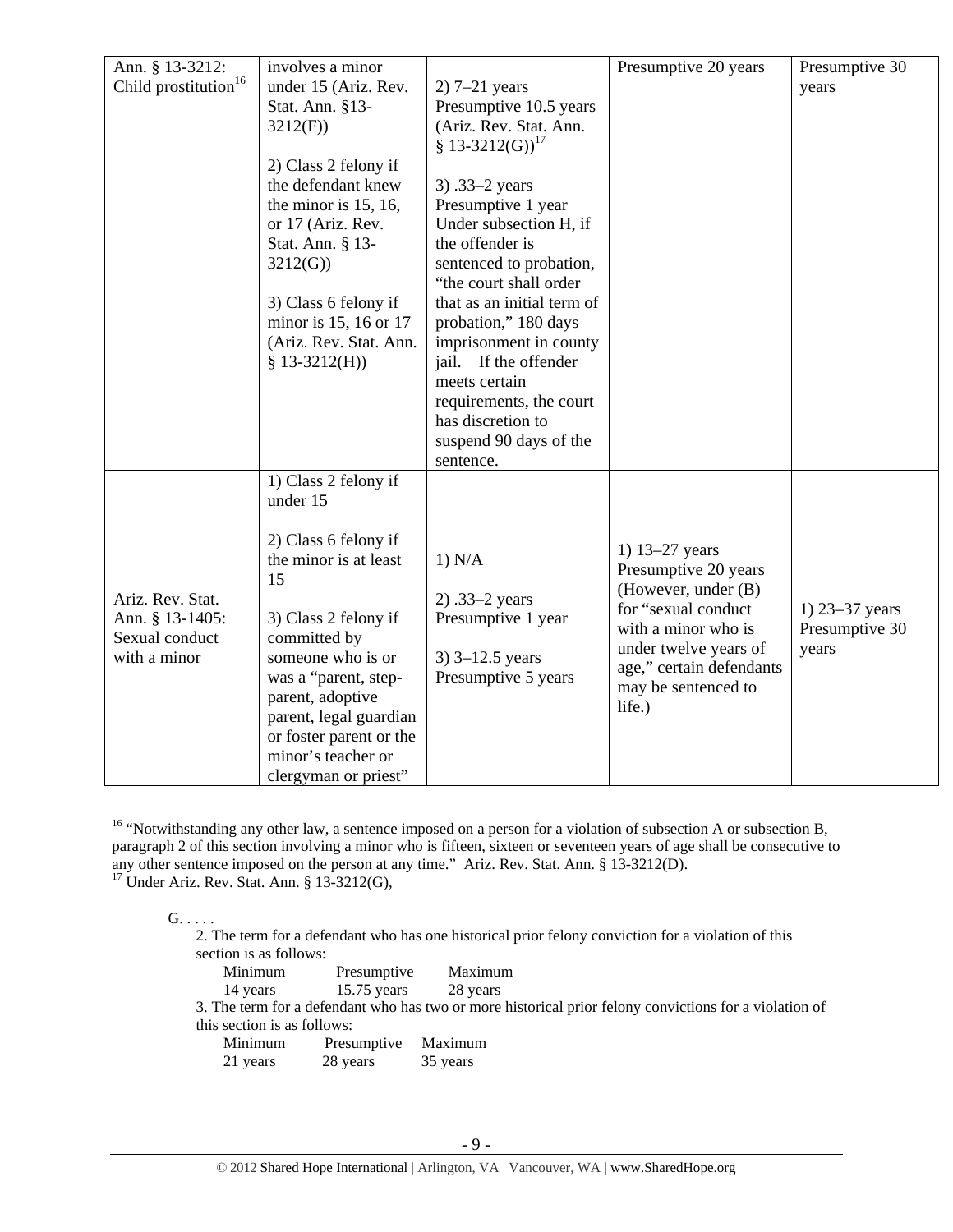| Ariz. Rev. Stat.<br>Ann. § 13-1417:<br>Continuous sexual<br>abuse of a child<br>under 14 years of<br>age | Class 2 felony | N/A                                     | $13-27$ years<br>Presumptive 20 years                                                                                | $23-37$ years<br>Presumptive 30<br>years                                                                                |
|----------------------------------------------------------------------------------------------------------|----------------|-----------------------------------------|----------------------------------------------------------------------------------------------------------------------|-------------------------------------------------------------------------------------------------------------------------|
| Ariz. Rev. Stat.<br>Ann. § 13-1410:<br>Molestation of a<br>child under 15                                | Class 2 felony | N/A                                     | $10-24$ years<br>Presumptive 17 years                                                                                | $21-35$ years<br>Presumptive 28<br>years                                                                                |
| Ariz. Rev. Stat.<br>Ann. § 13-3553:<br>Sexual exploitation<br>of a minor                                 | Class 2 felony | $3-12.5$ years<br>Presumptive 5 years   | $10-24$ years<br>Presumptive 17 years                                                                                | $21-35$ years<br>Presumptive 28<br>years                                                                                |
| Ariz. Rev. Stat.<br>Ann. § 13-3560:<br>Aggravated luring a<br>minor for sexual<br>exploitation           | Class 2 felony | $3-12.5$ years<br>Presumptive 5 years   | $10-24$ years<br>Presumptive 17 years                                                                                | $21-35$ years<br>Presumptive 28<br>years                                                                                |
| Ariz. Rev. Stat.<br>Ann. § 13-3554:<br>Luring a minor for<br>sexual exploitation                         | Class 3 felony | $2-8.75$ years<br>Presumptive 3.5 years | $5-15$ years<br>Presumptive 10 years<br>Possibility of<br>suspension of sentence,<br>probation, pardon or<br>release | 8-22 years<br>Presumptive 15<br>years Not eligible<br>for suspension of<br>sentence,<br>probation, pardon<br>or release |
| Ariz. Rev. Stat.<br>Ann. § 13-3561:<br>Unlawful age<br>misrepresentation                                 | Class 3 felony | $2-8.75$ years<br>Presumptive 3.5 years | $5-15$ years<br>Presumptive 10 years<br>Possibility of<br>suspension of sentence,<br>probation, pardon or<br>release | 8-22 years<br>Presumptive 15<br>years Not eligible<br>for suspension of<br>sentence,<br>probation, pardon<br>or release |

In addition, a fine may be imposed as part of the sentence requiring the felon to "pay an amount fixed by the court not more than one hundred fifty thousand dollars." Ariz. Rev. Stat. Ann. § 13-801.

In comparison, if the victim is under the age of 14, a conviction under the TVPA for child sex trafficking is punishable by 15 years to life imprisonment and a fine not to exceed \$250,000. 18 U.S.C. §§ 1591(b)(1),  $3559(a)(1)$ ,  $3571(b)(3)$ . If the victim is between the ages of  $14-17$ , a conviction is punishable by 10 years to life imprisonment and a fine not to exceed \$250,000. 18 U.S.C. §§ 1591(b)(2), 3559(a)(1), 3571(b)(3). A conviction is punishable by mandatory life imprisonment, however, if the buyer has a prior conviction for a federal sex offense<sup>18</sup> against a minor. 18 U.S.C. § 3559(e)(1). To the extent buyers can be prosecuted under

 $\overline{a}$ <sup>18</sup> Pursuant to 18 U.S.C. § 3559 $(e)(2)$ , "federal sex offense" is defined as

an offense under section 1591 [18 USCS § 1591] (relating to sex trafficking of children), 2241 [18 USCS § 2241] (relating to aggravated sexual abuse), 2242 [18 USCS § 2242] (relating to sexual abuse),  $2244(a)(1)$  [18 USCS §  $2244(a)(1)$ ] (relating to abusive sexual contact),  $2245$  [18 USCS § 2245] (relating to sexual abuse resulting in death), 2251 [18 USCS § 2251] (relating to sexual exploitation of children), 2251A [18 USCS § 2251A] (relating to selling or buying of children), 2422(b) [18 USCS § 2422(b)]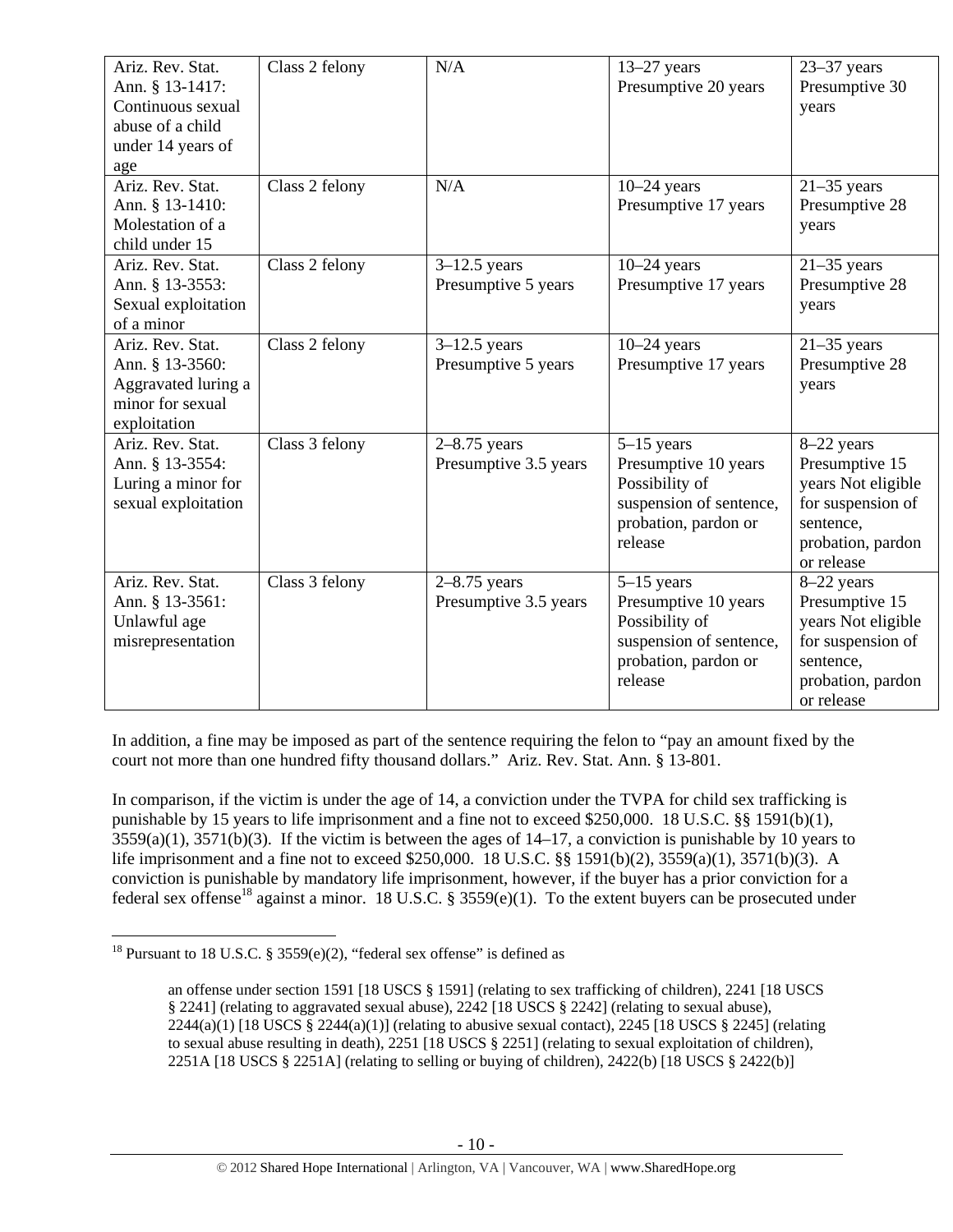other federal CSEC laws,<sup>19</sup> a conviction is punishable by penalties ranging from a fine not to exceed \$250,000 to life imprisonment and a fine not to exceed  $$250,000.<sup>2</sup>$ 

*2.5 Using the Internet to lure, entice, or purchase, or attempt to lure, entice, or purchase commercial sex acts with a minor is a separate crime or results in an enhanced penalty for buyers.* 

Using the Internet to accomplish a sexual offense is a separate crime resulting in serious penalties for buyers. The provisions do not specifically apply to commercial sexual exploitation of a child but do apply to any sexual exploitation of a child. Ariz. Rev. Stat. Ann. § 13-3560(A) (Aggravated luring a minor for sexual exploitation) states,

A. A person commits aggravated luring a minor for sexual exploitation if the person does both of the following:

1. Knowing the character and content of the depiction, uses an electronic communication device to transmit at least one visual depiction of material that is harmful to minors for the purpose of initiating or engaging in communication with a recipient who the person knows or has reason to know is a minor.

2. By means of the communication, offers or solicits sexual conduct with the minor. The offer or solicitation may occur before, contemporaneously with, after or as an integrated part of the transmission of the visual depiction.

Ariz. Rev. Stat. Ann. § 13-3560 is a Class 2 felony, with sentence enhancements under Ariz. Rev. Stat. Ann. § 13-705 if the minor is under 15. Ariz. Rev. Stat. Ann. § 13-3560(C).

In addition, Ariz. Rev. Stat. Ann. § 13-3561 (Unlawful age misrepresentation) makes it a crime to misrepresent age in electronic communications with minors for the purpose of luring them into sexual conduct. Subsection A states,

A. A person commits unlawful age misrepresentation if the person is at least eighteen years of age, and knowing or having reason to know that the recipient of a communication is a minor, uses an electronic communication device to knowingly misrepresent the person's age for the purpose of committing any sexual offense involving the recipient that is listed in section 13-3821 [Persons required to register on the sex offender registry].

Ariz. Rev. Stat. Ann. § 13-3561 is a Class 3 felony and subject to the sentencing provisions in § 13-705 if the victim is under 15. Ariz. Rev. Stat. Ann. § 13-3561(D).

2.5.1 Recommendation: Amend Ariz. Rev. Stat. Ann. § 13-3560(A) (Aggravated luring a minor for sexual exploitation) to include use of the Internet for the purpose of violating

 <sup>(</sup>relating to coercion and enticement of a minor into prostitution), or 2423(a) [18 USCS § 2423(a)] (relating to transportation of minors).

<sup>&</sup>lt;sup>19</sup> 18 U.S.C. §§ 2251A(b) (Selling or buying of children), 2251(a) (Sexual exploitation of children), 2423(a) (Transportation of a minor with intent for minor to engage in criminal sexual activity), 2422(a) (Coercion and enticement), 2252(a)(2), (a)(4) (Certain activities relating to material involving the sexual exploitation of minors). <sup>20</sup> 18 U.S.C. §§ 2251A(b) (conviction punishable by imprisonment for 30 years to life and a fine), 22 (conviction punishable by imprisonment for 15–30 years and a fine), 2423(a) (conviction punishable by imprisonment for 10 years to life and a fine), 2422(a) (conviction punishable by a fine, imprisonment up to 20 years, or both),  $2252(a)(2)$ , (4) (stating that a conviction under subsection (a)(2) is punishable by imprisonment for 5–20 years and a fine, while a conviction under subsection (a)(4) is punishable by imprisonment up to 10 years, a fine, or both); *see also* 18 U.S.C. §§ 3559(a)(1) (classifying all of the above listed offenses as felonies), 3571(b)(3) (providing a fine up to \$250,000 for any felony conviction).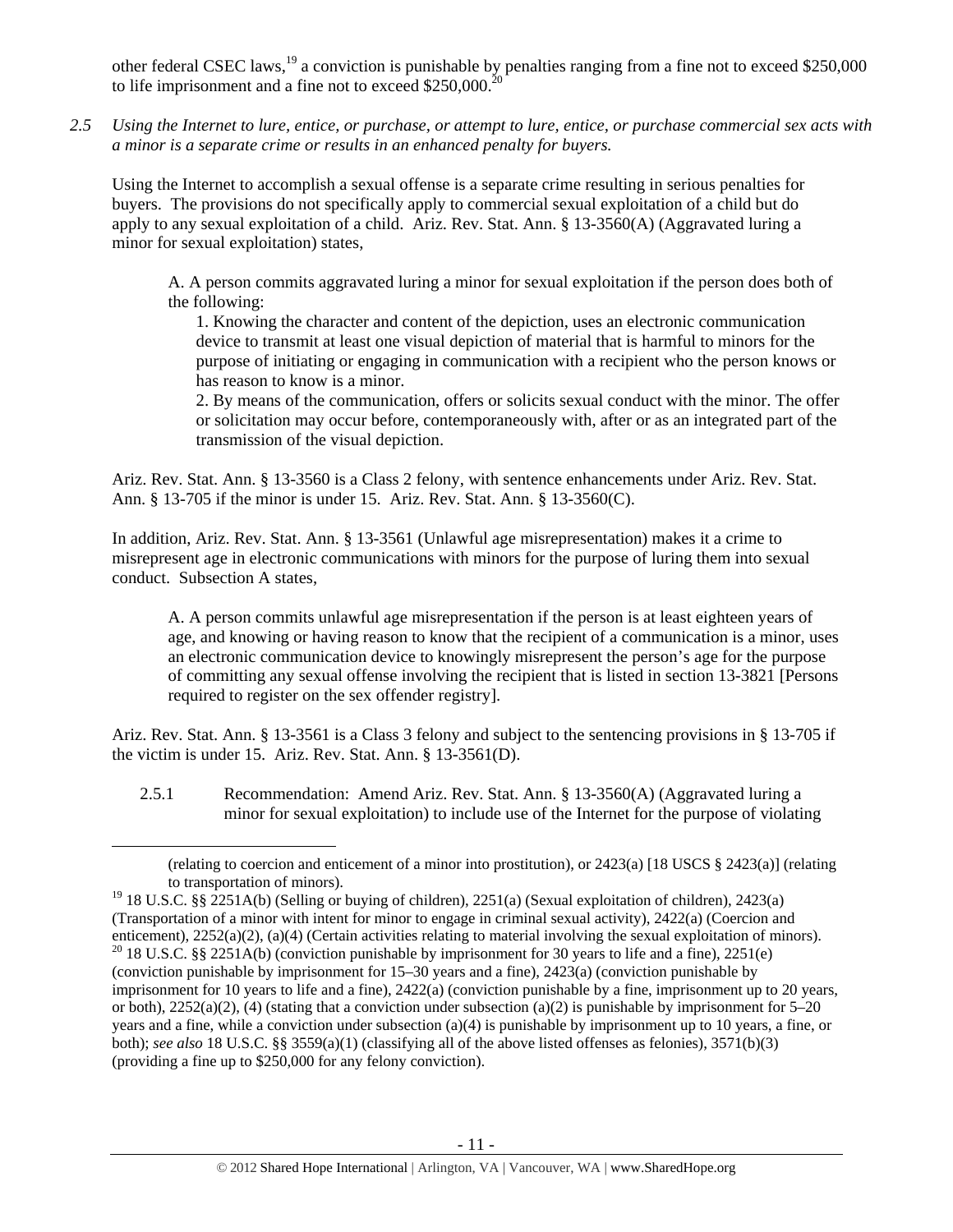Ariz. Rev. Stat. Ann. § 13-1307 (Sex trafficking) or any of Arizona's CSEC laws as prohibited conduct. Alternatively, enact a law that expressly criminalizes using the Internet to purchase commercial sex acts with a minor under the age of 18.

*2.6 No age mistake defense is permitted for a buyer of commercial sex acts with any minor under 18.* 

The repeal of Ariz. Rev. Stat. Ann. § 13-3213 (Defense) in the 2010 legislative session removed the mistake of age defense for older minors in a prosecution under Ariz. Rev. Stat. Ann. § 13-3212 (Child prostitution). Currently, Ariz. Rev. Stat. Ann. § 13-3212 provides strict liability for a person who "[e]ngag[es] in prostitution with a minor who is under fifteen years of age." A person who "[e]ngag[es] in prostitution with a minor who the person knows is fifteen, sixteen, or seventeen years of age" is guilty of a Class 2 felony, while a person who "[e]ngag[es] in prostitution with a minor who is fifteen, sixteen, or seventeen years of age" when the defendant's knowledge of the age of the minor cannot be proven is guilty of a Class 6 felony.

Ariz. Rev. Stat. Ann. § 13-1407(B) states, "It is a defense to a prosecution pursuant to sections 13-1404 [Sexual abuse] and 13-1405 [Sexual conduct with a minor] in which the victim's lack of consent is based on incapacity to consent because the victim was fifteen, sixteen or seventeen years of age if at the time the defendant engaged in the conduct constituting the offense the defendant did not know and could not reasonably have known the age of the victim."

- 2.6.1 Recommendation: Amend Ariz. Rev. Stat. Ann. § 13-1307 (Sex trafficking) and Ariz. Rev. Stat. Ann. § 13-3212 (Child prostitution) to prohibit a mistake of age defense if the victim of the crime is a minor under the age of 18.
- *2.7 Base penalties for buying sex acts with a minor under 18 are sufficiently high and not reduced for older minors.*

Ariz. Rev. Stat. Ann. § 13-3212 (Child prostitution) provides a lesser penalty (Class 6 felony) for buyers of sex with minors aged 15, 16, and 17 when the state cannot prove the buyer had knowledge of the minor's age. A person who "[e]ngag[es] in prostitution with a minor who is under fifteen years of age" commits a Class 2 felony and is subject to punishment pursuant to Ariz. Rev. Stat. Ann. § 13-705. Ariz. Rev. Stat. Ann. § 13- 3212(B)(1), (F). A person who "[e]ngag[es] in prostitution with a minor who the person knows is fifteen, sixteen or seventeen years of age" is guilty of a Class 2 felony. Ariz. Rev. Stat. Ann. § 13-3212(B)(2), (G). Finally, a person who "[e]ngag[es] in prostitution with a minor who is fifteen, sixteen, or seventeen years of age" is guilty of a Class 6 felony. Ariz. Rev. Stat. Ann. § 13-3212(B)(3), (H).

Ariz. Rev. Stat. Ann. § 13-1307 (Sex trafficking), if determined applicable to a buyer, applies to situations of purchasing sex from any minor under 18, with a penalty enhancement if the minor is under 15. The base penalty is a presumptive 5 year sentence and a possible fine up to \$150,000. Ariz. Rev. Stat. Ann. §§ 13-702, 13-801. Sentence enhancements for a minor under 15 bring the presumptive penalty to 20 years for the first offense. Ariz. Rev. Stat. Ann. § 13-705.

- 2.7.1 Recommendation: Amend Ariz. Rev. Stat. Ann. § 13-3212 (Child prostitution) to raise the base penalty for all minors, regardless of the offender's knowledge of the victim's age, to a Class 2 felony carrying a sentence of 7–21 years.
- *2.8 Financial penalties for buyers of commercial sex acts with minors are sufficiently high to make it difficult for buyers to hide the crime.*

Ariz. Rev. Stat. Ann. § 13-801 permits the court to impose up to a \$150,000 fine as part of a sentence for a felony conviction. In addition, asset and property forfeiture are available.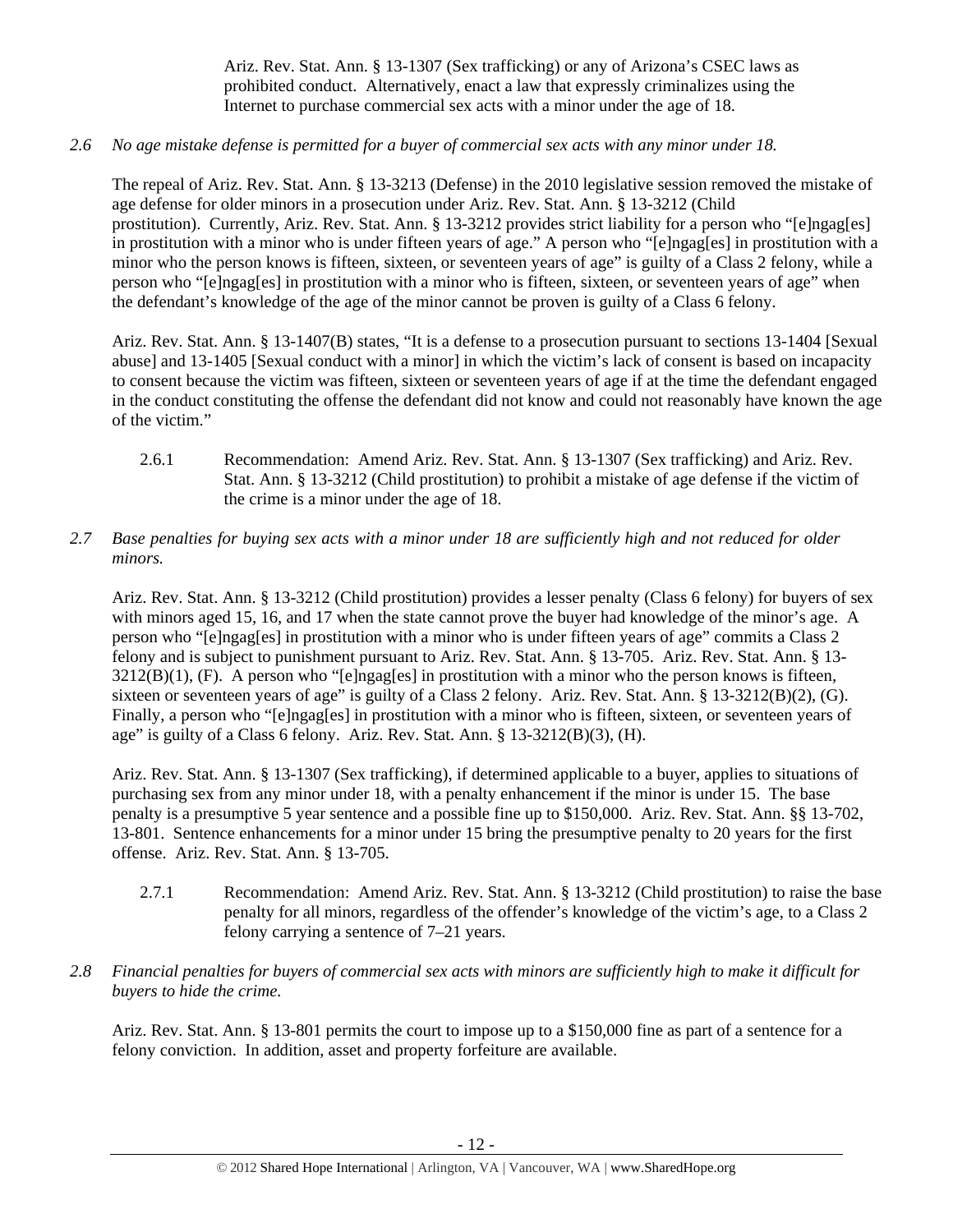Ariz. Rev. Stat. Ann. § 13-3557 (Equipment; forfeiture)<sup>21</sup> states, "On the conviction of a person for a violation of section 13-3552 [Commercial sexual exploitation of a minor], 13-3553 [Sexual exploitation of a minor], 13- 3554 [Luring a minor for sexual exploitation] or 13-3560 [Aggravated luring a minor for sexual exploitation], the court shall order that any photographic equipment, computer system or instrument of communication that is owned or used exclusively by the person and that was used in the commission of the offense be forfeited and sold, destroyed or otherwise properly disposed."

According to Ariz. Rev. Stat. Ann. § 13-4315 (Allocation of forfeited property), seized property may be sold or transferred to "any local or state government entity or agency or political subdivision, law enforcement agency or prosecutorial agency or any federal law enforcement agency which operates within this state for official federal, state or political subdivision use within this state." The seized property may also be sold, with the balance after expenses "paid into the anti-racketeering fund of the state or of the county in which the political subdivision seizing the property or prosecuting the action is located."

Where the seized property is money, "the court shall order the monies returned to each law enforcement agency that makes a showing of costs or expenses which it incurred in connection with the investigation and prosecution of the matter and shall order all excess monies remaining after such returns deposited in the anti-racketeering fund of this state or of the county in which the political subdivision seizing the monies or prosecuting the action is located . . ."

Ariz. Rev. Stat. Ann. § 13-4305 (Seizure of property) permits the seizure of property "subject to forfeiture under this chapter" pursuant to a seizure warrant, or without a court order under certain conditions, and with probable cause established. Ariz. Rev. Stat. Ann. § 13-4304 (Property subject to forfeiture; exemptions), while allowing for vehicle forfeiture when used in the commission of the crime with some exceptions, does state, "All property, including all interests in such property, described in a statute providing for its forfeiture is subject to forfeiture." Therefore, forfeiture may not be available for sex trafficking and commercial sexual exploitation of children offenses because neither of those offenses appears to be specifically designated in a statute providing for forfeiture.

## *2.9 Buying and possessing child pornography carries penalties as high as similar federal offenses.*

Ariz. Rev. Stat. Ann. § 13-3553 (Sexual exploitation of a minor) makes it illegal for one to engage in "[r]ecording, filming, photographing, developing or duplicating any visual depiction in which a minor is engaged in exploitive exhibition or other sexual conduct" as well as the "[d]istributing, transporting, exhibiting, receiving, selling, purchasing, electronically transmitting, possessing or exchanging any visual depiction in which a minor is engaged in exploitive exhibition or other sexual conduct." Sexual exploitation of a minor is a Class 2 felony (presumptive 5 year sentence) with a sentence enhancement under § 13-705 if the minor is under 15 (presumptive 17 year sentence for first offense).

In comparison, a federal conviction for possession of child pornography<sup>22</sup> is generally punishable by imprisonment for 5–20 years and a fine not to exceed \$250,000.<sup>23</sup> Subsequent convictions, however, are punishable by imprisonment up to 40 years and a fine not to exceed  $$250,000.<sup>24</sup>$ 

<sup>&</sup>lt;sup>21</sup> Statute is codified in Chapter 35.1 entitled, "Sexual Exploitation of Children."

<sup>&</sup>lt;sup>22</sup> 18 U.S.C. §§ 2252(a)(2), (a)(4) (Certain activities relating to material involving the sexual exploitation of minors),  $2252A(a)(2)$ –(3) (Certain activities relating to material constituting or containing child pornography), 1466A(a), (b) (Obscene visual representations of the sexual abuse of children).

<sup>&</sup>lt;sup>23</sup> 18 U.S.C. §§ 2252(b) (stating that a conviction under subsection (a)(2) is punishable by imprisonment for 5–20 years and a fine, while a conviction under subsection (a)(4) is punishable by imprisonment up to 10 years, a fine, or both), 2252A(b)(1) (a conviction is punishable by imprisonment for 5–20 years and a fine), 1466A(a), (b) (stating that a conviction under subsection (a) is "subject to the penalties provided in section  $2252A(b)(1)$ ," imprisonment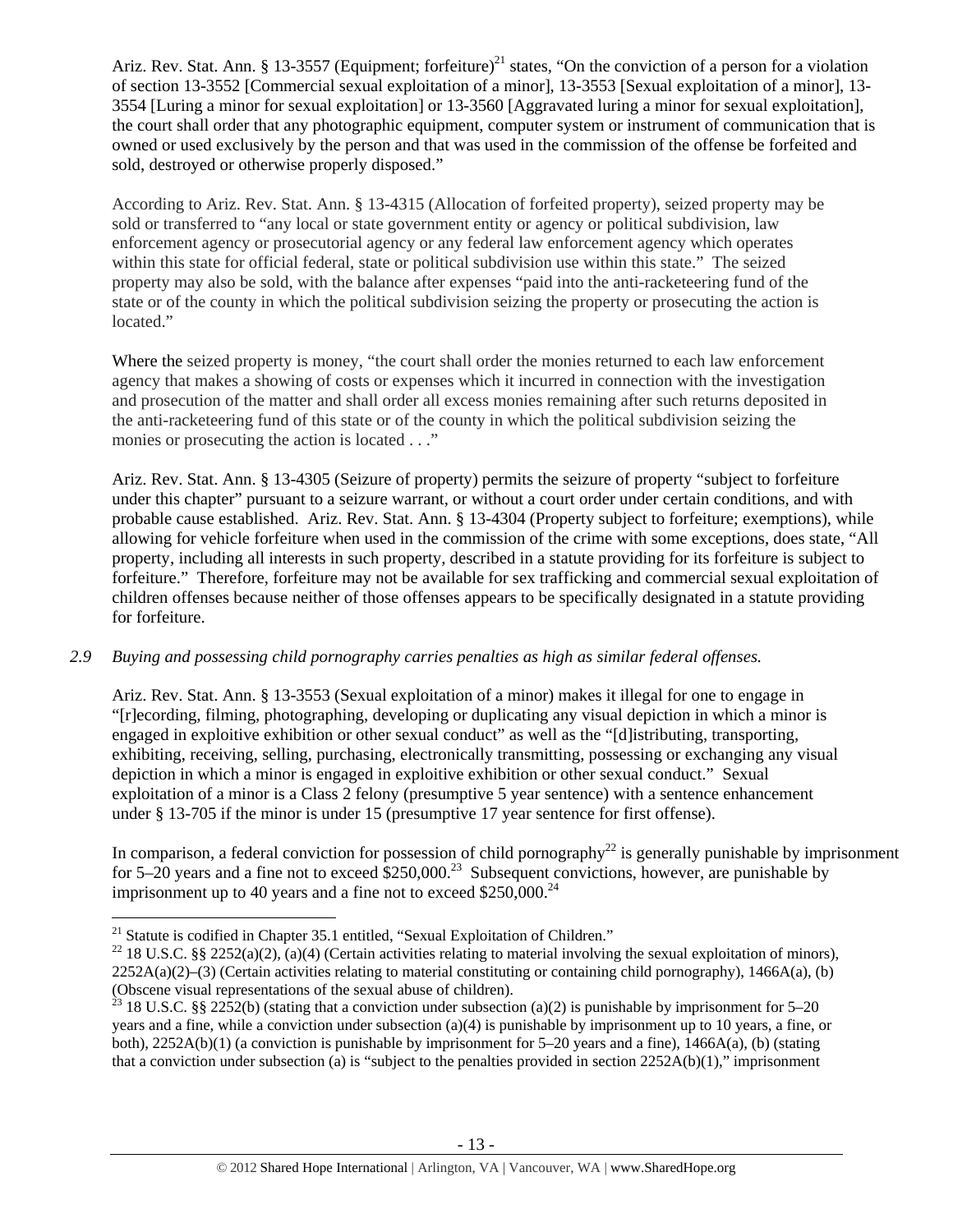## *2.10 Convicted buyers of commercial sex acts with minors and child pornography are required to register as sex offenders.*

Convicted buyers of sex with minors are required to register as sex offenders. Ariz. Rev. Stat. Ann. § 13- 3821 (Persons required to register)<sup>25</sup> lists the crimes for which an offender must register as a sex offender. They include the following crimes: "3. Sexual abuse pursuant to section 13-1404 if the victim is under eighteen years of age. 4. Sexual conduct with a minor pursuant to section 13-1405. 5. Sexual assault pursuant to section 13- 1406. . . . 10. Child prostitution pursuant to section 13-3212, subsection A or subsection B, Paragraph 1 or 2. . . . 12. Sexual exploitation of a minor pursuant to section 13-3553. . . . 14. Sex trafficking of a minor pursuant to section 13-1307." Additionally, subsection C states, "Notwithstanding subsection A of this section, the judge who sentences a defendant for any violation of chapter  $14^{26}$  or  $35.1^{27}$  of this title or for an offense for which there was a finding of sexual motivation pursuant to section  $13-118^{28}$  may require the person who committed the offense to register pursuant to this section."

for 5–20 years and a fine, while a conviction under subsection (b) is "subject to the penalties provided in section 2252A(b)(2)," imprisonment up to 10 years, a fine, or both); *see also* 18 U.S.C. §§ 3559(a)(1) (classifying all of the above listed offenses as felonies), 3571(b)(3) (providing a fine up to \$250,000 for any felony conviction). <sup>24</sup> 18 U.S.C. §§ 2252(b) (stating if a person has a prior conviction under subsection (a)(2), or a list of other statutes, a

conviction is punishable by a fine and imprisonment for 15–40 years, but if a person has a prior conviction under subsection (a)(4), or a list of other statutes, a conviction is punishable by a fine and imprisonment for  $10-20$  years),  $2252A(b)(1)$  (stating if a person has a prior conviction under subsection (a)(2), (a)(3), or a list of other statutes, a conviction is punishable by a fine and imprisonment for  $15-40$  years),  $1466A(a)$ , (b) (stating that the penalty scheme for section 2252A(b) applies); *see also* 18 U.S.C. §§ 3559(a)(1) (classifying all of the above listed offenses as felonies), 3571(b)(3) (providing a fine up to \$250,000 for any felony conviction).

<sup>&</sup>lt;sup>25</sup> The text of Ariz. Rev. Stat. Ann. § 13-3821 included here and elsewhere in this report includes amendments made by the passage of House Bill 2019 during the 2nd Regular Session of the 50th Arizona Legislature. 2012 Ariz. Sess. Laws 23. (AZ 2012) (effective August 2, 2012).

<sup>&</sup>lt;sup>26</sup> Chapter 14 is entitled, "Sexual Offenses."

 $27$  Chapter 35.1 is entitled, "Sexual Exploitation of Children."

<sup>&</sup>lt;sup>28</sup> Ariz. Rev. Stat. Ann. § 13-118 (Sexual motivation special allegation; procedures; definition) states,

A. In each criminal case involving an offense other than a sexual offense, the prosecutor may file a special allegation of sexual motivation if sufficient admissible evidence exists that would justify a finding of sexual motivation by a reasonable and objective finder of fact.

B. If the prosecutor files a special allegation of sexual motivation, the state shall prove beyond a reasonable doubt that the defendant committed the offense with a sexual motivation. The trier of fact shall find a special verdict as to whether the defendant committed the offense with a sexual motivation.

C. For purposes of this section "sexual motivation" means that one of the purposes for which the defendant committed the crime was for the purpose of the defendant's sexual gratification.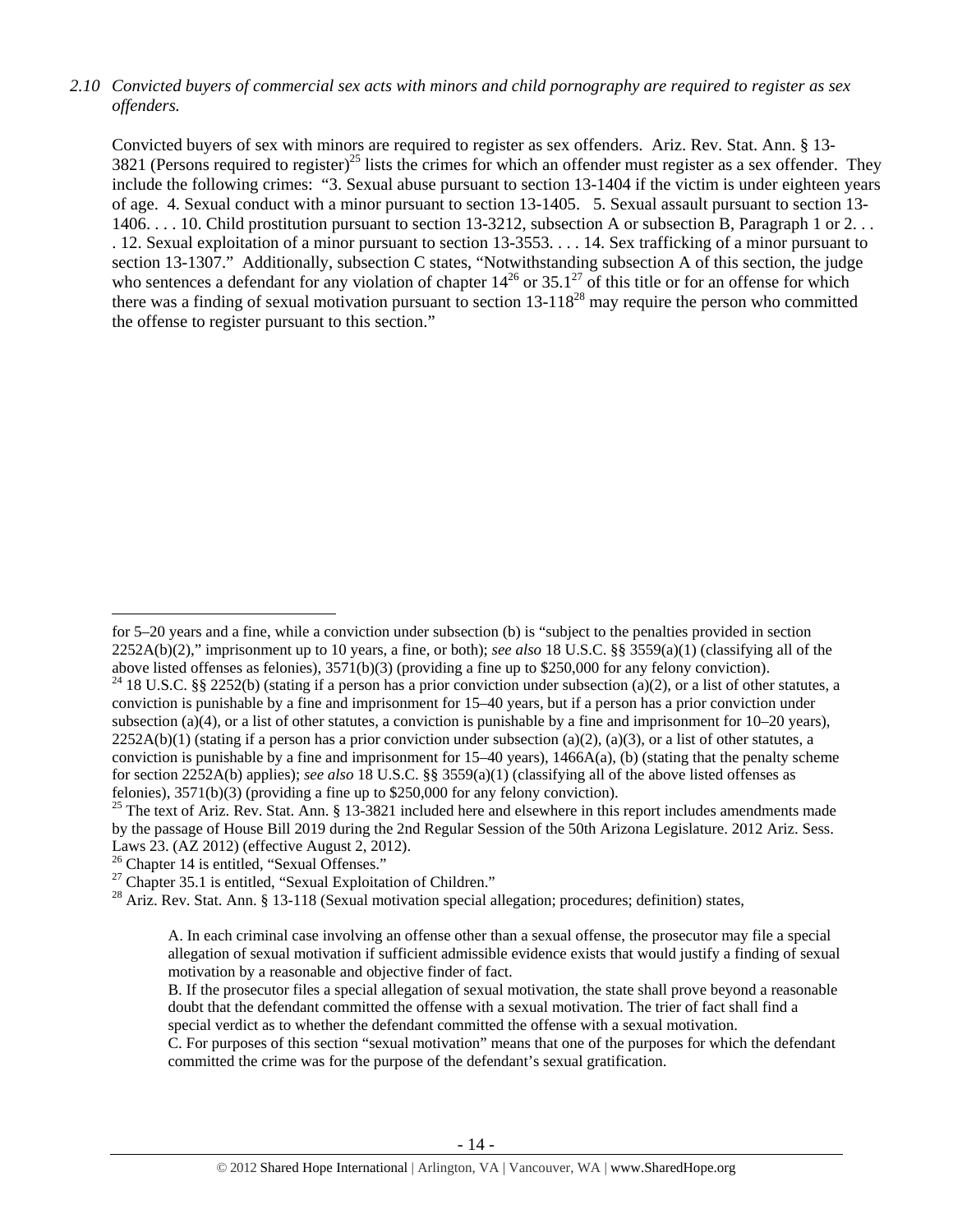#### **FRAMEWORK ISSUE 3: CRIMINAL PROVISIONS FOR TRAFFICKERS**

## *Legal Components:*

- *3.1 Penalties for trafficking a child for sexual exploitation are as high as federal penalties.*
- *3.2 Creating and distributing child pornography carries penalties as high as similar federal offenses.*
- *3.3 Using the Internet to lure, entice, recruit or sell commercial sex acts with a minor is a separate crime or results in an enhanced penalty for traffickers.*
- *3.4 Financial penalties for traffickers, including asset forfeiture, are sufficiently high.*
- *3.5 Convicted traffickers are required to register as sex offenders.*
- *3.6 Laws relating to termination of parental rights for certain offenses include sex trafficking or commercial sexual exploitation of children (CSEC) offenses in order to remove the children of traffickers from their control and potential exploitation.*

*\_\_\_\_\_\_\_\_\_\_\_\_\_\_\_\_\_\_\_\_\_\_\_\_\_\_\_\_\_\_\_\_\_\_\_\_\_\_\_\_\_\_\_\_\_\_\_\_\_\_\_\_\_\_\_\_\_\_\_\_\_\_\_\_\_\_\_\_\_\_\_\_\_\_\_\_\_\_\_\_\_\_\_\_\_\_\_\_\_\_\_\_\_\_* 

## *Legal Analysis:*

*3.1 Penalties for trafficking a child for sexual exploitation are as high as federal penalties.* 

Arizona has a series of laws directed at the trafficker in a crime of prostitution or commercial sexual exploitation of a child, including the following:

| Offense                                                                                     | Crime<br>classification                                                                                                 | Sentence (first felony<br>offense)<br>pursuant to Ariz. Rev.<br>Stat. Ann. §13-702<br>(except where noted<br>differently)        | Ariz. Rev. Stat. Ann.<br>§ 13-705 Dangerous<br><b>Crimes Against</b><br>Children (first felony<br>offense)—applies when<br>victim is under 15 years<br>old | Ariz. Rev. Stat. Ann.<br>§ 13-705 Dangerous<br><b>Crimes Against</b><br>Children enhancement<br>(person "previously<br>convicted of one<br>predicate felony") |
|---------------------------------------------------------------------------------------------|-------------------------------------------------------------------------------------------------------------------------|----------------------------------------------------------------------------------------------------------------------------------|------------------------------------------------------------------------------------------------------------------------------------------------------------|---------------------------------------------------------------------------------------------------------------------------------------------------------------|
| Ariz. Rev. Stat.<br>Ann. § 13-<br>$1307(B)$ : Sex<br>trafficking of a<br>minor              | Class 2 felony                                                                                                          | $3-12.5$ years<br>Presumptive 5 years                                                                                            | $13-27$ years<br>Presumptive 20 years                                                                                                                      | $23-37$ years<br>Presumptive 30 years                                                                                                                         |
| Ariz. Rev. Stat.<br>Ann. § 13-3206:<br>Taking a child for<br>the purpose of<br>prostitution | 1) Class 4 felony<br>2) Class 2 felony<br>if under 15 years<br>old                                                      | 1) $1 - 3.75$ years<br>Presumptive 2.5 years<br>2) N/A                                                                           | 2) 13–27 years<br>Presumptive 20 years                                                                                                                     | $2)$ 23–37 years<br>Presumptive 30 years                                                                                                                      |
| Ariz. Rev. Stat.<br>Ann. § 13-3212:<br>Child<br>prostitution <sup>29</sup>                  | 1) Class 2 felony<br>if involves a<br>minor under 15<br>(Ariz. Rev. Stat.<br>Ann. § 13-<br>3212(F)<br>2) Class 2 felony | 1) N/A<br>$2)$ 7–21 years<br>Presumptive 10.5 years<br>(Ariz. Rev. Stat. Ann.<br>§ 13-3212(G)) <sup>30</sup><br>3) $.33-2$ years | 1) $13-27$ years<br>Presumptive 20 years                                                                                                                   | 1) $23 - 37$ years<br>Presumptive 30 years                                                                                                                    |

<sup>29</sup> *See supra* note 16. 30 *See supra* note 17.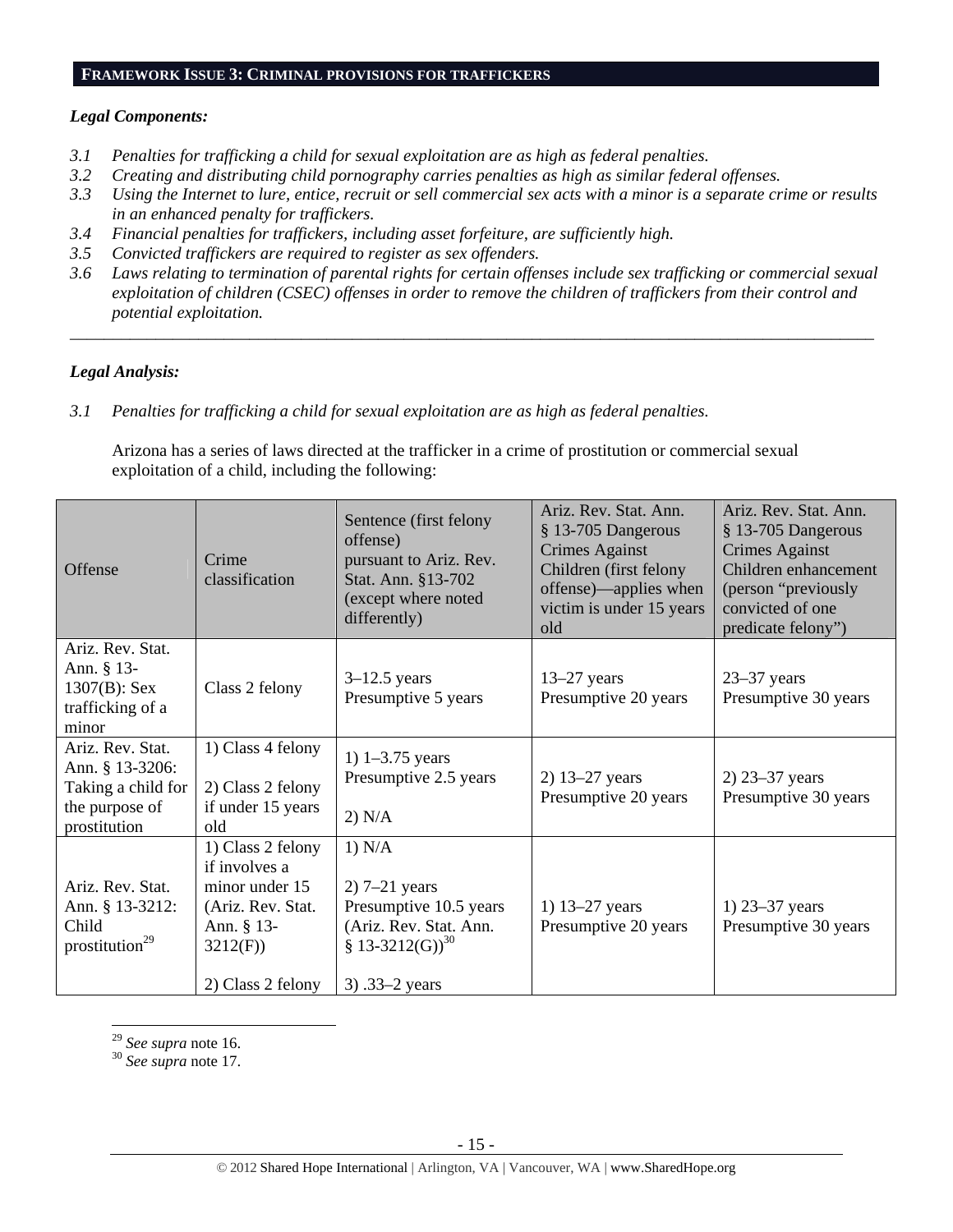|                                                                                                            | if the defendant<br>knew the minor is<br>15, 16, or 17<br>(Ariz. Rev. Stat.<br>Ann. § 13-<br>3212(G)<br>3) Class 6 felony<br>if minor is $15$ , $16$ ,<br>or 17 (Ariz. Rev.<br>Stat. Ann. § 13-<br>3212(H) | Presumptive 1 year<br>Under subsection H, if<br>the offender is sentenced<br>to probation, "the court<br>shall order that as an<br>initial term of probation,"<br>180 days imprisonment in<br>county jail. If the<br>offender meets certain<br>requirements, the court<br>has discretion to suspend<br>90 days of the sentence. |                                                                                                                      |                                                                                                                      |
|------------------------------------------------------------------------------------------------------------|------------------------------------------------------------------------------------------------------------------------------------------------------------------------------------------------------------|---------------------------------------------------------------------------------------------------------------------------------------------------------------------------------------------------------------------------------------------------------------------------------------------------------------------------------|----------------------------------------------------------------------------------------------------------------------|----------------------------------------------------------------------------------------------------------------------|
| Ariz. Rev. Stat.<br>Ann. § 13-3552:<br>Commercial<br>sexual<br>exploitation of a<br>minor<br>(pornography) | Class 2 felony                                                                                                                                                                                             | $3-12.5$ years<br>Presumptive 5 years                                                                                                                                                                                                                                                                                           | $10-24$ years<br>Presumptive 17 years                                                                                | $21-35$ years<br>Presumptive 28 years                                                                                |
| Ariz. Rev. Stat.<br>Ann. § 13-3553:<br>Sexual<br>exploitation of a<br>minor                                | Class 2 felony                                                                                                                                                                                             | $3-12.5$ years<br>Presumptive 5 years                                                                                                                                                                                                                                                                                           | $10-24$ years<br>Presumptive 17 years                                                                                | $21-35$ years<br>Presumptive 28 years                                                                                |
| Ariz. Rev. Stat.<br>Ann. § 13-3554:<br>Luring a minor<br>for sexual<br>exploitation                        | Class 3 felony                                                                                                                                                                                             | $2-8.75$ years<br>Presumptive 3.5 years<br>Possibility of probation if<br>child is over 15                                                                                                                                                                                                                                      | $5-15$ years<br>Presumptive 10 years<br>Possibility of<br>suspension of sentence,<br>probation, pardon or<br>release | 8-22 years<br>Presumptive 15 years<br>Not eligible for<br>suspension of sentence,<br>probation, pardon or<br>release |
| Ariz. Rev. Stat.<br>Ann. § 13-3561:<br>Unlawful age<br>misrepresentation                                   | Class 3 felony                                                                                                                                                                                             | $2-8.75$ years<br>Presumptive 3.5 years                                                                                                                                                                                                                                                                                         | $5-15$ years<br>Presumptive 10 years<br>Possibility of<br>suspension of sentence,<br>probation, pardon or<br>release | 8-22 years<br>Presumptive 15 years<br>Not eligible for<br>suspension of sentence,<br>probation, pardon or<br>release |

Additionally, Arizona has a range of laws prohibiting conduct centered on promoting prostitution. They include the following: Ariz. Rev. Stat. Ann. § 13-3201 (Enticement of persons for purpose of prostitution), § 13-3202 (Procurement by false pretenses of person for purpose of prostitution), § 13-3203 (Procuring or placing persons in house of prostitution), § 13-3204 (Receiving earnings of prostitute), § 13-3207 (Detention of persons in house of prostitution for debt), § 13-3208 (Keeping or residing in house of prostitution; employment in prostitution), and § 13-3209. These provisions are either Class 5 or Class 6 felonies.<sup>31</sup>

Traffickers also face penalties under the money laundering provisions. Ariz. Rev. Stat. Ann. § 13-2317 (A)–(E) states,

A. A person is guilty of money laundering in the first degree if the person does any of the following:

<sup>31</sup> *See supra* note 3.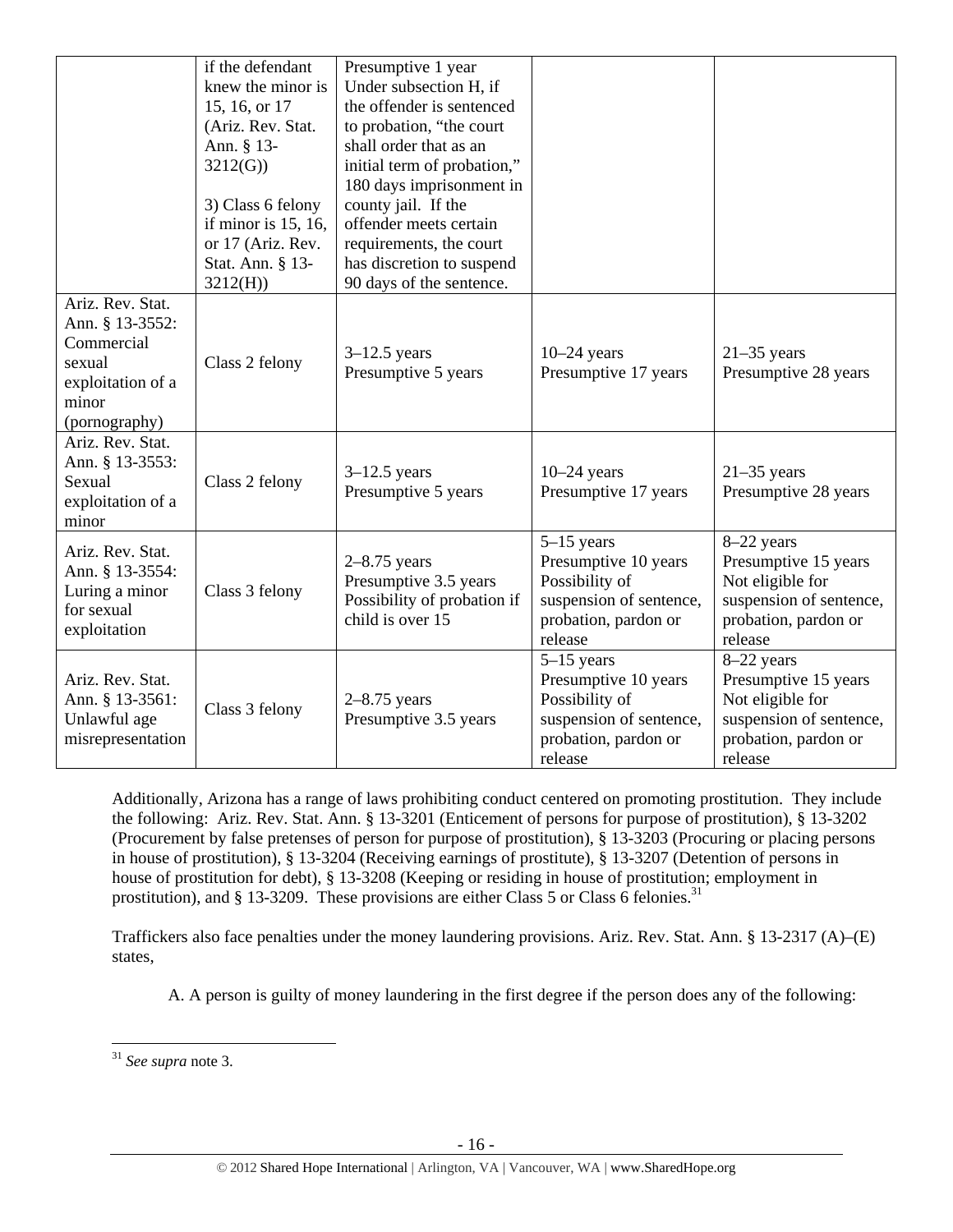1. Knowingly initiates, organizes, plans, finances, directs, manages, supervises or is in the business of money laundering in violation of subsection B of this section.

B. A person is guilty of money laundering in the second degree if the person does any of the following: 1. Acquires or maintains an interest in, transacts, transfers, transports, receives or conceals the existence or nature of racketeering proceeds knowing or having reason to know that they are the proceeds of an offense.

2. Makes property available to another by transaction, transportation or otherwise knowing that it is intended to be used to facilitate racketeering.

3. Conducts a transaction knowing or having reason to know that the property involved is the proceeds of an offense and with the intent to conceal or disguise the nature, location, source, ownership or control of the property or the intent to facilitate racketeering.

. . . .

. . . .

. . . .

D. In addition to any other criminal or civil remedy, if a person violates subsection A or B of this section as part of a pattern of violations that involve a total of one hundred thousand dollars or more in any twelve month period, the person is subject to forfeiture of substitute assets in an amount that is three times the amount that was involved in the pattern, including conduct that occurred before and after the twelve month period.

E. Money laundering in the third degree is a class 6 felony. Money laundering in the second degree is a class 3 felony. Money laundering in the first degree is a class 2 felony.

In comparison, if the victim is under the age of 14, a conviction under the Trafficking Victims Protection Act  $(TVPA)<sup>32</sup>$  for child sex trafficking is punishable by 15 years to life imprisonment and a fine not to exceed \$250,000. 18 U.S.C. §§ 1591(b)(1), 3559(a)(1), 3571(b)(3). If the victim is between the ages of 14–17, a conviction is punishable by 10 years to life imprisonment and a fine not to exceed \$250,000. 18 U.S.C. §§ 1591(b)(2), 3559(a)(1), 3571(b)(3). A conviction is punishable by mandatory life imprisonment, however, if the trafficker has a prior conviction for a federal sex offense<sup>33</sup> against a minor.

### *3.2 Creating and distributing child pornography carries penalties as high as similar federal offenses.*

Ariz. Rev. Stat. Ann. § 13-3553 (Sexual exploitation of a minor) makes it illegal for one to engage in "[r]ecording, filming, photographing, developing or duplicating any visual depiction in which a minor is engaged in exploitive exhibition or other sexual conduct" as well as the "[d]istributing, transporting, exhibiting, receiving, selling, purchasing, electronically transmitting, possessing or exchanging any visual depiction in which a minor is engaged in exploitive exhibition or other sexual conduct." A conviction is punishable as a Class 2 felony with a sentence enhancement under Ariz. Rev. Stat. Ann. § 13-705 if the minor is under 15. Ariz. Rev. Stat. Ann. §§ 13-3553(C), 13-705(D).

In comparison, if the victim is under the age of 14, a conviction under the TVPA for child sex trafficking is punishable by 15 years to life imprisonment and a fine not to exceed \$250,000. 18 U.S.C. §§ 1591(b)(1), 3559(a)(1), 3571(b)(3). If the victim is between the ages of 14–17, a conviction is punishable by 10 years to life imprisonment and a fine not to exceed \$250,000. 18 U.S.C. §§ 1591(b)(2), 3559(a)(1), 3571(b)(3). A conviction is punishable by mandatory life imprisonment, however, if the trafficker has a prior conviction for a federal sex offense<sup>34</sup> against a minor. Additionally, a federal conviction for distribution of child pornography<sup>35</sup>

 $32$  See supra note 10.

<sup>32</sup> *See supra* note 10. 33 *See supra* note 18. 34 *See supra* note 18.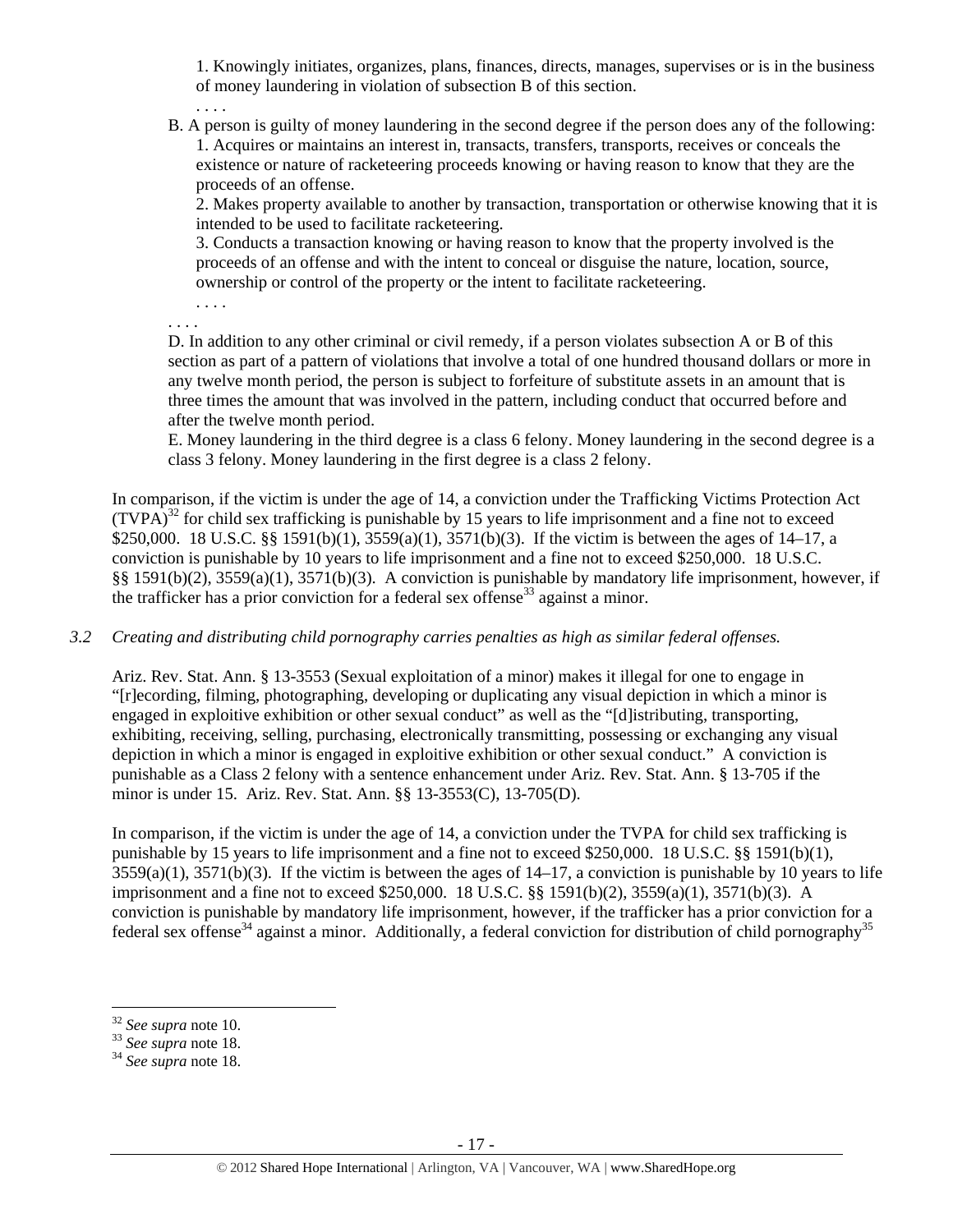is generally punishable by imprisonment for  $5-20$  years and a fine not to exceed \$250,000.<sup>36</sup> Subsequent convictions, however, are punishable by imprisonment up to 40 years and a fine not to exceed \$250,000.<sup>37</sup>

*3.3 Using the Internet to lure, entice, recruit or sell commercial sex acts with a minor is a separate crime or results in an enhanced penalty for traffickers.* 

Using the Internet to accomplish a sexual offense is a separate crime resulting in serious penalties for traffickers. The provisions do not specifically apply to commercial sexual exploitation of a child but do apply to any sexual exploitation of a child as long as a depiction of material harmful to minors is transmitted as part of the communication. Ariz. Rev. Stat. Ann. § 13-3560(A) (Aggravated luring a minor for sexual exploitation) states,

A. A person commits aggravated luring a minor for sexual exploitation if the person does both of the following:

1. Knowing the character and content of the depiction, uses an electronic communication device to transmit at least one visual depiction of material that is harmful to minors<sup>38</sup> for the purpose of initiating or engaging in communication with a recipient who the person knows or has reason to know is a minor.

2. By means of the communication, offers or solicits sexual conduct with the minor. The offer or solicitation may occur before, contemporaneously with, after or as an integrated part of the transmission of the visual depiction.

Ariz. Rev. Stat. Ann. § 13-3560 is a Class 2 felony, with sentence enhancements under if the minor is under 15. Ariz. Rev. Stat. Ann. §§ 13-3560(C), 13-705(D).

 $\overline{a}$ 

imprisonment for 5–20 years and a fine), 2252A(b)(1) (a conviction is punishable by imprisonment for 5–20 years and a fine), 1466A(a), (b) (stating that a conviction under subsection (a) is "subject to the penalties provided in section 2252A(b)(1)," imprisonment for 5–20 years and a fine, while a conviction under subsection (b) is "subject to the penalties provided in section 2252A(b)(2)," imprisonment up to 10 years, a fine, or both); *see also* 18 U.S.C. §§ 3559(a)(1) (classifying all of the above listed offenses as felonies),  $3571(b)(3)$  (providing a fine up to \$250,000 for any felony conviction).

 $37\,18\,$  U.S.C. §§ 2252(b) (stating if a person has a prior conviction under subsection (a)(1), (a)(2), or (a)(3) or a list of other statutes, a conviction is punishable by a fine and imprisonment for  $15-40$  years),  $2252A(b)(1)$  (stating if a person has a prior conviction under subsection (a)(2), (a)(3), or a list of other statutes, a conviction is punishable by a fine and imprisonment for  $15-40$  years),  $1466A(a)$ , (b) (stating that the penalty scheme for section  $2252A(b)$ applies); *see also* 18 U.S.C. §§ 3559(a)(1) (classifying all of the above listed offenses as felonies), 3571(b)(3) (providing a fine up to \$250,000 for any felony conviction).

38 Ariz. Rev. Stat. Ann. § 13-3560 refers to the definition of "harmful to minors" in Ariz. Rev. Stat. Ann. § 13-3501. Ariz. Rev. Stat. Ann. § 13-3501 states,

1. "Harmful to minors" means that quality of any description or representation, in whatever form, of nudity, sexual activity, sexual conduct, sexual excitement, or sadomasochistic abuse, when both:

(a) To the average adult applying contemporary state standards with respect to what is suitable for minors, it both:

- (i) Appeals to the prurient interest, when taken as a whole. In order for an item as a whole to be found or intended to have an appeal to the prurient interest, it is not necessary that the item be successful in arousing or exciting any particular form of prurient interest either in the hypothetical average person, in a member of its intended and probable recipient group or in the trier of fact. (ii) Portrays the description or representation in a patently offensive way.
- (b) Taken as a whole does not have serious literary, artistic, political, or scientific value for minors.

 $35\,18$  U.S.C. §§ 2252(a)(1), (a)(2), (a)(3) (Certain activities relating to material involving the sexual exploitation of minors),  $2252A(a)(2)$ ,  $(a)(3)$  (Certain activities relating to material constituting or containing child pornography), 1466A(a) (Obscene visual representations of the sexual abuse of children).<br><sup>36</sup> 18 U.S.C. §§ 2252(b) (stating that a conviction under subsection (a)(1), (a)(2), or (a)(3) is punishable by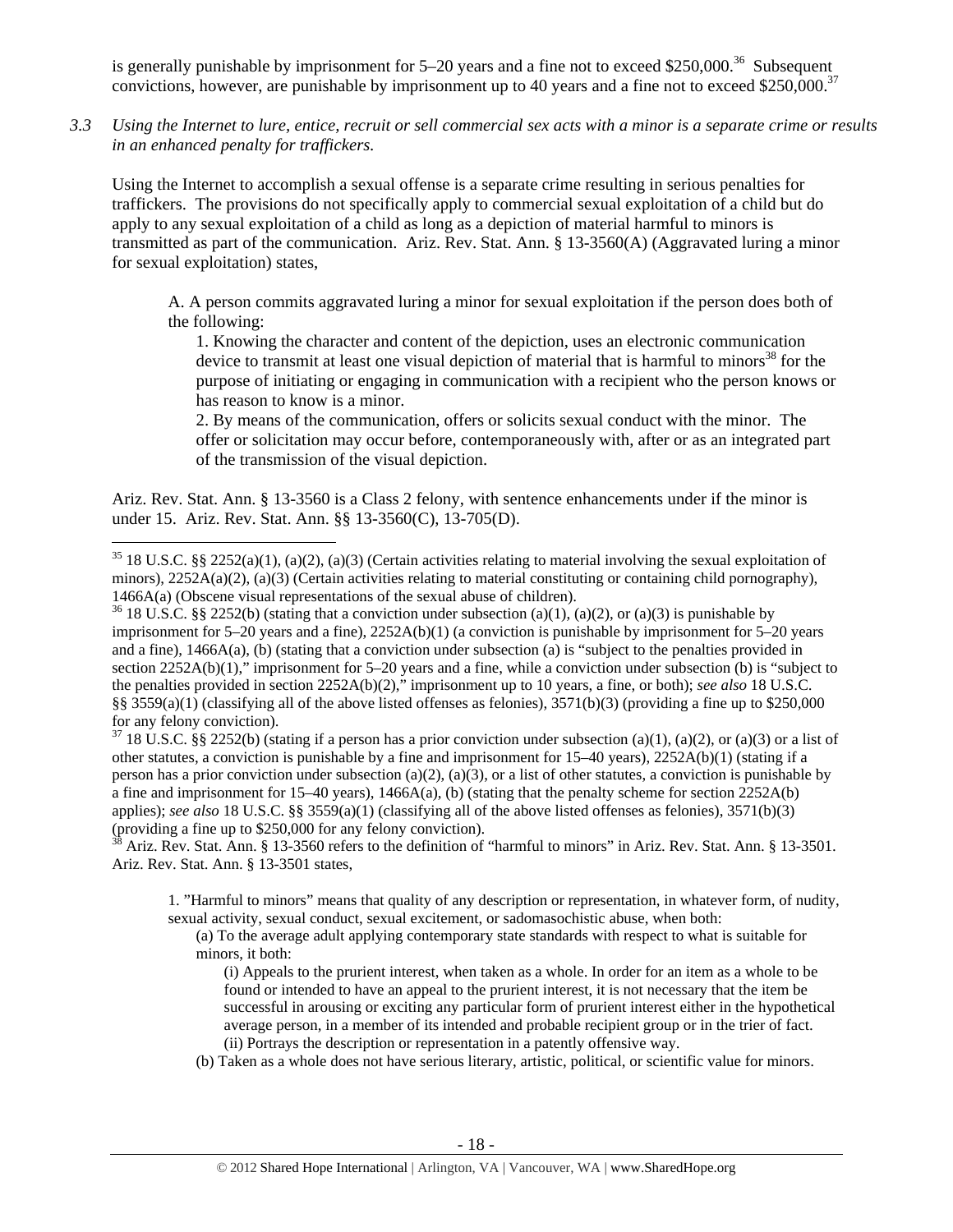In addition, Ariz. Rev. Stat. Ann. § 13-3561 (Unlawful age misrepresentation) makes it a crime to misrepresent age in electronic communications with minors for the purpose of luring them into sexual conduct. Subsection A states,

A. A person commits unlawful age misrepresentation if the person is at least eighteen years of age, and knowing or having reason to know that the recipient of a communication is a minor, uses an electronic communication device to knowingly misrepresent the person's age for the purpose of committing any sexual offense involving the recipient that is listed in section 13-3821 [Persons required to register on the sex offender registry], subsection A.

Ariz. Rev. Stat. Ann. § 13-3561 is a Class 3 felony and subject to the sentencing provisions in Ariz. Rev. Stat. Ann. § 13-705 if the victim is under 15. Ariz. Rev. Stat. Ann. § 13-3561(D).

3.3.1 Recommendation: Amend Ariz. Rev. Stat. Ann. § 13-3560(A) (Aggravated luring a minor for sexual exploitation) to include use of the Internet for the purpose of violating Ariz. Rev. Stat. Ann. § 13-1307 (Sex trafficking) or any of Arizona's CSEC laws as prohibited conduct.

## *3.4 Financial penalties for traffickers, including asset forfeiture, are sufficiently high.*

Traffickers convicted of sex trafficking, other CSEC felonies, or money laundering face a possible fine up to \$150,000 imposed by the court as part of the sentence for sex trafficking. Ariz. Rev. Stat. Ann. § 13-801.

Ariz. Rev. Stat. Ann. § 13-4305 (Seizure of property) permits the seizure of property "subject to forfeiture under this chapter" pursuant to a seizure warrant or without a court order under certain conditions and with probable cause. While allowing for vehicle forfeiture when used in the commission of the crime with some exceptions, Ariz. Rev. Stat. Ann. § 13-4304 (Property subject to forfeiture; exemptions) does state that "[a]ll property, including all interests in such property, described in a statute providing for its forfeiture is subject to forfeiture." Therefore, forfeiture may not be available for sex trafficking and commercial sexual exploitation of children offenses because these offenses do not appear to be specifically designated in a forfeiture provision.

In cases of commercial sexual exploitation of a child for child pornography and live performance, Ariz. Rev. Stat. Ann. § 13-3557 (Equipment; forfeiture) states, "On the conviction of a person for a violation of section 13-3552 [Commercial sexual exploitation of a minor], 13-3553 [Sexual exploitation of a minor], 13-3554 [Luring a minor for sexual exploitation] or 13-3560 [Aggravated luring a minor for sexual exploitation], the court shall order that any photographic equipment, computer system or instrument of communication that is owned or used exclusively by the person and that was used in the commission of the offense be forfeited and sold, destroyed or otherwise properly disposed."

According to Ariz. Rev. Stat. Ann. § 13-4315 (Allocation of forfeited property), seized property may be sold or transferred to "any local or state government entity or agency or political subdivision, law enforcement agency or prosecutorial agency or any federal law enforcement agency which operates within this state for official federal, state or political subdivision use within this state." The seized property may also be sold, with the balance after expenses "paid into the anti-racketeering fund of the state or of the county in which the political subdivision seizing the property or prosecuting the action is located."

Finally, mandatory restitution is specifically available in cases of sex trafficking through Ariz. Rev. Stat. Ann. § 13-1309 (Restitution), which states that "[t]he court shall order restitution for any violation of section 13-1306 [Unlawfully obtaining labor or services], 13-1307 [Sex trafficking] or 13-1308 [Trafficking of persons for forced labor or services], including the greater of either the gross income or value to the defendant of the victim's labor or services or the value of the victim's labor as guaranteed under the minimum wage and overtime provisions of the fair labor standards act of 1938."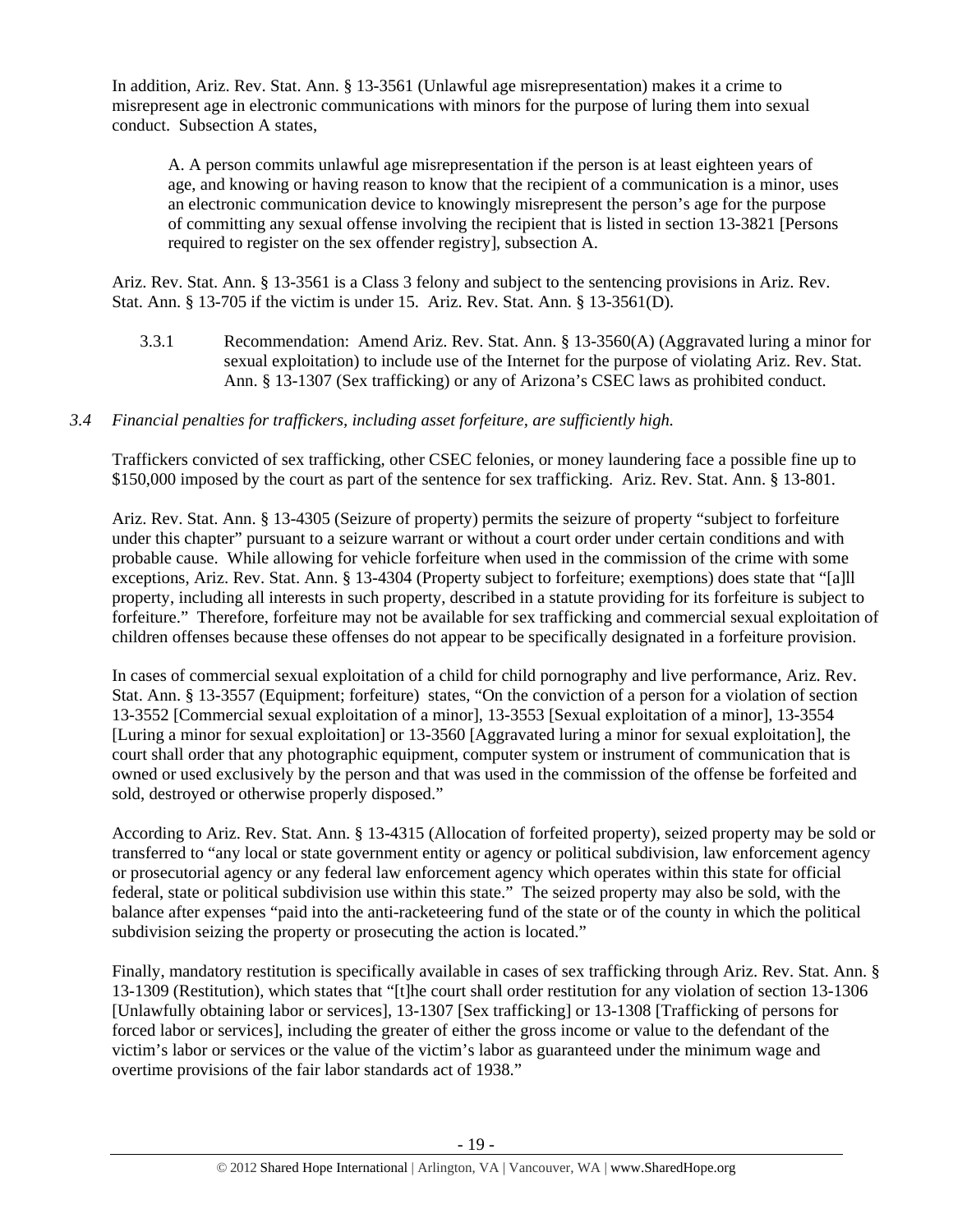## *3.5 Convicted traffickers are required to register as sex offenders.*

Ariz. Rev. Stat. Ann. § 13-3821(A) (Persons required to register)<sup>39</sup> lists the crimes for which an offender must register as a sex offender. The list includes, in relevant part, the following crimes:

- 3. Sexual abuse pursuant to section 13-1404 if the victim is under eighteen years of age.
- 4. Sexual conduct with a minor pursuant to section 13-1405.
- 5. Sexual assault pursuant to section 13-1406.
- 6. Sexual assault of a spouse if the offense was committed before August 12, 2005.
- 7. Molestation of a child pursuant to section 13-1410.
- 8. Continuous sexual abuse of a child pursuant to section 13-1417.
- 9. Taking a child for the purpose of prostitution pursuant to section 13-3206.
- 10. Child prostitution pursuant to section 13-3212, subsection A or subsection B, paragraph 1 or 2.
- 11. Commercial sexual exploitation of a minor pursuant to section 13-3552.
- 12. Sexual exploitation of a minor pursuant to section 13-3553.
- 13. Luring a minor for sexual exploitation pursuant to section 13-3554.
- 14. Sex trafficking of a minor pursuant to section 13-1307.

15. A second or subsequent violation of indecent exposure to a person under fifteen years of age pursuant to section 13-1402.

. . . .

- 20. Unlawful age misrepresentation.
- 21. Aggravated luring a minor for sexual exploitation pursuant to section 13-3560.
- *3.6 Laws relating to termination of parental rights for certain offenses include sex trafficking or commercial sexual exploitation of children (CSEC) offenses in order to remove the children of traffickers from their control and potential exploitation.*

Under Ariz. Rev. Stat. Ann. § 8-863(B) (Hearing to terminate parental rights), "The court may terminate the parental rights of a parent if the court finds by clear and convincing evidence one or more of the grounds prescribed in section 8-533." Ariz. Rev. Stat. Ann. § 8-533(B) (Petition; who may file; grounds) states in part,

B. Evidence sufficient to justify the termination of the parent-child relationship shall include any one of the following, and in considering any of the following grounds, the court shall also consider the best interests of the child:

1. That the parent has abandoned the child.

2. That the parent has neglected or wilfully abused a child. This abuse includes serious physical or emotional injury or situations in which the parent knew or reasonably should have known that a person was abusing or neglecting a child.

. . . .

Ariz. Rev. Stat. Ann. § 8-201, which provides definitions for title 8, "unless the context otherwise requires," defines "abuse" in relevant part as "the infliction or allowing of physical injury, impairment of bodily function or disfigurement or the infliction of or allowing another person to cause serious emotional damage as evidenced by severe anxiety, depression, withdrawal or untoward aggressive behavior and which emotional damage is diagnosed by a medical doctor or psychologist and is caused by the acts or omissions of an individual having care, custody and control of a child." According to the definition, this includes the following: "Inflicting or allowing sexual abuse pursuant to section 13-1404, sexual conduct with a minor pursuant to section 13-1405, sexual assault pursuant to section 13-1406, molestation of a child pursuant to section 13-1410, commercial

<sup>39</sup> *See supra* note 25.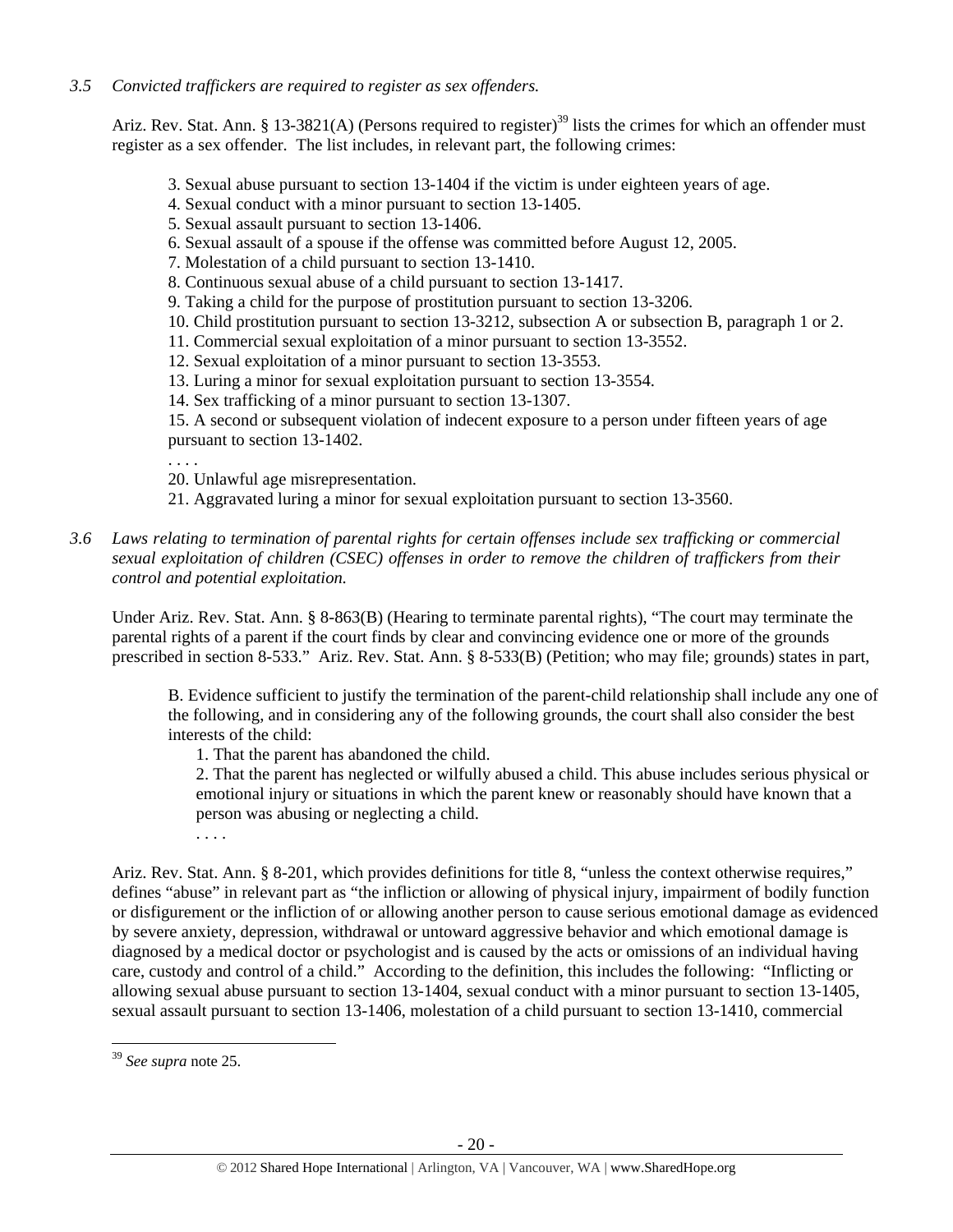sexual exploitation of a minor pursuant to section 13-3552, sexual exploitation of a minor pursuant to section 13-3553, incest pursuant to section 13-3608 or child prostitution pursuant to section 13-3212."

3.6.1 Recommendation: Amend Ariz. Rev. Stat. Ann. 8-533(B) (Petition; who may file; grounds) to include convictions under Ariz. Rev. Stat. Ann. § 13-1307 (Sex trafficking) or Arizona's CSEC laws committed against any child as grounds for termination of parental rights pursuant to Ariz. Rev. Stat. Ann. § 8-863.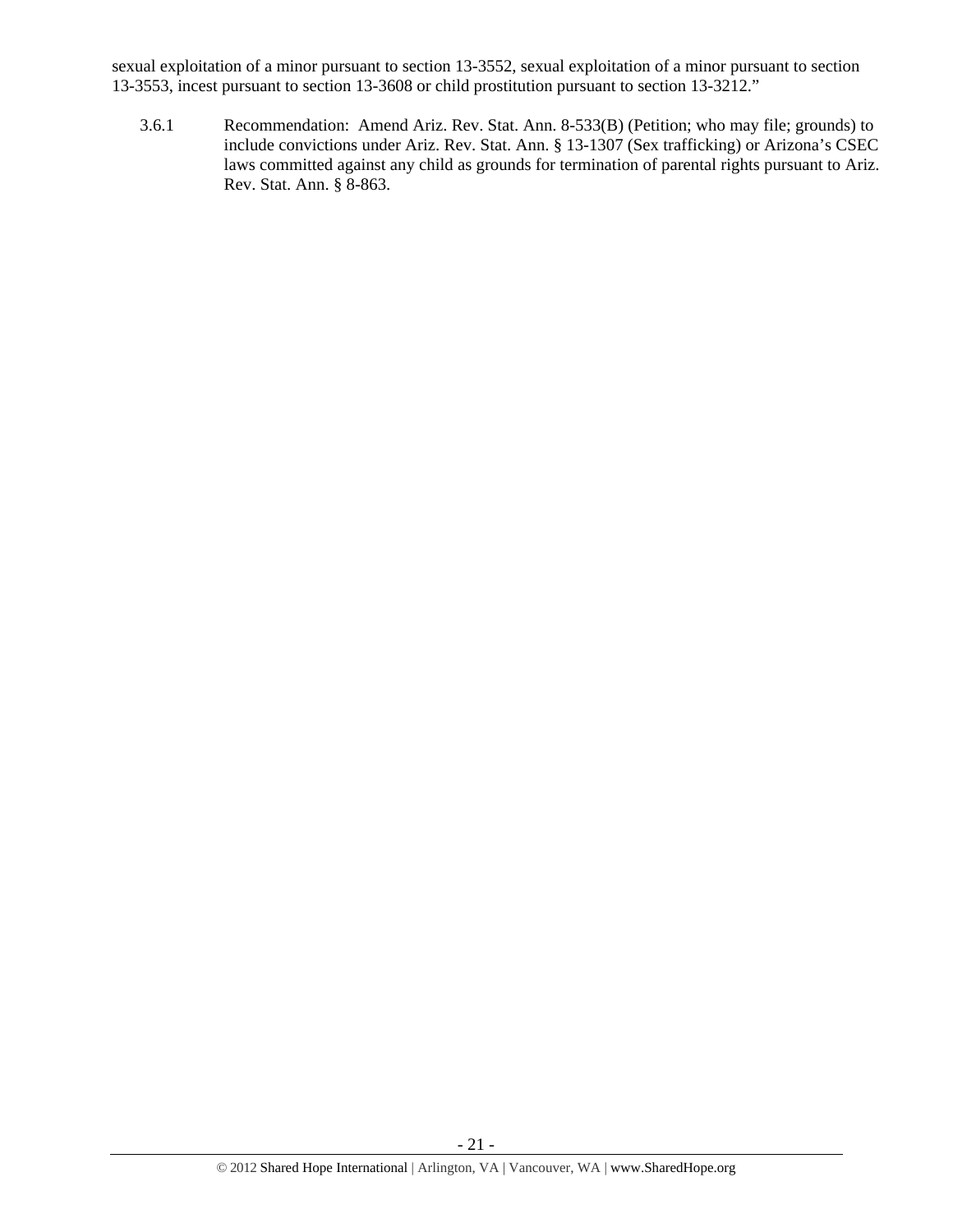#### **FRAMEWORK ISSUE 4: CRIMINAL PROVISIONS FOR FACILITATORS**

#### *Legal Components:*

- *4.1 The acts of assisting, enabling, or financially benefitting from child sex trafficking are included as criminal offenses in the state sex trafficking statute.*
- *4.2 Financial penalties, including asset forfeiture laws, are in place for those who benefit financially from or aid and assist in committing domestic minor sex trafficking.*

*\_\_\_\_\_\_\_\_\_\_\_\_\_\_\_\_\_\_\_\_\_\_\_\_\_\_\_\_\_\_\_\_\_\_\_\_\_\_\_\_\_\_\_\_\_\_\_\_\_\_\_\_\_\_\_\_\_\_\_\_\_\_\_\_\_\_\_\_\_\_\_\_\_\_\_\_\_\_\_\_\_\_\_\_\_\_\_\_\_\_\_\_\_\_* 

- *4.3 Promoting and selling child sex tourism is illegal.*
- *4.4 Promoting and selling child pornography is illegal.*

#### *Legal Analysis:*

*4.1 The acts of assisting, enabling, or financially benefitting from child sex trafficking are included as criminal* 

The act of assisting or facilitating in some manner the crime of sex trafficking is prohibited in the state trafficking law. Ariz. Rev. Stat. Ann. § 13-1308 (Trafficking of persons for forced labor or services) makes it a crime to "[k]nowingly benefit, financially or by receiving anything of value, from participation in a venture that has engaged in an act in violation of section 13-1306 [Unlawfully obtaining labor or services], section 13-1307 [Sex trafficking] or this section."

The acts of facilitators are prohibited in other CSEC provisions. Ariz. Rev. Stat. Ann. § 13- 3210 (Transporting persons for purpose of prostitution or other immoral purpose) is a Class 5 felony and prohibits a person from "knowingly transporting by any means of conveyance, through or across this state, any other person for the purposes of prostitution or concubinage, or for any other immoral purposes . . . ." Ariz. Rev. Stat. Ann. § 13-3208 (Keeping or residing in house of prostitution; employment in prostitution) makes it illegal if a person "knowingly operates or maintains a house of prostitution or prostitution enterprise . . . ." This offense is also a Class 5 felony.<sup>40</sup>

Ariz. Rev. Stat. Ann. § 13-3553 (Sexual exploitation of a minor) states,

A. A person commits sexual exploitation of a minor by knowingly: 1. Recording, filming, photographing, developing or duplicating any visual depiction in which a minor is engaged in exploitive exhibition or other sexual conduct. 2. Distributing, transporting, exhibiting, receiving, selling, purchasing, electronically transmitting, possessing or exchanging any visual depiction in which a minor is engaged in

exploitive exhibition or other sexual conduct. $41$ Facilitators could also be convicted under money laundering provisions.<sup>42</sup> A money laundering

conviction is punishable as a Class 2, 3, or 6 felony (depending on degree) and a possible fine up to \$150,000. Ariz. Rev. Stat. Ann. §§ 13-2317(E), 13-801.

<sup>&</sup>lt;sup>40</sup> See supra note 3.

<sup>&</sup>lt;sup>41</sup> Ariz. Rev. Stat. Ann. § 13-3559 (Reporting suspected visual depictions of sexual exploitation of a minor; immunity) provides a defense to those that may otherwise be viewed as facilitators by stating in subsection (C), "It is an affirmative defense to a prosecution for a violation of section 13-3553 that on discovery a person in good faith reports the discovery of unsolicited suspected visual depictions involving the sexual exploitation of a minor." <sup>42</sup> *See supra* Section 3.1 for relevant provisions.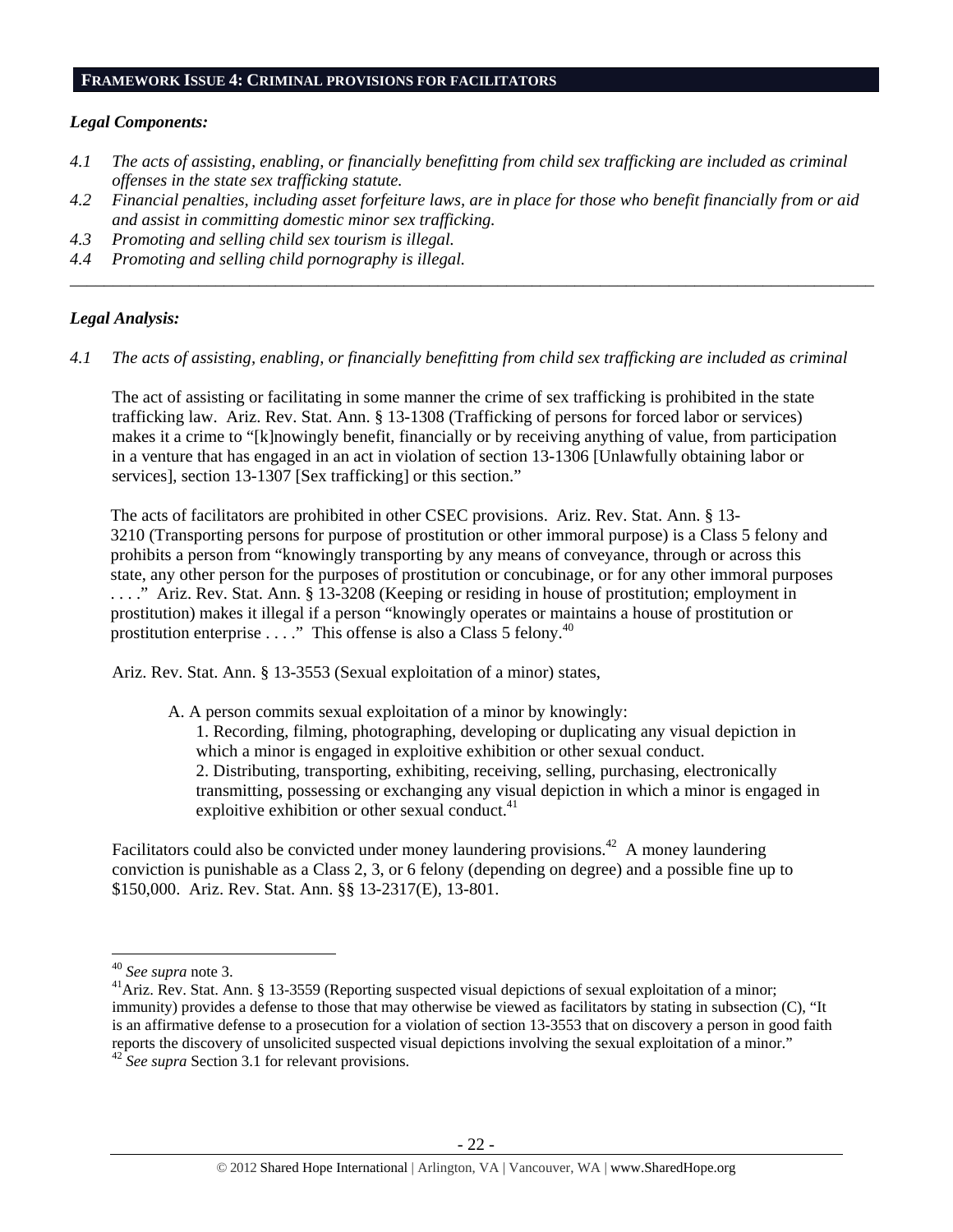*4.2 Financial penalties, including asset forfeiture laws, are in place for those who benefit financially from or aid and assist in committing domestic minor sex trafficking.* 

Facilitators of sex trafficking face a possible fine up to \$150,000 imposed by the court as part of the sentence for sex trafficking and felony CSEC violations. Ariz. Rev. Stat. Ann. § 13-801.

In cases of commercial sexual exploitation of a child for child pornography and live performance, Ariz. Rev. Stat. Ann. § 13-3557 (Equipment; forfeiture)<sup>43</sup> states, "On the conviction of a person for a violation of section . . . 13-3553 [Sexual exploitation of a minor] . . . the court shall order that any photographic equipment, computer system or instrument of communication that is owned or used exclusively by the person and that was used in the commission of the offense be forfeited and sold, destroyed or otherwise properly disposed."<sup>44</sup>

According to Ariz. Rev. Stat. Ann. § 13-4315 (Allocation of forfeited property), seized property may be sold or transferred to "any local or state government entity or agency or political subdivision, law enforcement agency or prosecutorial agency or any federal law enforcement agency which operates within this state for official federal, state or political subdivision use within this state." The seized property may also be sold, with the balance after expenses "paid into the anti-racketeering fund of the state or of the county in which the political subdivision seizing the property or prosecuting the action is located."

However, if the seized property is money, "the court shall order the monies returned to each law enforcement agency that makes a showing of costs or expenses which it incurred in connection with the investigation and prosecution of the matter and shall order all excess monies remaining after such returns deposited in the anti-racketeering fund of this state or of the county in which the political subdivision seizing the monies or prosecuting the action is located . . ."

Ariz. Rev. Stat. Ann. § 13-4305 (Seizure of property) permits the seizure of property "subject to forfeiture under this chapter" pursuant to a seizure warrant, or without a court order under certain conditions and with probable cause. Ariz. Rev. Stat. Ann. § 13-4304 (Property subject to forfeiture; exemptions), while allowing for vehicle forfeiture when used in the commission of the crime with some exceptions, does state that "[a]ll property, including all interests in such property, described in a statute providing for its forfeiture is subject to forfeiture." Therefore, forfeiture may not be available for sex trafficking and commercial sexual exploitation of children offenses because these offenses do not appear to be specifically designated in a statute providing for forfeiture.

Mandatory restitution is also specifically available in cases of sex trafficking through Ariz. Rev. Stat. Ann. § 13-1309 (Restitution), which states that "[t]he court shall order restitution for any violation of section 13-1306 [Unlawfully obtaining labor or services], 13-1307 [Sex trafficking] or 13-1308 [Trafficking of persons for forced labor or services], including the greater of either the gross income or value to the defendant of the victim's labor or services or the value of the victim's labor as guaranteed under the minimum wage and overtime provisions of the fair labor standards act of 1938."

*4.3 Promoting and selling child sex tourism is illegal.* 

 $\overline{a}$ 

There is no specific provision in the Arizona code prohibiting child sex tourism.

<sup>&</sup>lt;sup>43</sup> Statute is codified in Chapter 35.1 entitled, "Sexual Exploitation of Children."

<sup>44</sup> For additional information on asset forfeiture and seizure procedure, see http://www.sharedhope.org/wpcontent/uploads/2012/11/SHIStateAssetForfeitureLawsChart.pdf.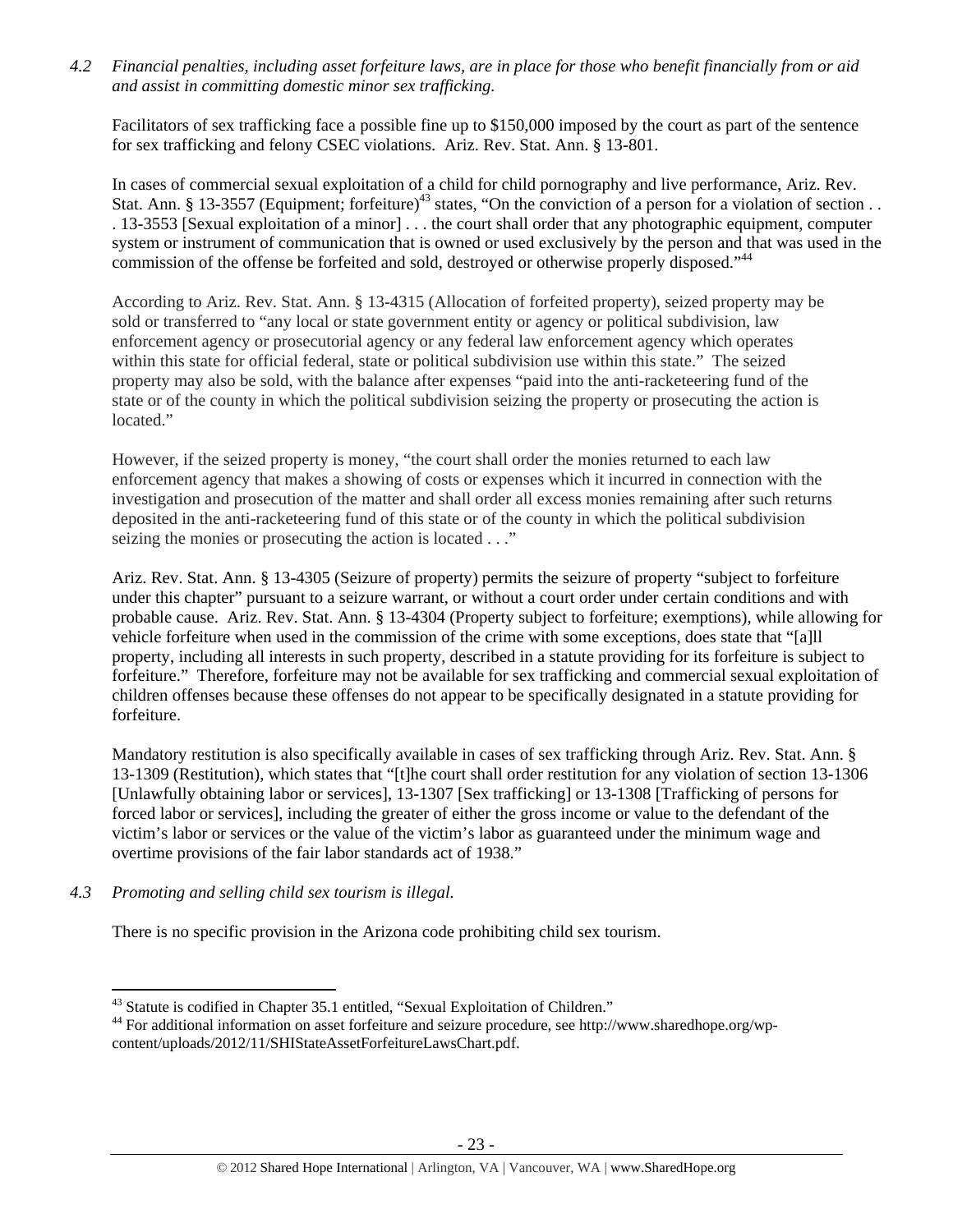- 4.3.1 Recommendation: Enact a law that prohibits selling or offering to sell travel services that include or facilitate travel for the purpose of engaging in commercial sexual exploitation of a minor or prostitution of a minor, if the travel is occurring in Arizona.
- *4.4 Promoting and selling child pornography is illegal.*

Ariz. Rev. Stat. Ann. § 13-3553 (Sexual exploitation of a minor), a Class 2 felony, makes it illegal if

A. A person commits sexual exploitation of a minor by knowingly:

1. Recording, filming, photographing, developing or duplicating any visual depiction in which a minor is engaged in exploitive exhibition or other sexual conduct.

2. Distributing, transporting, exhibiting, receiving, selling, purchasing, electronically transmitting, possessing or exchanging any visual depiction in which a minor is engaged in exploitive exhibition or other sexual conduct.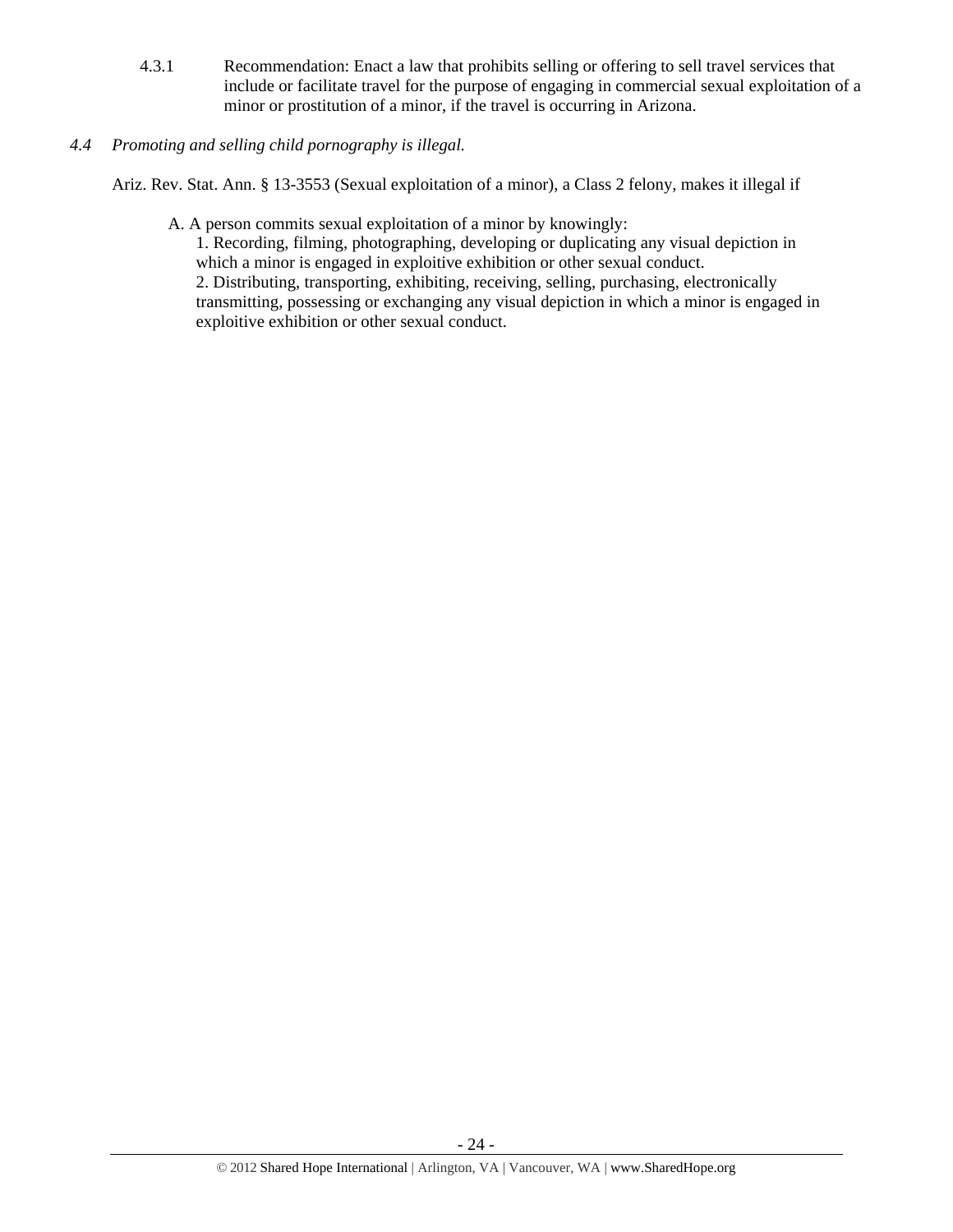#### **FRAMEWORK ISSUE 5: PROTECTIVE PROVISIONS FOR THE CHILD VICTIMS**

## *Legal Components:*

- *5.1 Statutorily-mandated victim services define "victim" to specifically include victims of domestic minor sex trafficking or commercial sexual exploitation of children (CSEC) to ensure prompt identification and access to victims' rights and services.*
- *5.2 The state sex trafficking statute expressly prohibits a defendant from raising consent of the minor to the commercial sex acts as a defense.*
- *5.3 Prostitution laws apply only to adults, making minors under 18 specifically immune from this offense.*
- *5.4 Child victims of sex trafficking or commercial sexual exploitation are provided with a child protection response, including specialized shelter and services, and are not detained in juvenile detention facilities.*
- *5.5 Commercial sexual exploitation is identified as a type of abuse and neglect within child protection statutes.*
- *5.6 The definition of "caregiver" (or similar term) in the child welfare statutes is broad enough to include a trafficker who has custody or control of a child in order to bring a trafficked child into protection of child protective services.*
- *5.7 Crime victims' compensation is specifically available to a child victim of sex trafficking or commercial sexual exploitation of children (CSEC) without regard to ineligibility factors.*
- *5.8 Victim-friendly procedures and protections are provided in the trial process for minors under 18.*
- *5.9 Expungement or sealing of juvenile delinquency records resulting from arrests or adjudications for prostitution-related offenses committed as a result of, or in the course of, the commercial sexual exploitation of a minor is available within a reasonable time after turning 18.*
- *5.10 Victim restitution and civil remedies for victims of domestic minor sex trafficking or commercial sexual exploitation of children (CSEC) are authorized by law.*
- *5.11 Statutes of limitations for civil and criminal actions for child sex trafficking or commercial sexual exploitation of children (CSEC) offenses are eliminated or lengthened sufficiently to allow prosecutors and victims a realistic opportunity to pursue criminal action and legal remedies.*

*\_\_\_\_\_\_\_\_\_\_\_\_\_\_\_\_\_\_\_\_\_\_\_\_\_\_\_\_\_\_\_\_\_\_\_\_\_\_\_\_\_\_\_\_\_\_\_\_\_\_\_\_\_\_\_\_\_\_\_\_\_\_\_\_\_\_\_\_\_\_\_\_\_\_\_\_\_\_\_\_\_\_\_\_\_\_\_\_\_\_\_\_\_\_* 

## *Legal Analysis:*

 $\overline{a}$ 

*5.1 Statutorily-mandated victim services define "victim" to specifically include victims of domestic minor sex trafficking or commercial sexual exploitation of children (CSEC) to ensure prompt identification and access to victims' rights and services.* 

Ariz. Rev. Stat. Ann. § 13-1309 states that "[t]he court shall order restitution for any violation of section 13- 1306 [Unlawfully obtaining labor or services], 13-1307 [Sex trafficking] or 13-1308 [Trafficking of persons for forced labor or services]." Ariz. Rev. Stat. Ann. § 13-1307 specifically identifies domestic minor sex trafficking victims, therefore they are recognized as victims for purposes of restitution. On the other hand, the code's general restitution statutes do not define victim, see Ariz. Rev. Stat. Ann. § 13-603. Thus CSEC victims are not expressly included for purposes of restitution.

Ariz. Rev. Stat. Ann. § 13-4401, the definitions provision for the chapter on "Crime Victims' Rights," defines "victim" in relevant part as "a person against whom the criminal offense<sup>45</sup> has been committed, including a minor." This definition relates to a wide range of victims' rights and services.

<sup>&</sup>lt;sup>45</sup>Ariz. Rev. Stat. Ann. § 13-4401(6), as amended by 2012 Ariz. Sess. Laws 268, defines a "criminal offense" as "conduct that gives a peace officer or prosecutor probable cause to believe that, a felony, a misdemeanor, a petty offense or a violation of a local criminal ordinance has occurred"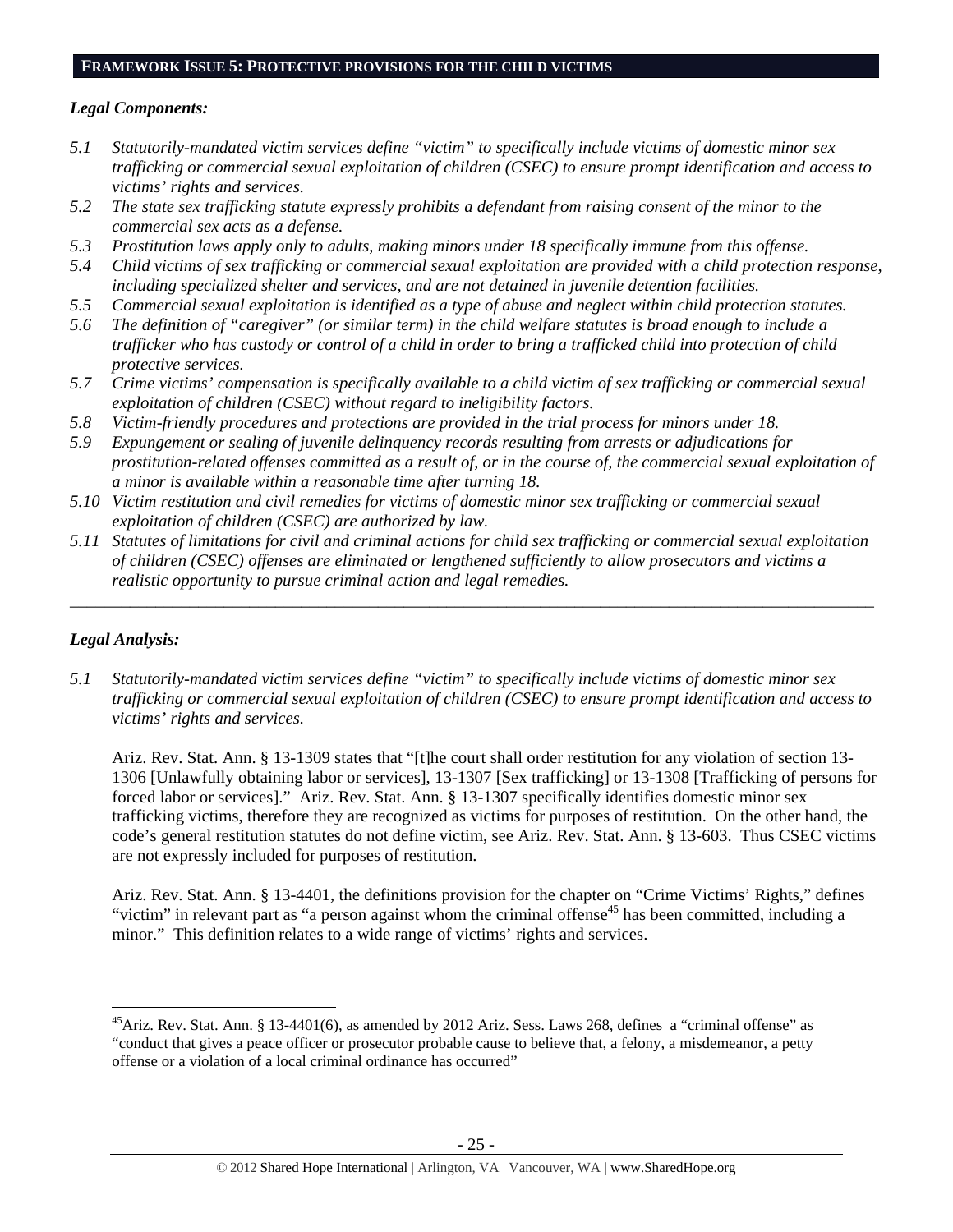However, paragraph (C) of the Arizona Crime Victims' Bill of Rights found in Arizona's Constitution, art. II, sec. 2.1, could operate as a barrier to the identification of domestic minor sex trafficking victims as victims, since they are frequently held culpable and sometimes detained for crimes committed during their victimization, such as prostitution or drug possession. Paragraph (C) states,

(C) "Victim" means a person against whom the criminal offense has been committed or, if the person is killed or incapacitated, the person's spouse, parent, child or other lawful representative, except if the person is in custody for an offense or is the accused.

- 5.1.1 Recommendation: Amend the definition of "victim" in Ariz. Rev. Stat. Ann. § 13-4401 to expressly include minor victims of sex trafficking and CSEC offenses notwithstanding any crimes committed as part of their exploitation.
- *5.2 The state sex trafficking statute expressly prohibits a defendant from raising consent of the minor to the commercial sex acts as a defense.*

Ariz. Rev. Stat. Ann. § 13-1307 (Sex trafficking), § 13-3212 (Child prostitution), and § 13-3552 (Commercial sexual exploitation of a minor) do not refer to a defense based on consent of the minor to the commercial sex act. However, the code does not specifically prohibit a defendant from raising such a defense.

*5.3 Prostitution laws apply only to adults, making minors under 18 specifically immune from this offense.* 

Ariz. Rev. Stat. Ann. § 13-3214 (Prostitution) contains age-neutral provisions. However, Ariz. Rev. Stat. Ann. § 13-3212 (Child prostitution) specifically applies to cases in which minors are prostituted.

- 5.3.1 Recommendation: Amend Ariz. Rev. Stat. Ann. § 13-3214 so it cannot be applied to minors under 18 and add a reference to  $\S$  13-1307 (Sex trafficking) to clarify that the minor is a sex trafficking victim.
- *5.4 Child victims of sex trafficking or commercial sexual exploitation are provided with a child protection response, including specialized shelter and services, and are not detained in juvenile detention facilities.*

The sex trafficking, child prostitution and CSEC laws do not refer to a specific protective response for child victims. Intervention is possible through Ariz. Rev. Stat. Ann. § 8-821 (Taking into temporary custody), which states in part,

B. A child may be taken into temporary custody by a peace officer or a child protective services worker if temporary custody is clearly necessary to protect the child because probable cause exists to believe that the child is either:

1. A victim or will imminently become a victim of abuse  $46$  or neglect.

 $\overline{a}$ 

2. Suffering serious physical<sup>47</sup> or emotional injury<sup>48</sup> that can only be diagnosed by a medical doctor or psychologist.

<sup>&</sup>lt;sup>46</sup> Ariz. Rev. Stat. Ann. § 8-201(2) defines "abuse" as "the infliction or allowing of physical injury, impairment of bodily function or disfigurement or the infliction of or allowing another person to cause serious emotional damage as evidenced by severe anxiety, depression, withdrawal or untoward aggressive behavior and which emotional damage is diagnosed by a medical doctor or psychologist and is caused by the acts or omissions of an individual having care, custody and control of a child." According to a relevant part of the definition, "Abuse includes: (a) Inflicting or allowing sexual abuse pursuant to section 13-1404, sexual conduct with a minor pursuant to section 13-1405, sexual assault pursuant to section 13-1406, molestation of a child pursuant to section 13-1410, commercial sexual exploitation of a minor pursuant to section 13-3552, sexual exploitation of a minor pursuant to section 13- 3553, incest pursuant to section 13-3608 or child prostitution pursuant to section 13-3212."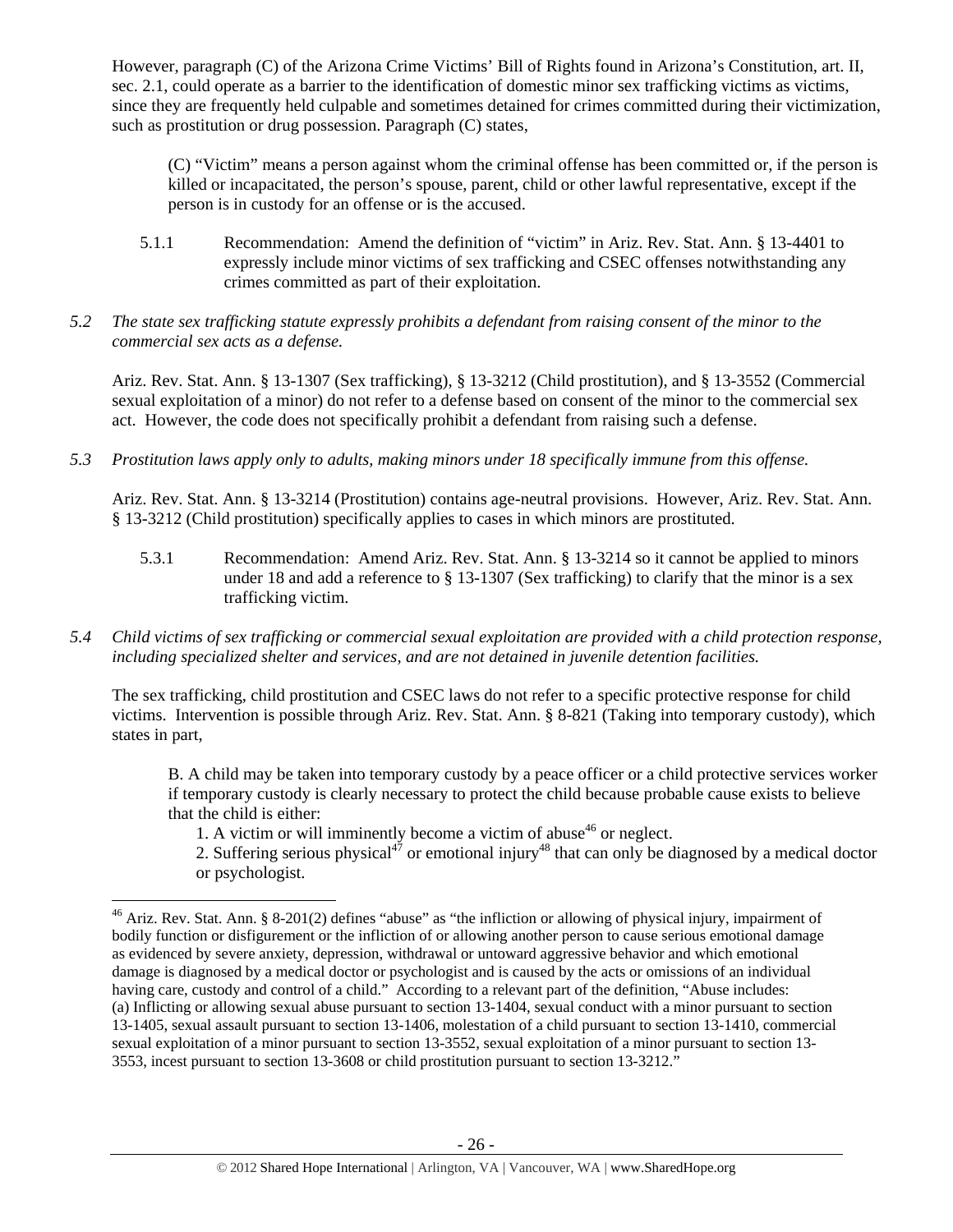. . . . . . . .

D. A person who takes a child into custody pursuant to subsection B, paragraph 2 of this section shall immediately have the child examined by a medical doctor or psychologist. After the examination the person shall release the child to the custody of the parent or guardian of the child unless the examination reveals abuse or neglect. Temporary custody of a child taken into custody pursuant to subsection B, paragraph 2 of this section shall not exceed twelve hours.

E. A child who is taken into temporary custody pursuant to this article shall not be detained in a police station, jail or lockup where adults charged with or convicted of a crime are detained.

F. A child shall not remain in temporary custody for more than seventy-two hours excluding Saturdays, Sundays and holidays unless a dependency petition is filed.

. . . .

Ariz. Rev. Stat. Ann. § 8-824(A) (Preliminary protective hearing) states, "The court shall hold a preliminary protective hearing to review the taking into temporary custody of a child pursuant to section 8-821 not fewer than five days nor more than seven days after the child is taken into custody, excluding Saturdays, Sundays and holidays. If clearly necessary to prevent abuse or neglect, to preserve the rights of a party or for other good cause shown, the court may grant one continuance that does not exceed five days." Ariz. Rev. Stat. Ann. § 8- 824(F) explains that "[t]he petitioner has the burden of presenting evidence as to whether there is probable cause to believe that continued temporary custody is clearly necessary to prevent abuse or neglect pending the hearing on the dependency petition." Ariz. Rev. Stat. Ann. § 8-824(J) states,

At the hearing, if the child is not returned to the parent or guardian, the court shall:

1. Enter orders regarding the placement of the child pending the determination of the dependency petition and visitation, if any.

2. If a relative is identified as a possible placement for the child, notify the relative of the right to be heard in any proceeding to be held with respect to the child.

3. Determine if the tasks and services set forth in the case plan are reasonable and necessary to carry out the case plan.

Another way that a child may be taken into custody is through the newly established Office of Child Welfare Investigations within the Department of Economic Security. Pursuant to Ariz. Rev. Stat. § 41-169.01(D),<sup>49</sup> a child welfare investigator<sup>50</sup> shall:

. . . .

<sup>&</sup>lt;sup>47</sup> Ariz. Rev. Stat. Ann. § 8-201(30) defines "serious physical injury" as "an injury that is diagnosed by a medical doctor and that does any one or a combination of" several things, including, "the result of sexual abuse pursuant to section 13-1404, sexual conduct with a minor pursuant to section 13-1405, sexual assault pursuant to section 13- 1406, molestation of a child pursuant to section 13-1410, child prostitution pursuant to section 13-3212, commercial sexual exploitation of a minor pursuant to section 13-3552, sexual exploitation of a minor pursuant to section 13- 3553 or incest pursuant to section 13-3608."

<sup>48</sup> Ariz. Rev. Stat. Ann. § 8-201(29) states,

 <sup>29. &</sup>quot;Serious emotional injury" means an injury that is diagnosed by a medical doctor or a psychologist and that does any one or a combination of the following:

<sup>(</sup>c) Is the result of sexual abuse pursuant to section 13-1404, sexual conduct with a minor pursuant to section 13-1405, sexual assault pursuant to section 13-1406, molestation of a child pursuant to section 13-1410, child prostitution pursuant to section 13-3212, commercial sexual exploitation of a minor pursuant to section 13-3552, sexual exploitation of a minor pursuant to section 13-3553 or incest pursuant to section 13-3608.

 $49$  The text of Ariz. Rev. Stat. § 41-1969.01 included here and elsewhere in this report includes amendments made by the passage of House Bill 2721 during the 2nd Regular Session of the 50th Arizona Legislature. 2012 Ariz. Sess. Laws 319. (AZ 2012) (effective December 31, 2012). House Bill 2721 added the provisions of Ariz. Rev. Stat. §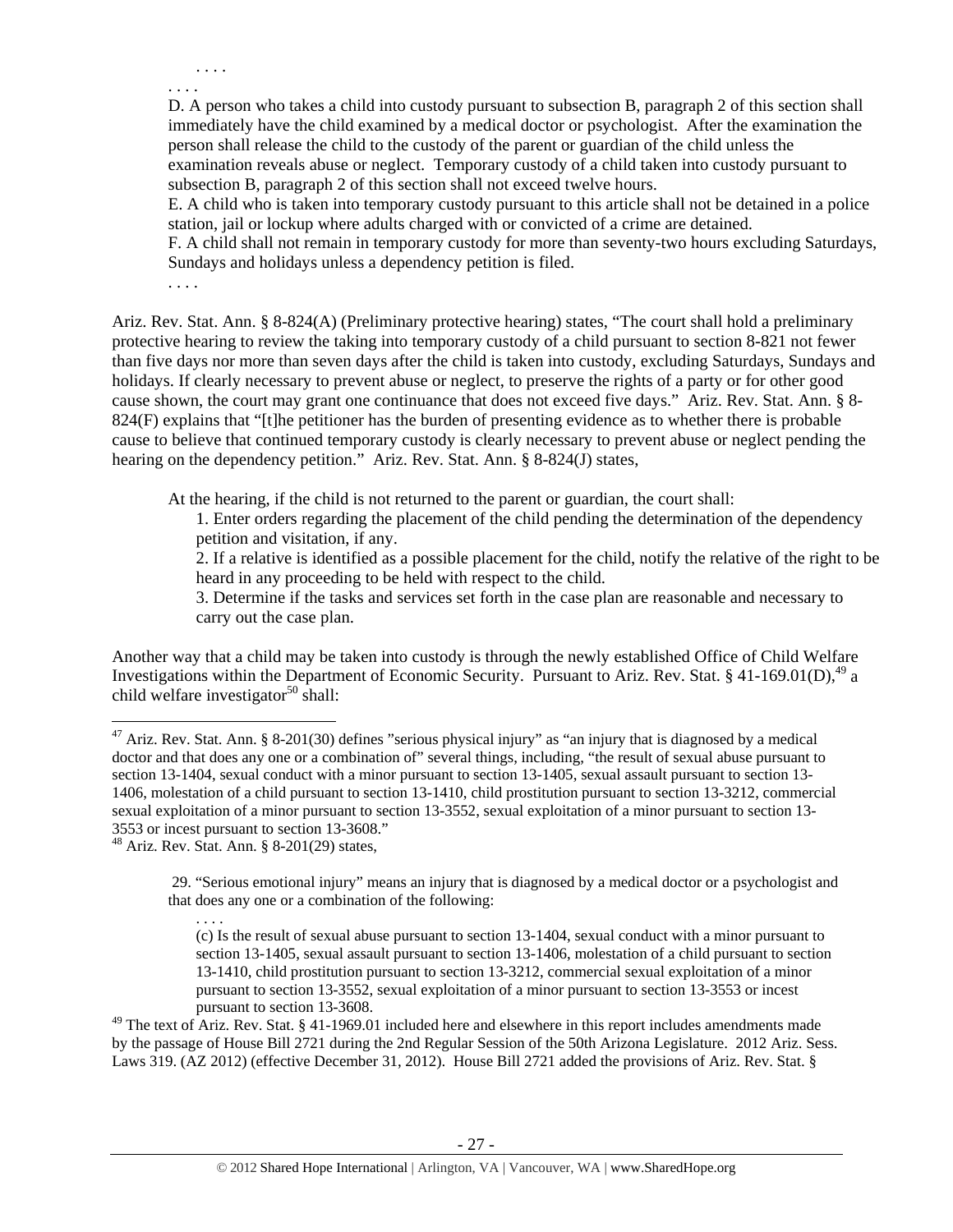(5) Take a child into temporary custody as provided in section 8-821 [Taking into temporary custody]. Law enforcement officers shall cooperate with the department to remove a child from the custody of the child's parents, guardian or custodian pursuant to section 8-821.

(6) After investigation, evaluate conditions created by the parents, guardian or custodian that would support or refute the allegation that the child should be adjudicated dependent. The investigator shall then determine whether any child is in need of protective services.

(7) Identify, promptly obtain and abide by court orders that restrict or deny custody, visitation or contact by a parent or other person in the home with the child and notify appropriate personnel within the department to preclude violations of a court order in the provision of any services.

Pursuant to Ariz. Rev. Stat. § 41-169.01(E), "Unless a dependency petition is filed, a child shall not remain in temporary custody for a period exceeding seventy-two hours, excluding Saturdays, Sundays and holidays. If a petition is not filed and the child is released to the child's parent, guardian or custodian, the investigator shall file a report<sup>51</sup> of removal within seventy-two hours after the child's release..."

Pursuant to Ariz. Rev. Stat. § 41-169.01(D), a child welfare investigator also must:

(1) Protect children.

 $\overline{a}$ 

…

(2) Respond to and investigate all criminal conduct allegations as defined in section 8-801 $^{52}$  received by the Department.

(1) First responder's training to reports of child abuse.

(3) Child physical and sexual abuse investigation training.

… (6) A child's constitutional rights as a victim of a crime pursuant to article II, section 2.1, Constitution of

Arizona.<br><sup>51</sup> Under Ariz. Rev. Stat. § 41-1969.01(E), as included through House Bill 2721 of the 2012 Arizona legislative session, the report shall include:

(1) The dates of previous referrals, investigations or temporary custody.

(2) The dates of which other children in the family have been taken into temporary custody. 52 Ariz. Rev. Stat. Ann. § 8-801 defines "criminal conduct allegation" as "an allegation of conduct by a parent, guardian or custodian of a child that, if true, would constitute any of the following: (a) A violation of section 13- 3623 involving child abuse. (b) A felony offense that constitutes domestic violence as defined in section 13-3601. (c) A violation of section 13-1404 [Sexual abuse] or 13-1406 [Sexual assault] involving a minor. (d) A violation of section 13-1405 [Sexual conduct with a minor], 13-1410 [Molestation of a child] or 13-1417 [Continuous sexual abuse of a child]. (e) Any other act of abuse that is classified as a felony. (f) An offense that constitutes domestic violence as defined in section 13-3601 and that involves a minor who is a victim of or was in imminent danger during the domestic violence."

Pursuant to Ariz. Rev. Stat. Ann § 13-3601(N),

(N) [w]hen a peace officer responds to a call alleging that domestic violence has been or may be committed, the officer must determine if a minor is present. If a minor is present, the peace officer must conduct a child welfare check to determine if the child is safe and if the child might be a victim of domestic violence or child abuse.

<sup>41-169.01,</sup> establishing the Office of Child Welfare Investigations within the Department of Economic Security and setting out the duties of child welfare investigators.

<sup>50</sup> Pursuant to Ariz. Rev. Stat. § 41-1969.01(B), as included through House Bill 2721 of the 2012 Arizona legislative session, child welfare investigators should have "received training to understand law enforcement's role in cases of criminal child abuse or neglect and in social services offered by the Department. Child welfare investigators do not have the authority of peace officers." Ariz. Rev. Stat. § 41-1969.01(C) further provides that the investigators shall be provided with training, at a minimum, in the following areas: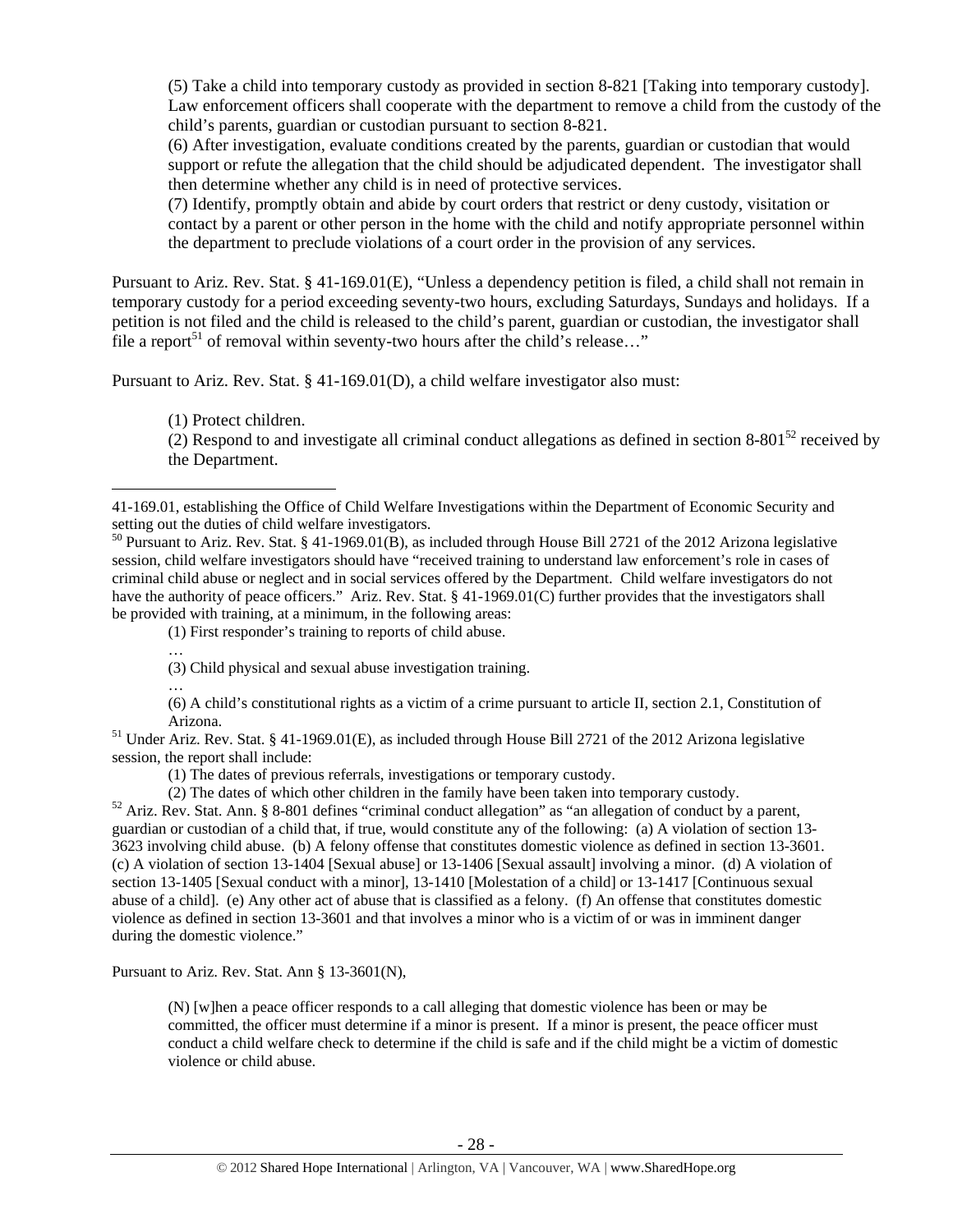(3) Receive from any source oral and written information regarding a child who may be in need of protective services because of criminal abuse or neglect. An investigator shall not interview a child without the prior written consent of the parent, guardian or custodian of the child unless either:

(a) The child initiates contact with the investigator.

(b) The child who is interviewed is the subject of, is the sibling of or living with the child who is the subject of an abuse or abandonment investigation pursuant to paragraph 4, subdivision (b) of this subsection.

(c) The interview is conducted pursuant to the terms of the protocols established pursuant to section 8-817.

(4) After the receipt of any report or information pursuant to paragraph 2 or 3 of this subsection, immediately do both of the following:

(a) Notify the appropriate municipal or county law enforcement agency.

(b) Make a prompt and thorough investigation of the nature, extent and cause of any condition that would tend to support or refute the allegation that the child should be adjudicated dependent and the name, age and condition of the other children in the home . . . .

A domestic minor sex trafficking victim may also enter the system through child protective services (CPS). Under Ariz. Rev. Stat. Ann. § 8-800 (Purpose of child protective services), "The primary purposes of child protective services are to protect children by investigating allegations of abuse and neglect, promoting the wellbeing of the child in a permanent home and coordinating services to strengthen the family and prevent, intervene in and treat abuse and neglect of children." Ariz. Rev. Stat. Ann. § 8-304(B) (Investigation of alleged acts of delinquency, dependency and incorrigibility) states,

B. A child protective services specialist of the department shall have the responsibility for the complete investigation of all complaints of alleged dependency, and a criminal conduct allegation shall be investigated in cooperation with the appropriate law enforcement agencies and according to the protocols established pursuant to section 8-817. The department shall be responsible for the disposition of such child unless the matter requires the intervention of the court. . . .

3. If done with criminal negligence, the offense is a class 6 felony.

. . . . F. For the purposes of this section:

. . . .

 $\overline{a}$ 

The text of Ariz. Rev. Stat. Ann. §§ 8-801 and 13-3601 included here and elsewhere in this report includes amendments made by the passage of House Bill 2794 of the 50th Arizona Legislature, 2012 Ariz. Sess. Laws 320. (AZ 2012) (effective August 2, 2012). *See supra* note 46 for the definition of "abuse."

Ariz. Rev. Stat. Ann. § 13-3623 (Child or vulnerable adult abuse) states,

B. Under circumstances other than those likely to produce death or serious physical injury to a child or vulnerable adult, any person who causes a child or vulnerable adult to suffer physical injury or abuse or, having the care or custody of a child or vulnerable adult, who causes or permits the person or health of the child or vulnerable adult to be injured or who causes or permits a child or vulnerable adult to be placed in a situation where the person or health of the child or vulnerable adult is endangered is guilty of an offense as follows:

<sup>1.</sup> If done intentionally or knowingly, the offense is a class 4 felony.

<sup>2.</sup> If done recklessly, the offense is a class 5 felony.

<sup>1. &</sup>quot;Abuse", when used in reference to a child, means abuse as defined in section 8-201, except for those acts in the definition that are declared unlawful by another statute of this title

<sup>2. &</sup>quot;Child" means an individual who is under eighteen years of age.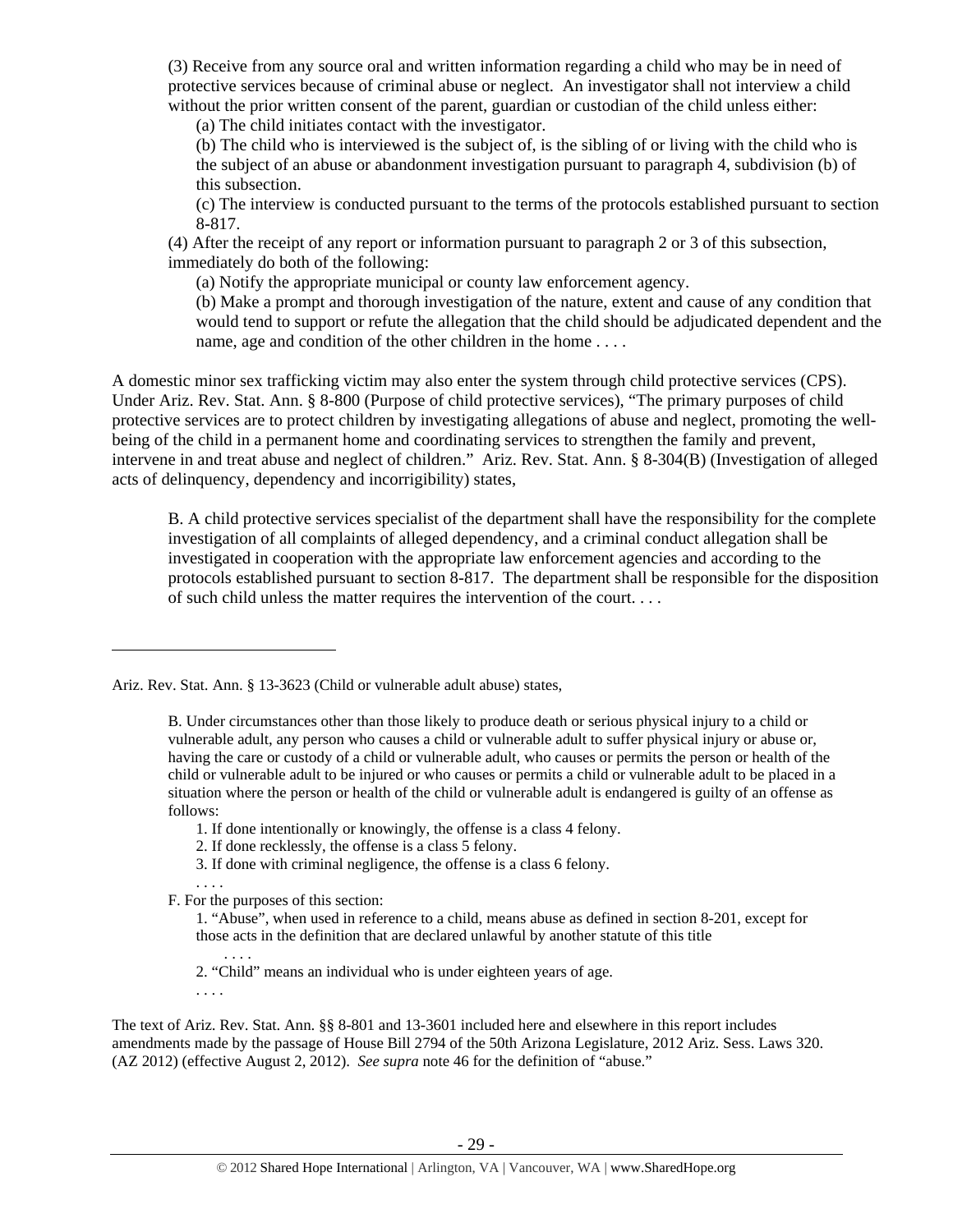The protective custody provisions and the child protective provisions above may not prevent a criminal justice response from being employed in the case of a domestic minor sex trafficking victim. If a child is identified as a delinquent<sup>53</sup> for the offense of prostitution (misdemeanor), a prostitution-related offense, or an offense committed while being prostituted or used in pornography, rather than identified as a victim of abuse or a victim of a crime, the court could enter a disposition order for probation or detention pursuant to Ariz. Rev. Stat. Ann. § 8-341 (Disposition and commitment).54 Alternatively, subject to some exceptions, Ariz. Rev. Stat. Ann. § 8- 321 (Referrals; diversions; conditions; community based alternative programs) permits the county attorney to divert the juvenile prior to any court disposition to either a "community based alternative program" or to a "diversion program administered by the juvenile court."

Ariz. Rev. Stat. Ann. § 8-321 (Referrals; diversions; conditions; community based alternative programs) gives sole discretion to the county attorney to decide whether to divert to the juvenile court diversion program or defer prosecution of a minor charged with a delinquency offense in favor of a community based alternative program.55 Diversion provides the opportunity to avoid adjudication and the resulting criminal record so long as the juvenile successfully completes the program. Ariz. Rev. Stat. Ann. § 8-321(G). The community-based alternative program involves a contract between the juvenile, the parents, and the county prosecutor. Ariz. Rev. Stat. Ann. § 8-321(L). Pursuant to Ariz. Rev. Stat. Ann §8-321(J), "[a]fter holding a meeting the participants in the community based alternative program may agree on any legally reasonable consequences that that the participants determine are necessary to fully and fairly resolve the matter except confinement." If the juvenile is faced with these reasonable consequences and then successfully completes the program, "the county attorney shall not file a petition in juvenile court and the program's resolution shall not be used against the juvenile in any further proceeding and is not an adjudication of incorrigibility or delinquency. The resolution of the program is not a conviction of crime, does not impose any civil disabilities ordinarily resulting from a

 $\overline{a}$ 

<sup>55</sup> Under Ariz. Rev. Stat. Ann. § 8-305(C), while the juvenile hearing is pending, a juvenile shall not be confined with adults charged or convicted of a crime, except that:

(1) A juvenile who is accused of a criminal offense or who is alleged to be delinquent may be securely detained in such location for up to six hours until transportation to a juvenile detention center can be arranged if the juvenile is kept in a physically separate section from any adult who is charged with or convicted of a crime and no sight or sound contact between the juvenile and any charged or convicted adult is permitted, except to the extent authorized under federal laws or regulations.

<sup>&</sup>lt;sup>53</sup> Pursuant to Ariz. Rev. Stat. Ann. § 8-307(A) (Delinquency hearings; required attendance of cited child; referring to youth service bureau; notification of parents), "…any child, ten years of age or older, against whom a complaint has been filed citing the commission of a delinquent act shall appear at the juvenile court … When the offense alleged is a misdemeanor other than assault or battery and is the child's first offense according to juvenile court records, the juvenile court may, in its sole discretion, refer the child to a youth service bureau or similar counseling program or make the complaint a matter of record in lieu of the child appearing at the juvenile court."

 $54$  "A child who is alleged to be delinquent or who is alleged to be incorrigible shall not be securely detained in a jail or lockup in which adults charged with or convicted of a crime are detained. A child may be nonsecurely detained if necessary to obtain the child's name, age, residence or other identifying information for up to six hours until arrangements for transportation to any shelter care facility, home, or other appropriate place can be made. A child who is nonsecurely detained shall be detained separately from any adult charged with or convicted of a crime, and no sight or sound contact with any charged or convicted adult is permitted, except to the extent authorized under federal laws or regulations." Ariz. Rev. Stat. Ann. § 8-305(D).

<sup>(2)</sup> A juvenile who is transferred as provided in section 8-327 [Transfer hearing] to the criminal division of the superior court may be securely detained if the juvenile is kept in a physically separate section from any adult charged with or convicted of a crime, and no sight or sound contact with any charged or convicted adult is permitted, except to the extent authorized under federal laws or regulations.

<sup>(3)</sup> A juvenile who is arrested for an offense listed in section 13-501 [Persons under eighteen years of age; felony charging; definitions] may be detained in a juvenile facility until formally charged as an adult. After a juvenile has been formally charged as an adult the juvenile may be securely detained in an adult facility if the juvenile is detained separately from any adult charged with or convicted of a crime, except to the extent authorized under federal laws or regulations.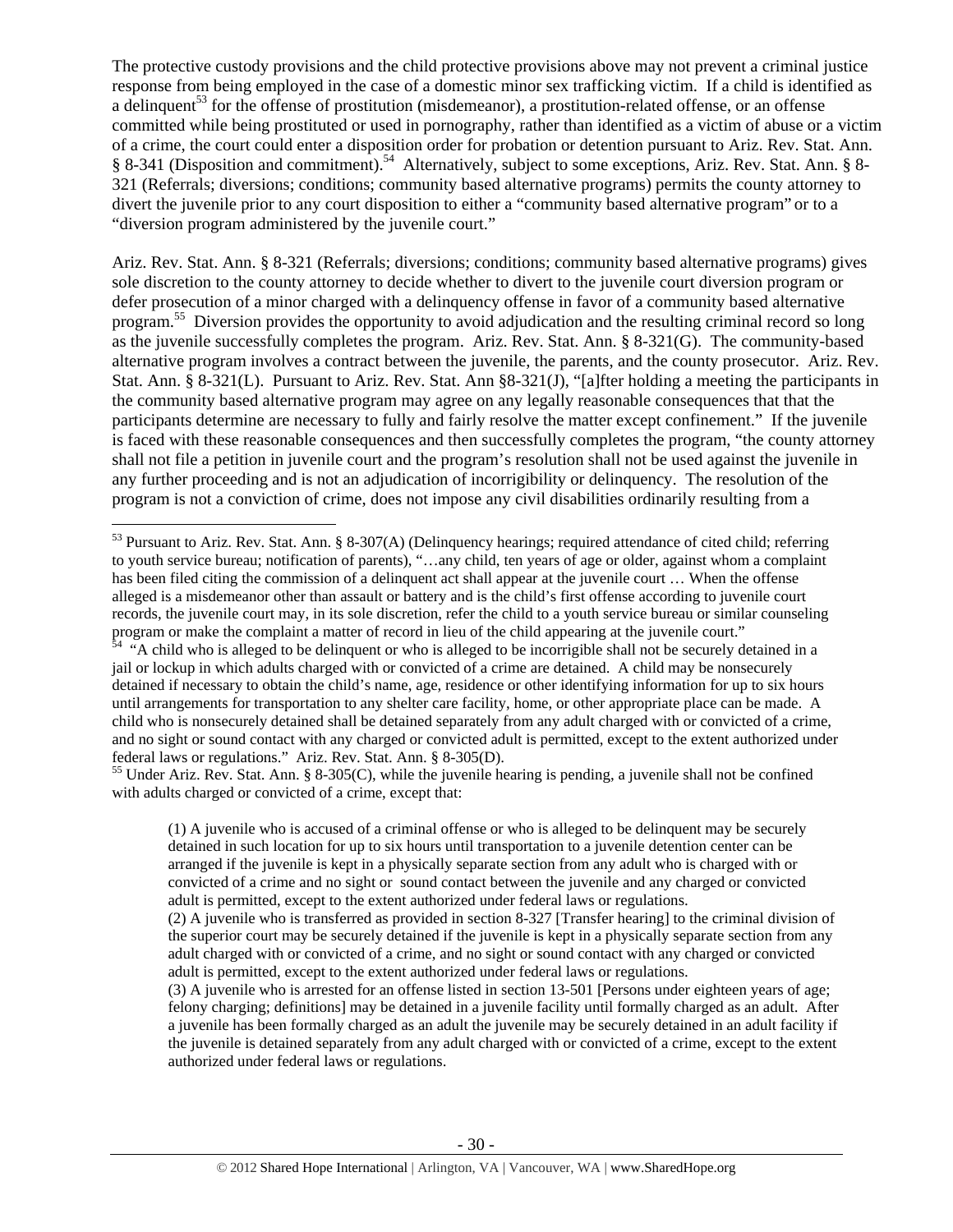conviction and does not impose any civil disabilities ordinarily resulting from a conviction and does not disqualify the juvenile in any civil service application or appointment." Ariz. Rev. Stat. Ann. § 8-321(M).

Pursuant to Ariz. Rev. Stat. Ann. § 8-321,

(P) If the juvenile does not acknowledge responsibility for the offense, or fails to comply with the consequences set by the community based alternative program, the case shall be submitted to the county attorney for review.

(Q) After reviewing a referral,<sup>56</sup> if the county attorney declines prosecution, the county attorney may return the case to the juvenile probation department for further action as provided in subsection F of this section.

The state may, however, request that the juvenile court transfer jurisdiction to the criminal division of the superior court. Ariz. Rev. Stat. Ann.  $\S 8-327(A)$ . The court shall then hold a transfer hearing and "if the judge" finds by a preponderance of the evidence that probable cause exists to believe that the offense was committed, that that the juvenile committed the offense and that the public safety would best be served by the transfer…the judge shall order that the juvenile be transferred." Ariz. Rev. Stat. Ann. § 8-327(B)-(C).<sup>57</sup> Furthermore, "[i]f the court determines that the juvenile should not be transferred to the criminal division of the superior court, the court shall set an adjudication hearing." Ariz. Rev. Stat. § 8-327(E). Once the judge has received and reviewed the evidence, the judge may enter judgment on the proper disposition of the adjudication hearing, the judge may specify placement of the juvenile in the following manner, under Ariz. Rev. Stat. Ann. § 8-341,(A) (Disposition and commitment; definitions),

(1) It may award a delinquent juvenile<sup>58</sup>:

 $\overline{a}$ 

(1) The seriousness of the offense involved.

(2) The record and previous history of the juvenile, including previous contacts with the courts and law enforcement, previous periods of any court ordered probation and the results of that probation.

(3)Any previous commitments of the juvenile to residential placements and secure institutions.

(4) If the juvenile was previously committed to the department of the juvenile corrections for a felony offense.

(5) If the juvenile committed another felony offense while the juvenile was a ward of the department of juvenile corrections.

(6) If the juvenile committed the alleged offense while participating in, assisting, promoting or furthering the interests of a criminal street gang, a criminal syndicated or a racketeering enterprise.

(7) The views of the victim of the offense.

(8) If the degree of the juvenile's participation in the offense was relatively minor but not so minor as to constitute a defense to prosecution.

(9) The juvenile's mental and emotional condition.

(10 The likelihood of the juvenile's reasonable rehabilitation through the use of services and facilities that are currently available to the juvenile court.<br><sup>58</sup> Ariz. Rev. Stat. Ann. § 8-201(11) defines a "[d[elinquent juvenile as a child who is adjudicated to have committed

a delinquent act." Ariz. Rev. Stat. Ann. § 8-201(10) defines a "[d]elinquent act" as "an act by a juvenile that if committed by an adult would be a criminal offense or a petty offense, a violation of any law of this state, or of another state if the act occurred in that state, or a law of the United States, or a violation of any law that can only be violated by a minor and that has been designated as a delinquent offence, or any ordinance of a city, county or political subdivision of this state defining crime. Delinquent act does not include an offense under section 13-501, subsection 13-501, subsection A or B if the offense is filed in adult court. Any juvenile who is prosecuted as an

<sup>&</sup>lt;sup>56</sup> The referral is submitted by the juvenile probation officer to the county attorney to determine if a petition, that the juvenile should be diverted or referred to a community based alternative program, should be filed. Ariz. Rev. Stat. § 8-321(E).

 $57$ Pursuant to Ariz. Rev. Stat. Ann. § 8-327(D), a determination of public safety in relation to transfer of a juvenile for criminal prosecution shall include: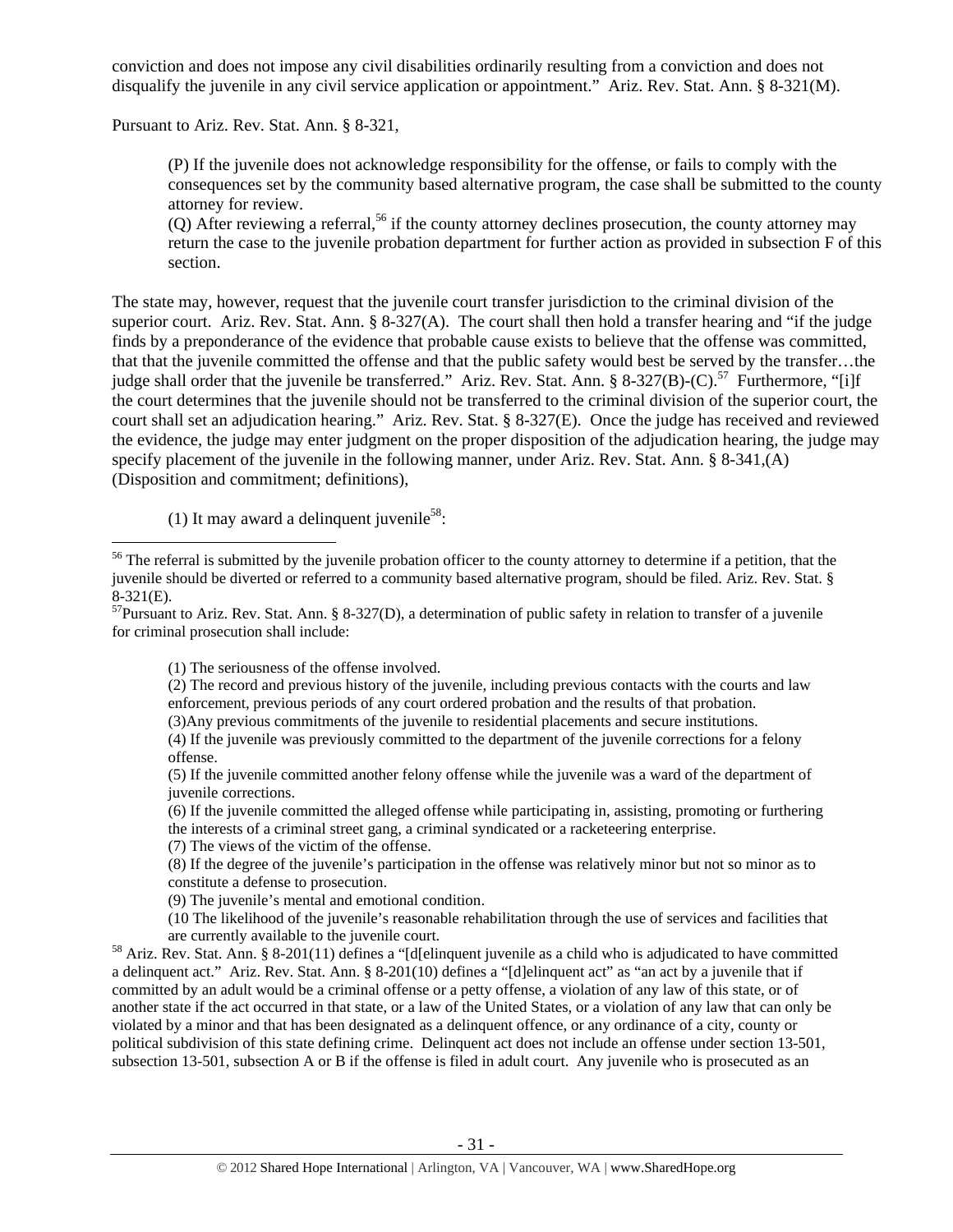(a) To the care of the juvenile's parents, subject to the supervision of the probation department.

(b) To a probation department,<sup>59</sup> subject to any conditions the court may impose, including a period of incarceration in a juvenile detention center of not more than one year.

(c) To a reputable citizen of good moral character, subject to the supervision of a probation department.

(d) To a private agency or institution, subject to the supervision of a probation officer.

(e) To the department of juvenile corrections.

(f) To maternal or paternal relatives, subject to the supervision of a probation department

(g) To an appropriate official of a foreign country of which the juvenile is a foreign national who is a foreign national who is unaccompanied by a parent or guardian in this state to remain on unsupervised probation for at least one year on the condition that the juvenile cooperate with that official.

(2) It may award an incorrigible child: $60$ 

(a) To the care of the child's parents, subject to the supervision of a probation department.

(b) To the protective supervision of a probation department, subject to any conditions the court may impose.

(c) To a reputable citizen of good moral character, subject to the supervision of a probation department.

(1) The person is not progressing toward treatment goals.

(2) The person terminates treatment.

 $\overline{a}$ 

(4) Continued treatment is not required or is not in the best interests of the state or the person.

<sup>59</sup> Pursuant to Ariz. Rev. Stat. Ann. § 8-341 (B), "[i]f a juvenile is placed on probation pursuant to this section, the period of probation may continue until the juvenile's eighteenth birthday, except that the term of probation shall not exceed one year if all of the following apply:"

(1) The juvenile is not charged with a subsequent offense.

(2) The juvenile has not been found in violation of a condition of probation.

(3) The court has not made a determination that it is in the best interests of the juvenile or the public to require continued supervision. The court shall state by minute entry or written order its reasons for finding that continued supervision is required.

(4) The offense for which the juvenile is placed on probation does not involve a dangerous offense as defined in section 13-105.

(5) The offense for which the juvenile is placed on probation does not involve a violation of title 13, chapter 14 or 35.1.

(6) Restitution ordered pursuant to section 8-344 has been made.

(7) The juvenile's parents have not requested that the court continue the juvenile's probation for more than

one year,<br><sup>60</sup> Ariz. Rev. Stat. Ann. § 8-201(16) defines "[i]ncorrigible child" as "a child who":

(a) Is adjudicated a child who refused to obey the reasonable and proper orders or directions of a parent, guardian or custodian and who is beyond the control of that person.

(b) Is habitually truant from school as defined in section 15-803, subsection C.

(c) Is a runaway from the child's home or parent, guardian or custodian.

(d) Habitually behaves in such a manner as to injure or endanger the morals or health of self or others.

(e) Commits any act constituting an offense that can only be committed by a minor and that is not designated a delinquent act.

(f) Fails to obey any lawful order of a court of competent jurisdiction given in a noncriminal action.

adult or who is remanded for prosecution as an adult shall not be adjudicated as a delinquent juvenile for the same offense." Furthermore, pursuant to Ariz. Rev. Stat. Ann. § 8-341(N), "[n]otwithstanding any law to the contrary, if a person under the supervision of the court as an adjudicated delinquent juvenile at the time the person reaches eighteen years of age, treatment or services may be provided until the person reaches twenty-one years of age if the court, the person or the state agree to the provision of the treatment and a motion to transfer the person pursuant to section 8-327 has not been filed or withdrawn. The court may terminate the provision of services after the person reaches eighteen years of age if the court determines that any of the following applies:

<sup>(3)</sup> The person commits a new offense after reaching eighteen years of age.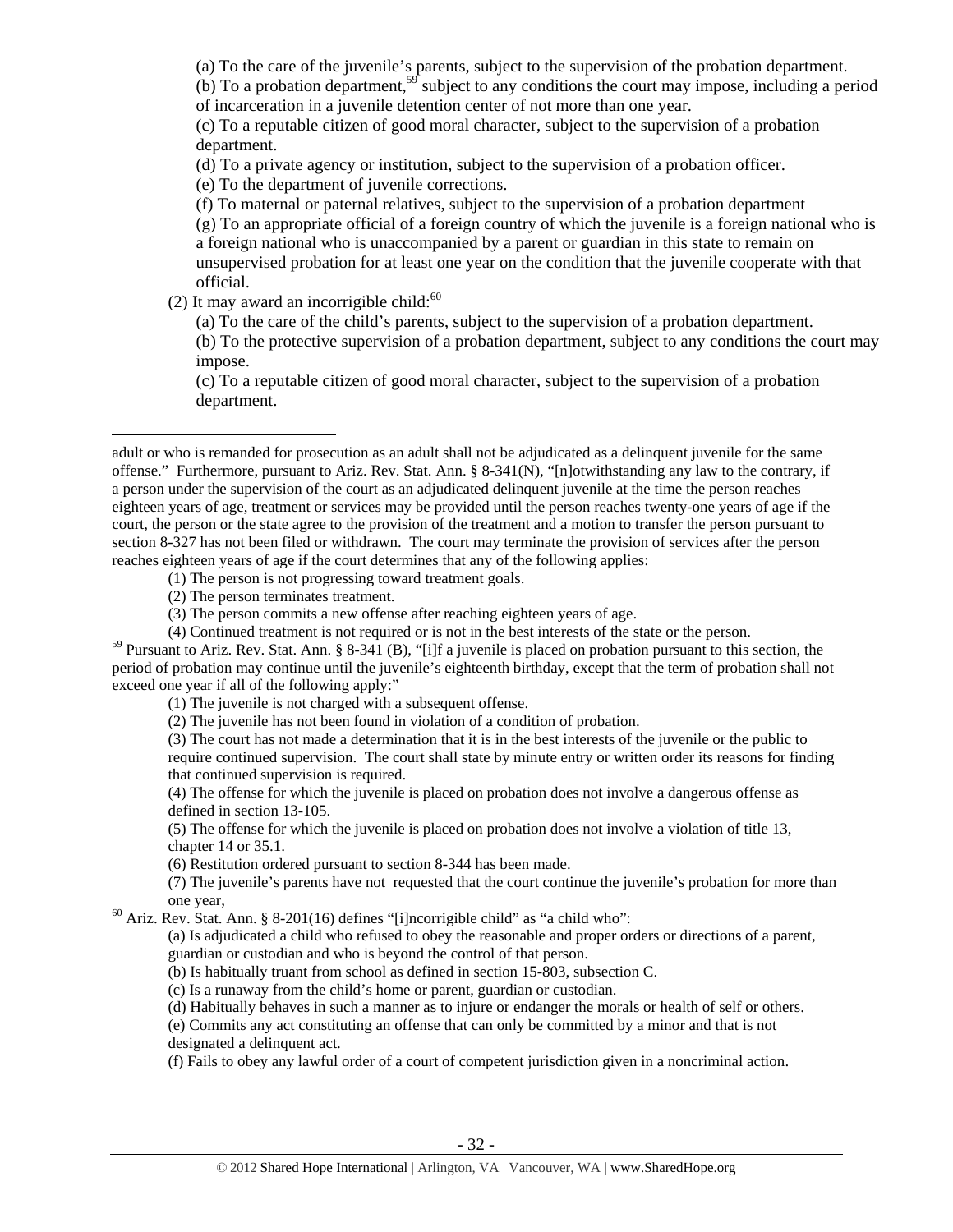- (d) To a public or private agency, subject to the supervision of a probation department.
- (e) To maternal or paternal relatives, subject to the supervision of a probation department.

However, if the juvenile successfully complies with the conditions set forth by the probation officer and completes any program or further requirements that the officer requests, "the county attorney shall not file a petition in juvenile court and the program's resolution shall not be used against the juvenile in any further proceeding and is not an adjudication of incorrigibility or delinquency. The resolution of the program is not a conviction of crime, does not impose any civil disabilities ordinarily resulting from a conviction and does not disqualify the juvenile in any civil service application or appointment." Ariz. Rev. Stat. § 8-321 (G), (M).

A juvenile fourteen years of age or older shall be placed on juvenile intensive probation if he or she is adjudicated as a repeat felony offender.<sup>61</sup> Ariz. Rev. Stat. Ann, § 8-341(D).

Under Ariz. Rev. Stat. Ann. § 8-245(A), "[w]hen a child under the jurisdiction of the juvenile court appears to be in need of medical or surgical care, the juvenile court may order the parent, guardian or custodian to provide treatment of the child in a hospital or otherwise…"

- 5.4.1. Recommendation: Enact a mandatory protective response law that specifically directs minor trafficking victims away from the criminal justice system and into a protective system.
- *5.5 Commercial sexual exploitation is identified as a type of abuse and neglect within child protection statutes.*

Ariz. Rev. Stat. Ann. § 8-201(2) defines "abuse" in part as

the infliction or allowing of physical injury, impairment of bodily function or disfigurement or the infliction of or allowing another person to cause serious emotional damage as evidenced by severe anxiety, depression, withdrawal or untoward aggressive behavior and which emotional damage is diagnosed by a medical doctor or psychologist and is caused by the acts or omissions of an individual having care, custody and control of a child. Abuse includes:

(a) Inflicting or allowing sexual abuse pursuant to section 13-1404, sexual conduct with a minor pursuant to section 13-1405, sexual assault pursuant to section 13-1406, molestation of a child pursuant to section 13-1410, commercial sexual exploitation of a minor pursuant to section 13- 3552, sexual exploitation of a minor pursuant to section 13-3553, incest pursuant to section 13- 3608 or child prostitution pursuant to section 13-3212.

. . . .

 $\overline{a}$ 

Ariz. Rev. Stat. Ann. § 8-201(22) defines "neglect" or "neglected" as

(e) Deliberate exposure of a child by a parent, guardian or custodian to sexual conduct as defined in section 13-3551 or to sexual contact, oral sexual contact or sexual intercourse as defined in section 13- 1401, bestiality as prescribed in section 13-1411 or explicit sexual materials as defined in section 13- 3507.

(f) Any of the following acts committed by the child's parent, guardian or custodian with reckless disregard as to whether the child is physically present:

<sup>&</sup>lt;sup>61</sup> Ariz. Rev. Stat. Ann. § 8-341(V)(2) defines a "[r]epeat felony offender" as "a juvenile to whom both of the following apply: (a) Is adjudicated delinquent for an offense that would be a felony offense if committed by an adult. (b)Previously has been adjudicated a first time felony juvenile offender." A first time felony juvenile offender is defined as "a juvenile who is adjudicated delinquent for an offense that would be a felony offense if committed by an adult." Ariz. Rev. Stat. Ann. § 8-341(V)(1). Under Ariz. Rev. Stat. Ann. § 13-3214(4) (Prostitution; classification), "a person who has previously be convicted of three or more violations of this section and who commits a subsequent violation of this section is guilty of a class 5 felony…"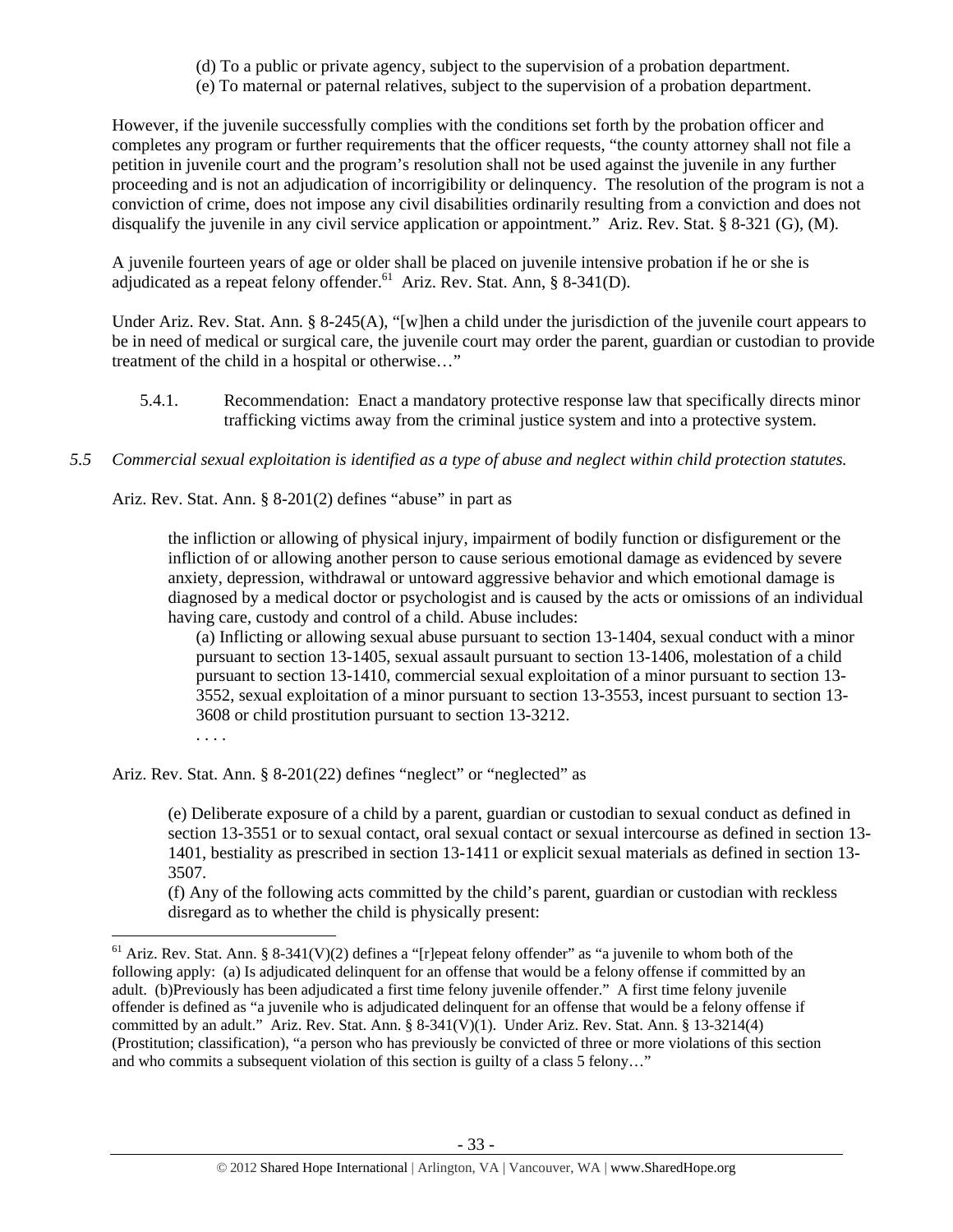- (i) Sexual contact as defined in section 13-1401.
- (ii) Oral sexual contact as defined in section 13-1401.
- (iii) Sexual intercourse as defined in section 13-1401.
- (iv) Bestiality as prescribed in section 13-1411.
- 5.5.1 Recommendation: Amend Ariz. Rev. Stat. Ann. § 8-201(2)(a) to include Ariz. Rev. Stat. Ann. § 13-1307 (Sex trafficking) in the list of commercial sexual offenses that constitute "abuse."
- *5.6 The definition of "caregiver" (or similar term) in the child welfare statutes is broad enough to include a trafficker who has custody or control of a child in order to bring a trafficked child into protection of child protective services.*

Ariz. Rev. Stat. Ann. § 8-304(B) (Investigation of alleged acts of delinquency, dependency and incorrigibility) states in part that "[a] child protective services specialist of the department shall have the responsibility for the complete investigation of all complaints of alleged dependency, and a criminal conduct allegation shall be investigated in cooperation with the appropriate law enforcement agencies and according to the protocols established pursuant to section 8-817." As noted above, "criminal conduct allegation" is defined in Ariz. Rev. Stat. Ann. § 8-801 to be "an allegation of conduct by a parent, guardian or custodian of a child . . . ." "Custodian" is defined in Ariz. Rev. Stat. Ann. § 8-201 as "a person, other than a parent or legal guardian, who stands in loco parentis to the child or a person to whom legal custody of the child has been given by order of the juvenile court." Therefore, the definition of "custodian" seems unlikely to include non-family traffickers.

With regard to dependency, Ariz. Rev. Stat. Ann. § 8-201(13) states in part,

- 13. "Dependent child":
	- (a) Means a child who is adjudicated to be:

(i) In need of proper and effective parental care and control and who has no parent or guardian, or one who has no parent or guardian willing to exercise or capable of exercising such care and control.

(ii) Destitute or who is not provided with the necessities of life, including adequate food, clothing, shelter or medical care.

(iii) A child whose home is unfit by reason of abuse, neglect, cruelty or depravity by a parent, a guardian or any other person having custody or care of the child.

. . . .

 $\overline{a}$ 

- 5.6.1 Recommendation: Amend the definition of "custodian" in Ariz. Rev. Stat. Ann. § 8-201 to include persons in control or custody of a minor or a person that provides food, shelter, and necessities as a parent would for an extended period of time as a trafficker would for a victim, which would allow CPS to act on allegations of criminal conduct perpetrated by a trafficker.
- *5.7 Crime victims' compensation is specifically available to a child victim of sex trafficking or commercial sexual exploitation of children (CSEC) without regard to ineligibility factors.*

Ariz. Rev. Stat. Ann. § 41-2407 (Victim compensation and assistance fund; subrogation) establishes a victim compensation and assistance fund administered by the Arizona criminal justice commission. The fund's operational details are set forth in Arizona's Administrative Code (Ariz. Admin. Code). The Administrative Code contains ineligibility criteria that could operate to bar a domestic minor sex trafficking victim's claim for compensation. According to a state website, "The maximum award of any single claim is \$20,000."62 Ariz.

<sup>62</sup>*Victim Compensation*, ARIZONA CRIMINAL JUSTICE COMMISSION

http://azcjc.gov/ACJC.Web/victim/VictComp.aspx (last visited June 18, 2012).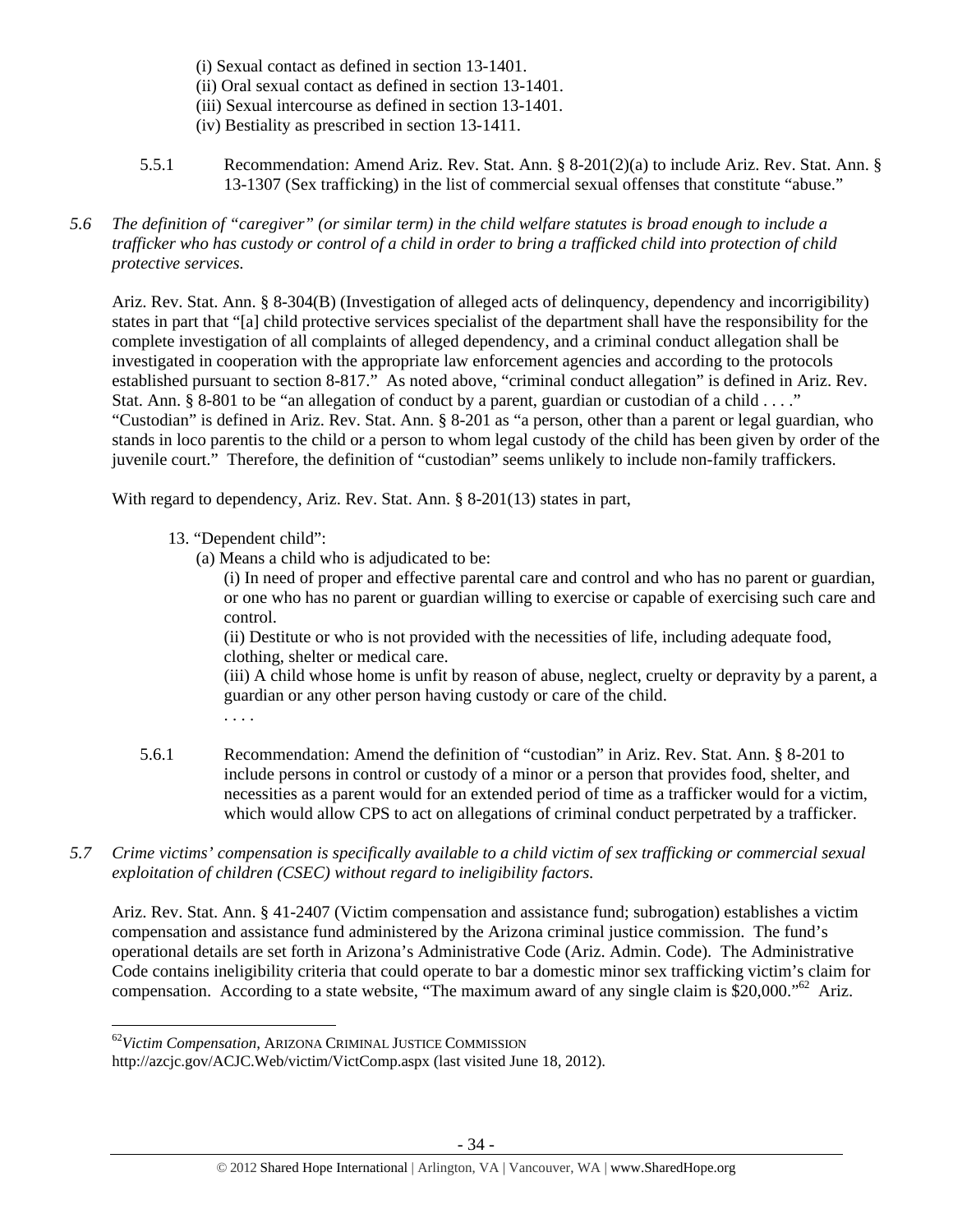Admin. Code § R10-4-108 (Compensation Award Criteria) outlines the expenses for which a claim may be made, including medical expenses, mental health counseling and care, work loss expenses, funeral expenses, and crime scene cleanup expenses.

Ariz. Admin. Code § R10-4-106 (Prerequisites for a compensation award) states in part, "The Board shall make a compensation award only if it determines that," among other things, "[t]he victim of the criminally injurious conduct or act of international terrorism was not: a. The perpetrator, an accomplice of the perpetrator, or a person who encouraged or in any way participated in or facilitated the criminally injurious conduct or act of international terrorism that directly resulted in the victim's physical injury, extreme mental distress, medical condition, or death . . . ." The Board must also determine that the victim was not "[c]onvicted of a state crime and delinquent in paying a fine, monetary penalty, or restitution imposed for the crime if the delinquency is identified by the Arizona Administrative Office of the Courts or the Clerk of the Superior Court." Ariz. Admin. Code § R10-4-106(A)(3)(e).

Additionally, under Ariz. Admin. Code § R10-4-106(A)(4), (5), (7), among other things, the board must determine that the crime was "reported to an appropriate law enforcement authority within 72 hours after its discovery," that the victim "cooperated with law enforcement agencies," and that the claim "was submitted to the operational unit within two years after discovery of the criminally injurious conduct . . . ." However, under Ariz. Admin. Code § R10-4-106(B), "The Board shall extend the time limits under subsections (A)(4) [the 72 hour limit] and  $(A)(7)$  [the two year limit] if the Board determines there is good cause for a delay."

Ariz. Admin. Code § R10-4-107(B)(1), (5) (Submitting a claim) prohibits acceptance of a claim from "[t]he perpetrator, an accomplice of the perpetrator, or a person who encouraged or in any way participated in or facilitated the criminally injurious conduct or act of international terrorism that directly resulted in the victim's physical injury, extreme mental distress, medical condition, or death," or for a person "[c]onvicted of a state crime and delinquent in paying a fine, monetary penalty, or restitution imposed for the crime if identified by the Arizona Administrative Office of the Courts or the Clerk of the Superior Court."

Ariz. Admin. Code § R10-4-108(E) (Compensation award criteria) requires the board to "deny or reduce" the award if, among other things, "The Board determines that the victim's physical injury, medical condition, extreme mental distress, or death was due in part to the victim's: a. Negligence, b. Intentional unlawful conduct that occurred at the time of the incident of criminally injurious conduct, or c. Conduct that intentionally provoked or aggravated the criminally injurious conduct."

Finally, Ariz. Admin. Code § R10-4-108(G) (Compensation award criteria) requires denial of a claim in total if

1. The Board determines that the victim or claimant did not cooperate fully with the appropriate law enforcement agency and the failure to cooperate fully was not due to a substantial health or safety risk. The Board shall use the following criteria to determine whether failure to cooperate fully with law enforcement warrants that a claim be denied:

a. The victim or claimant failed to assist in the prosecution of a person who engaged in the criminally injurious conduct or act of international terrorism or failed to appear as a witness for the prosecution;

b. The victim or claimant delayed assisting in the prosecution of a suspect and as a result, the suspect of the criminally injurious conduct or act of international terrorism escaped prosecution or the prosecution of the suspect was negatively affected; or

c. A law enforcement authority indicates to the Board that the victim or claimant delayed giving information pertaining to the criminally injurious conduct or act of international terrorism, failed to appear when requested without good cause, gave false or misleading information, or attempted to avoid law enforcement authorities;

. . . .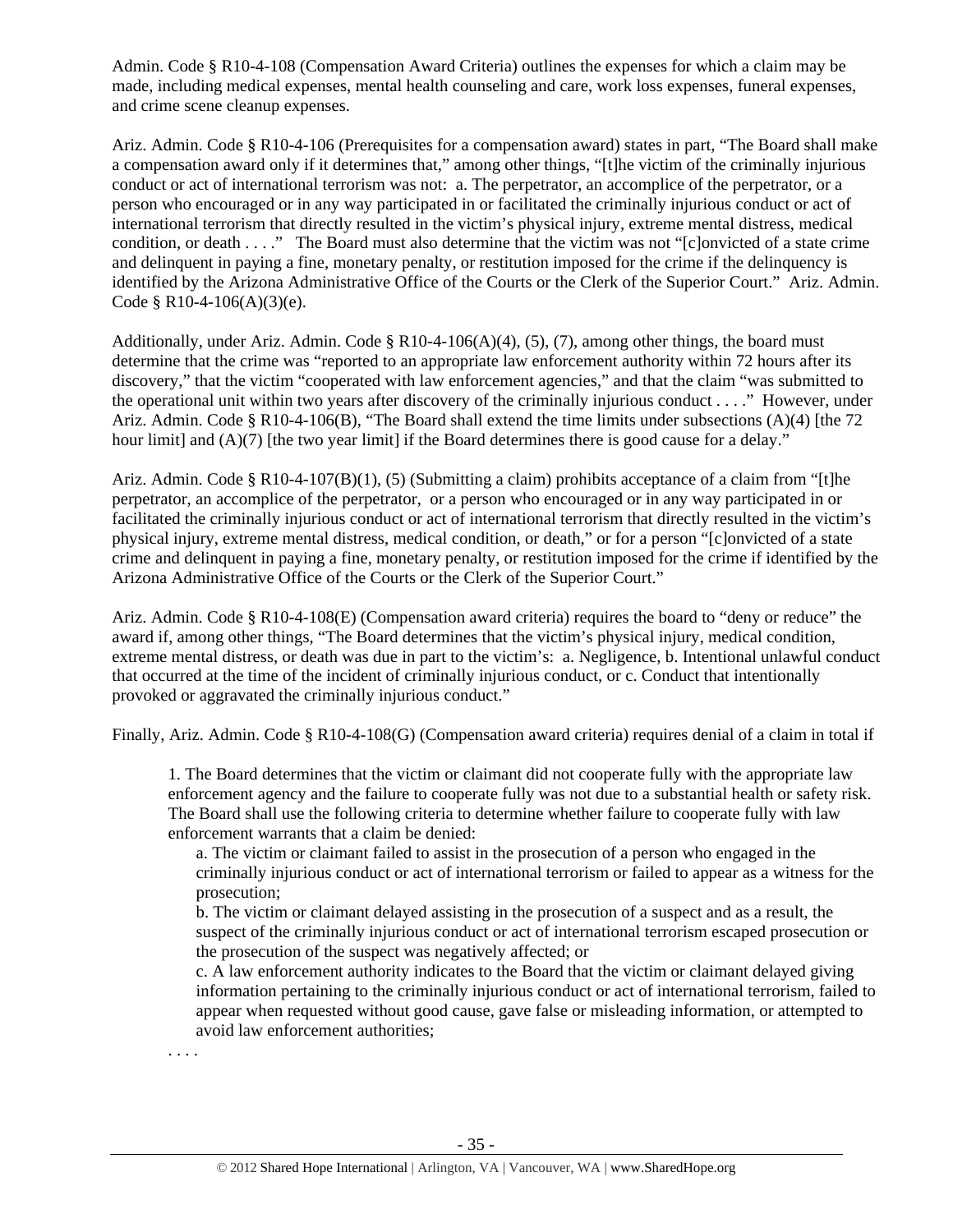5.7.1 Recommendation: Amend the crime victims' compensation rules to stipulate an exception to the ineligibility criteria noted above for victims of CSEC crimes, including Ariz. Rev. Stat. Ann. § 13-3206 (Taking child for purpose of prostitution), § 13-3212 (Child prostitution), § 13- 3552 (Commercial sexual exploitation of a minor), § 13-3553 (Sexual exploitation of a minor), and § 13-1307 (Sex trafficking) in recognition of the challenges these victims face through trauma-bonding, denial, and delayed disclosure.

## *5.8 Victim-friendly procedures and protections are provided in the trial process for minors under 18.*

Ariz. Rev. Stat. Ann. § 13-1421(A) (Evidence relating to victim's chastity; pretrial hearing) provides protection to victims of sexual offenses who wish to testify against their perpetrators. This provision, however, appears to be limited to Chapter 14 (Sexual offenses). It states in part that "[e]vidence relating to a victim's reputation for chastity and opinion evidence relating to a victim's chastity are not admissible in any prosecution for any offense in this chapter. Evidence of specific instances of the victim's prior sexual conduct may be admitted only if a judge finds the evidence is relevant and is material to a fact in issue in the case and that the inflammatory or prejudicial nature of the evidence does not outweigh the probative value of the evidence, and if the evidence" falls into one of five categories, including "[e]vidence of the victim's past sexual conduct with the defendant" and "[e]vidence of specific instances of sexual activity showing the source or origin of semen, pregnancy, disease or trauma."

Ariz. Rev. Stat. Ann. § 13-4253(A) (Out of court testimony; televised; recorded) provides authority for the court to order "the testimony of the minor [under  $15^{63}$ ] be taken in a room other than the courtroom and be televised by closed circuit equipment in the courtroom to be viewed by the court and the finder of fact in the proceeding." Also, subsection  $(B)$ <sup>64</sup> permits the court to "order that the testimony of the minor be taken outside the courtroom and be recorded for showing in the courtroom before the court and the finder of fact in the proceeding." In either case, "[T]he minor shall not be required to testify in court at the proceeding for which the testimony was taken." Ariz. Rev. Stat. Ann. § 13-4253(C).

Ariz. Rev. Stat. Ann. § 13-4252 (Recording of testimony) also allows for the admissibility of recorded statements by a minor under 15 or a person who is developmentally disabled. However, the minor must still be available to testify. If the recording is admitted, "[E]ither party may call the minor to testify and the opposing party may cross-examine the minor."<sup>65</sup>

<sup>63</sup> Ariz. Rev. Stat. Ann. § 13-4251(B).

<sup>64</sup> In *State v. Vincent*, 768 P.2d 150, 161 (Ariz. 1989), the Supreme Court of Arizona strictly limited the applicability of this provision: "Thus, we hold, section 13-4253(B) requires the trial judge to condition the substitution of videotaped testimony for live testimony upon an individualized showing of necessity." With regard to the question of whether "even an individualized showing of probable trauma to a child witness justif[ied] abridgment of the defendant's constitutional right to a face-to-face courtroom encounter," *id.*, the court held that "[a]n exception [to face-to-face testimony] exists . . . under both the state and federal constitutions, where the state sustains its burden of proving by an individualized showing to the trial court that face-to-face testimony would so traumatize a child witness as to prevent the child from reasonably communicating." *Id.* at 164. Even though the case focused on subsection (B), it is likely that the court's reasoning would also apply to subsection (A), since subsection (A) also denies face-to-face confrontation.

<sup>65</sup> In *State v. Taylor*, 2 P.3d 674, 677 (Ariz. Ct. App. 1999) (citation omitted), an Arizona Court of Appeals held Ariz. Rev. Stat. Ann. § 13-4252 "constitutional only if it can be construed as being consistent with the court's rules." In analyzing the statute, the court stated, "The statute creates additional procedural requirements for the admissibility of statements that would otherwise be admissible under the supreme court's rules and makes admissible statements that are excluded by the rules. Because § 13-4252 expands on, conflicts with, and engulfs the court's rules, it is unconstitutional." *Id*. at 678.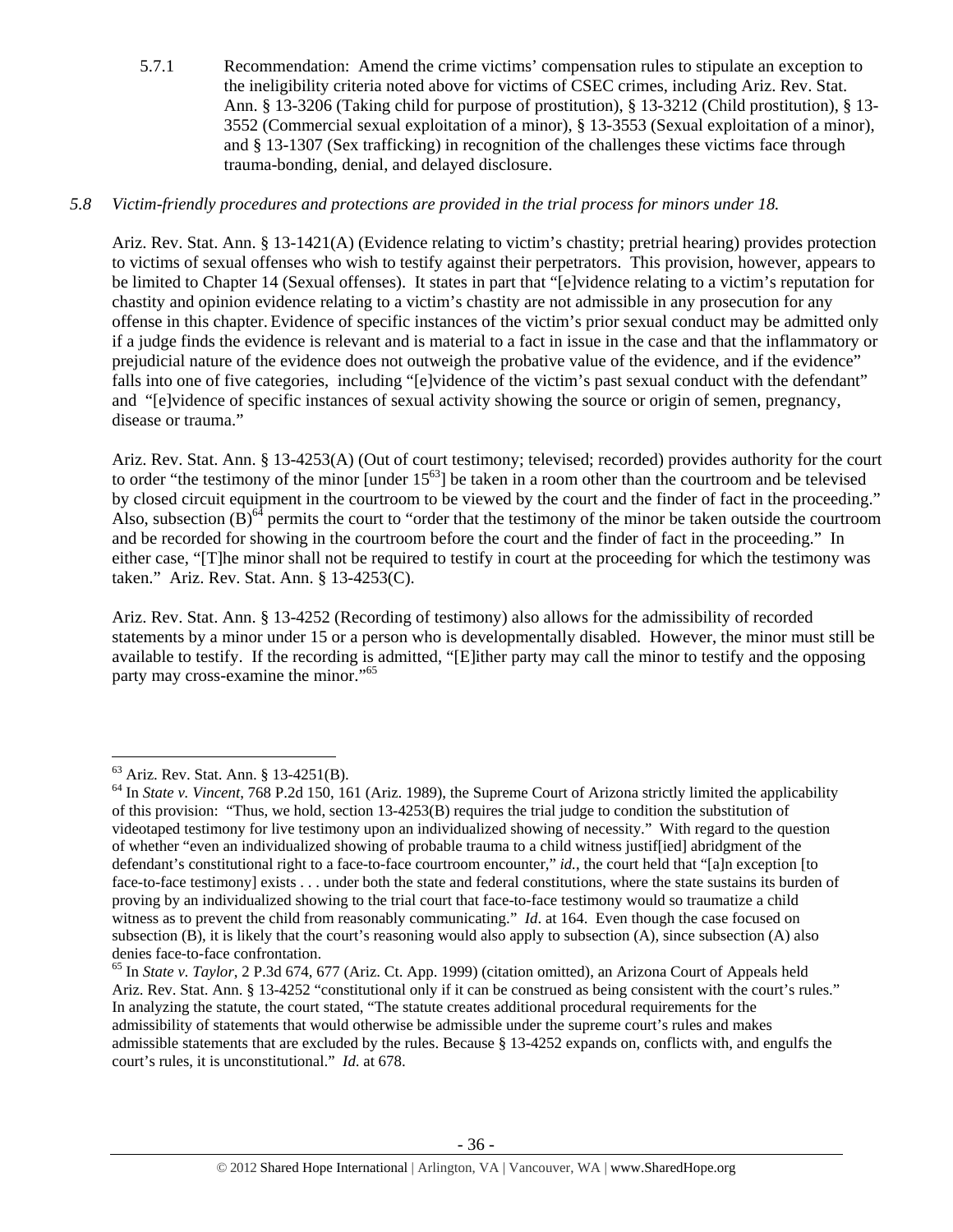Under Ariz. Rev. Stat. Ann. § 13-4251, the article on child witnesses, which contains § 13-4252 and § 13-4253, "applies to the testimony or statements of a minor in criminal proceedings involving acts committed against the minor or involving acts witnessed by the minor whether or not those acts are charged and in civil proceedings including proceedings involving a dependency or a termination of parental rights."

A court appointed special advocate program is established in Ariz. Rev. Stat. Ann. § 8-523. Ariz. Rev. Stat. Ann. § 8-221(I) states in part that "[i]n all juvenile court proceedings in which the dependency petition includes an allegation that the juvenile is abused or neglected, the court shall appoint a guardian ad litem to protect the juvenile's best interests. This guardian may be an attorney or a court appointed special advocate."

- 5.8.1 Recommendation: Amend Ariz. Rev. Stat. Ann. § 13-1421 (Evidence relating to victim's chastity; pretrial hearing) to permit application of the "rape shield law" to cases in which a victim of sex trafficking of a minor under Ariz. Rev. Stat. Ann. § 13-1307(B) or under § 13- 3552 (Commercial sexual exploitation of a minor), § 13-3553 (Sexual exploitation of a minor), § 13-3212 (Child prostitution), or § 13-3206 (Taking child for purpose of prostitution) is testifying against the trafficker.
- *5.9 Expungement or sealing of juvenile delinquency records resulting from arrests or adjudications for prostitution-related offenses committed as a result of, or in the course of, the commercial sexual exploitation of a minor is available within a reasonable time after turning 18.*

Ariz. Rev. Stat. Ann. § 8-349(A) (Destruction of juvenile records; electronic research records) permits "[a] person who has been referred to juvenile court [to] apply for destruction of the person's juvenile court and department of juvenile corrections records" under certain conditions. For records that "concern a referral or citation that did not result in further action or that resulted in diversion, placement in a community based alternative program or an adjudication for an offense other than an offense listed in section 13-501, subsection A or  $B^{66}$  or title 28, chapter 4 [Driving Under the Influence]," the person must "certify under oath" that she is at least 18, "has not been convicted of a felony offense or adjudicated delinquent for an offense that would be an offense listed in section 13-501, subsection A or B or title 28, chapter 4," does not have a criminal charge pending, "has successfully completed all of the terms and conditions of court ordered probation or been

<sup>&</sup>lt;sup>66</sup> Ariz. Rev. Stat. Ann. § 13-501 (Persons under eighteen years of age; felony charging) states,

A. The county attorney shall bring a criminal prosecution against a juvenile in the same manner as an adult if the juvenile is fifteen, sixteen or seventeen years of age at the time the alleged offense is committed and the juvenile is accused of any of the following offenses:

<sup>1.</sup> First degree murder in violation of section 13-1105.

<sup>2.</sup> Second degree murder in violation of section 13-1104.

<sup>3.</sup> Forcible sexual assault in violation of section 13-1406.

<sup>4.</sup> Armed robbery in violation of section 13-1904.

<sup>5.</sup> Any other violent felony offense.

<sup>6.</sup> Any felony offense committed by a chronic felony offender.

<sup>7.</sup> Any offense that is properly joined to an offense listed in this subsection.

B. Except as provided in subsection A of this section, the county attorney may bring a criminal prosecution against a juvenile in the same manner as an adult if the juvenile is at least fourteen years of age at the time the alleged offense is committed and the juvenile is accused of any of the following offenses:

<sup>1.</sup> A class 1 felony.

<sup>2.</sup> A class 2 felony.

<sup>3.</sup> A class 3 felony in violation of any offense in chapters 10 through 17 or chapter 19 or 23 of this title.

<sup>4.</sup> A class 3, 4, 5 or 6 felony involving a dangerous offense.

<sup>5.</sup> Any felony offense committed by a chronic felony offender.

<sup>6.</sup> Any offense that is properly joined to an offense listed in this subsection.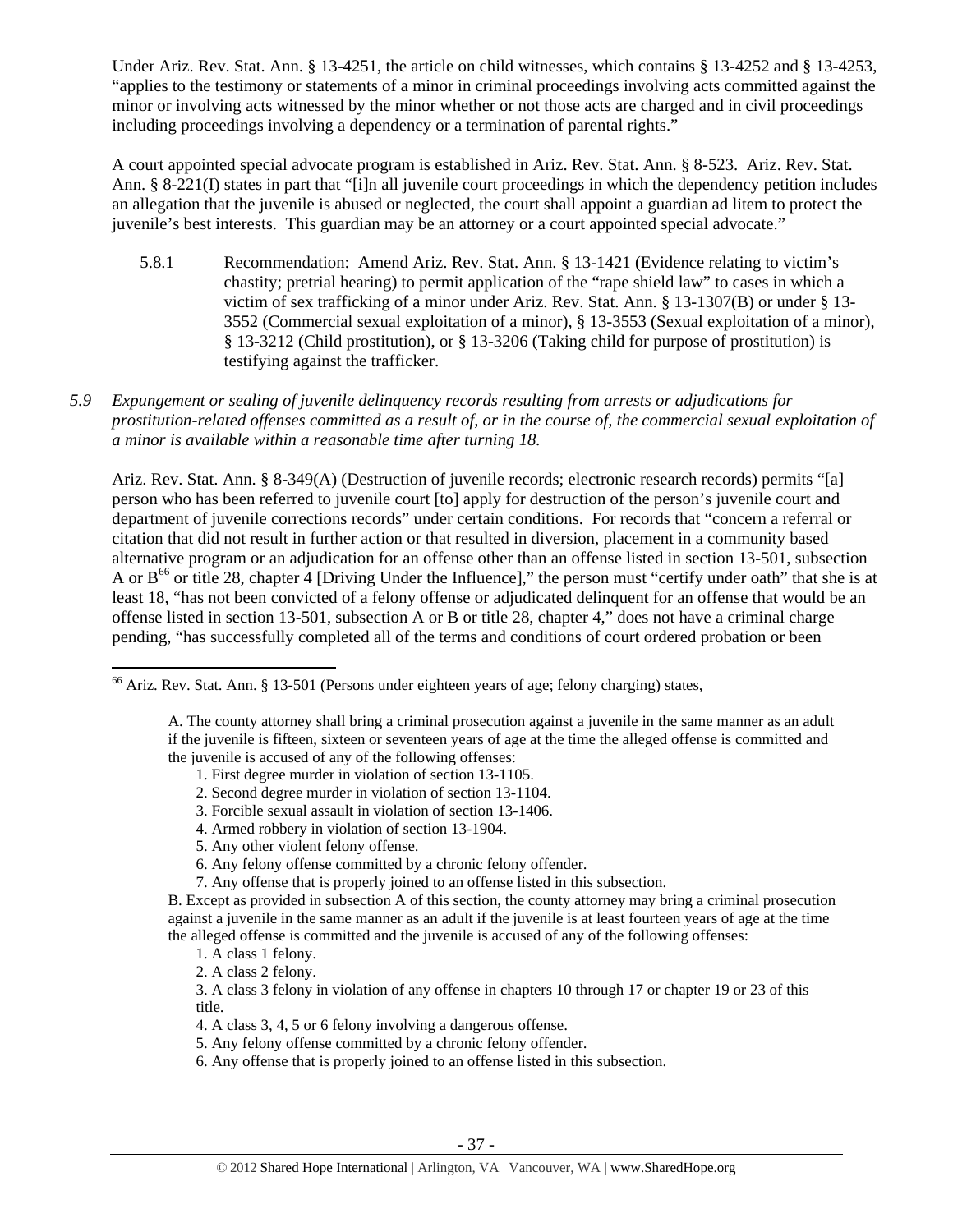discharged from the department of juvenile corrections pursuant to section 41-2820 on successful completion of the individualized treatment plan," and has paid in full all "restitution and monetary assessments." If the juvenile court finds all of the above to be true, and that "[t]he destruction of the records is in the interests of justice" and it "would further the rehabilitative process of the applicant," the juvenile court may order the records destroyed.

If, however, "the records concern a referral that resulted in an adjudication of delinquency for an offense not subject to" the provisions of this section set out above, the person must "certify under oath" that she is at least 25, "has not been convicted of a felony," does not have a criminal charge pending, "has successfully completed all of the terms and conditions of court ordered probation or been discharged from the department of juvenile corrections pursuant to section 41-2820 on successful completion of the individualized treatment plan," and has paid in full all "restitution and monetary assessments." "The juvenile court may order the destruction of records . . . if the county attorney does not object within ninety days after the date of the notice and the court finds" the above conditions to be true and that "[t]he destruction of the records is in the interests of justice" and the destruction of the records "would further the rehabilitative process of the applicant."

Minor victims may be found guilty of crimes committed in the course of their victimization through prostitution, pornography, or sexual performance. Pursuant to Ariz. Rev. Stat. Ann. § 13-921 (Probation for defendants under eighteen years of age; dual adult juvenile probation), with certain exceptions, "If the court places a defendant on probation pursuant to this section, . . . [and] if the defendant successfully completes the terms and conditions of probation, the court may set aside the judgment of guilt, dismiss the information or indictment, expunge the defendant's record and order the person to be released from all penalties and disabilities resulting from the conviction."

*5.10 Victim restitution and civil remedies for victims of domestic minor sex trafficking or commercial sexual exploitation of children (CSEC) are authorized by law.* 

Mandatory restitution is specifically available in cases of sex trafficking through Ariz. Rev. Stat. Ann. § 13- 1309 (Restitution), which states that "[t]he court shall order restitution for any violation of section 13-1306 [Unlawfully obtaining labor or services], 13-1307 [Sex trafficking] or 13-1308 [Trafficking of persons for forced labor or services], including the greater of either the gross income or value to the defendant of the victim's labor or services or the value of the victim's labor as guaranteed under the minimum wage and overtime provisions of the fair labor standards act of 1938." Furthermore, under Ariz. Rev. Stat. Ann. § 13-807,

A defendant convicted in a criminal proceeding is precluded from subsequently denying in any civil proceeding brought by the victim or this state against the criminal defendant the essential allegations of the criminal offense of which he was adjudged guilty, including judgments of guilt resulting from no contest pleas. An order of restitution in favor of a person does not preclude that person from bringing a separate civil action and proving in that action damages in excess of the amount of the restitution order.

Ariz. Rev. Stat. Ann. § 13-804(A) (Restitution for offense causing economic loss; fine for reimbursement of public monies) provides another form of discretionary restitution.

Upon a defendant's conviction for an offense causing economic loss to any person, the court, in its sole discretion, may order that all or any portion of the fine imposed be allocated as restitution to be paid by the defendant to any person who suffered an economic loss caused by the defendant's conduct.

Domestic minor sex trafficking victims will probably have difficulty obtaining restitution under Ariz. Rev. Stat. Ann. § 13-804(A) because of its limitation to economic damages.

Under the racketeering provisions of Ariz. Rev. Stat. Ann. § 13-2314(A) (Racketeering; civil remedies by this state), "The attorney general or a county attorney may file an action in superior court on behalf of a person who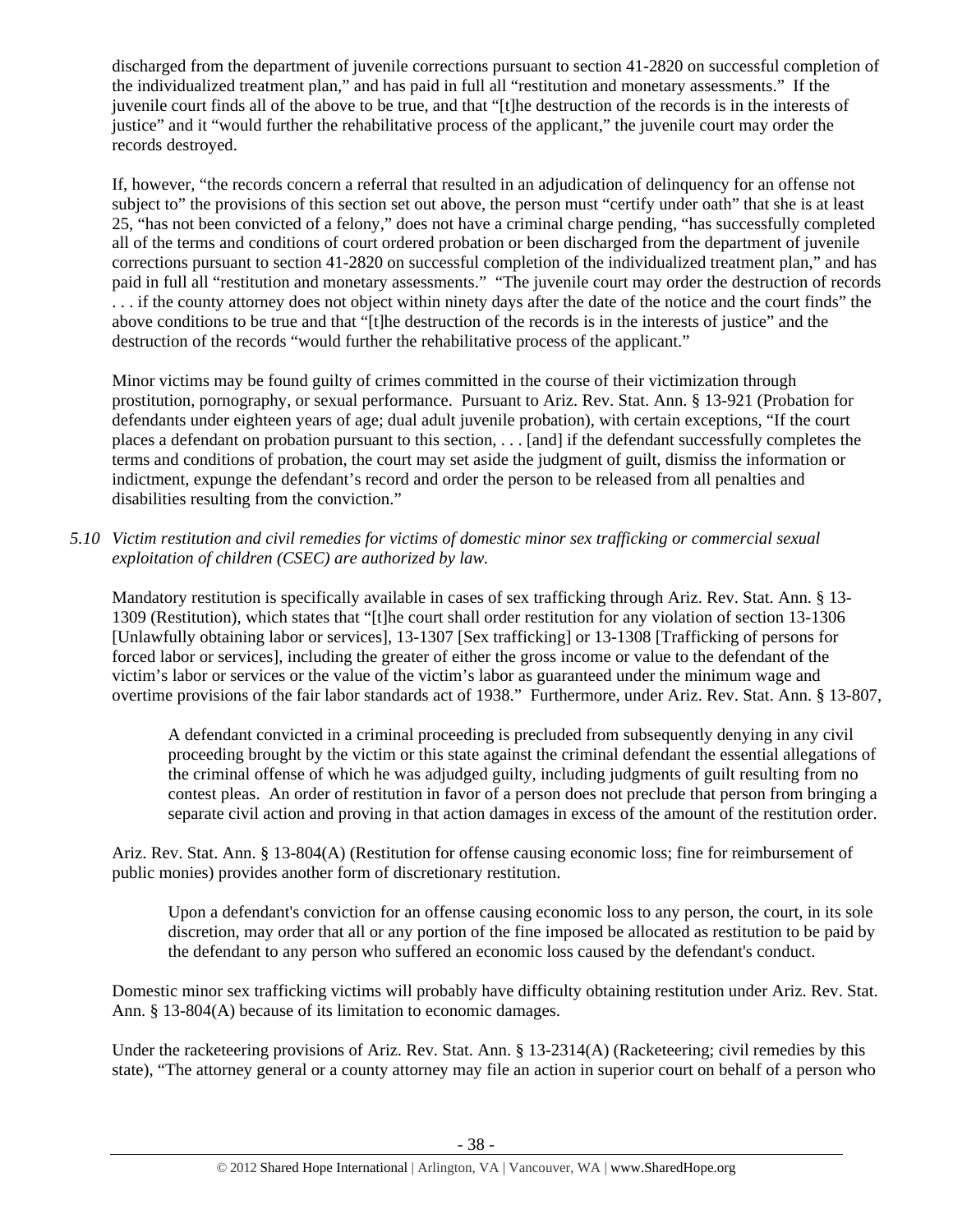sustains injury to his person, business or property by racketeering as defined by section 13-2301, subsection D, paragraph 4 or by a violation of section 13-2312 for the recovery of treble damages and the costs of the suit, including reasonable attorney fees, or to prevent, restrain, or remedy racketeering . . . ." Subsection (D) states that "[f]ollowing a determination of liability" the court can issue orders, including "[o]rdering the payment of treble damages to those persons injured by racketeering as defined by section 13-2301, subsection D, paragraph 4 or a violation of section 13-2312." Furthermore, "A civil action authorized by this section, including proceedings pursuant to chapter 39 of this title, is remedial and not punitive and does not limit and is not limited by any other previous or subsequent civil or criminal action under this title or any other provision of law. Civil remedies provided under this title are supplemental and not mutually exclusive." Ariz. Rev. Stat. Ann. § 13- 2314(L).

Ariz. Rev. Stat. Ann. § 13-2314.04(A) (Racketeering; unlawful activity; civil remedies by private cause of action) states in part,

A person who sustains reasonably foreseeable injury to his person, business or property by a pattern of racketeering activity,<sup>67</sup> or by a violation of section 13-2312 involving a pattern of racketeering activity, may file an action in superior court for the recovery of up to treble damages and the costs of the suit, including reasonable attorney fees for trial and appellate representation.

The Arizona Crime Victims' Bill of Rights located in the State Constitution, art. II, sec. 2.1 includes in its list of victims' rights the right "[t]o receive prompt restitution from the person or persons convicted of the criminal conduct that caused the victim's loss or injury." However, as noted above, paragraph (C) of this section could operate as a barrier to identification of domestic minor sex trafficking victims as victims. It states, "(C) 'Victim' means a person against whom the criminal offense has been committed or, if the person is killed or incapacitated, the person's spouse, parent, child or other lawful representative, except if the person is in custody for an offense or is the accused."

- 5.10.1 Recommendation: Add a specific civil remedy for domestic minor sex trafficking and CSEC victims.
- *5.11 Statutes of limitations for civil and criminal actions for child sex trafficking or commercial sexual exploitation of children (CSEC) offenses are eliminated or lengthened sufficiently to allow prosecutors and victims a realistic opportunity to pursue criminal action and legal remedies.*

 $\overline{a}$ 

3. "Pattern of racketeering activity" means either: (a) At least two acts of racketeering as defined in section 13-2301, subsection D, paragraph 4, subdivision (b), item (iv), (v), (vi), (vii), (viii), (ix),  $(x)$ ,  $(xii)$ ,  $(xv)$ ,  $(xvi)$ ,  $(xvii)$ ,  $(xviii)$ ,  $(xix)$ ,  $(xx)$ , (xxiv) or (xxvi) that meet the following requirements:

- (ii) The acts of racketeering that are alleged as the basis of the claim were related to each other or to a common external organizing principle, including the affairs of an enterprise. Acts of racketeering are related if they have the same or similar purposes, results, participants, victims or methods of commission or are otherwise interrelated by distinguishing characteristics. (iii) The acts of racketeering that are alleged as the basis of the claim were continuous or exhibited the threat of being continuous.
- (b) A single act of racketeering as defined in section 13-2301, subsection D, paragraph 4, subdivision
- (b), item (i), (ii), (iii), (xi), (xii), (xiv), (xxi), (xxii), (xxiii), (xxv), (xxvii) or (xxviii).

 $67$  Ariz. Rev. Stat. Ann. § 13-2314.04(T)(3) states,

<sup>(</sup>i) The last act of racketeering activity that is alleged as the basis of the claim occurred within five years of a prior act of racketeering.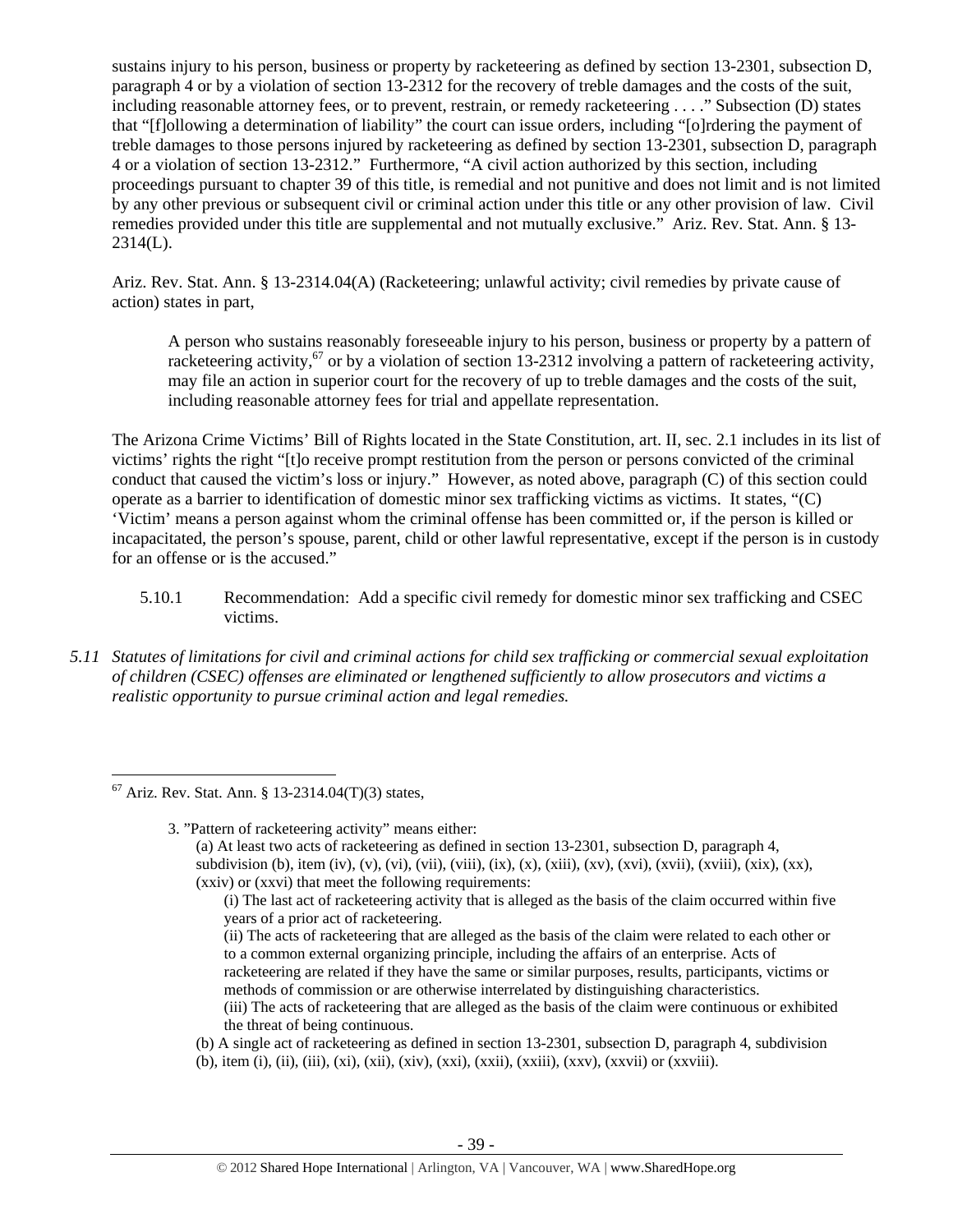Ariz. Rev. Stat. Ann. § 13-2314(I) states in part, "[I]nitiation of civil proceedings related to violations of any offense included in the definition of racketeering in section 13-2301, subsection D, paragraph 4 or a violation of section 13-2312, including procedures pursuant to chapter 39 of this title, shall be commenced within seven years after actual discovery of the violation."

Ariz. Rev. Stat. Ann. § 13-2314.04 states in part, "Notwithstanding any law prescribing a lesser period but subject to subsection A of this section, the initiation of civil proceedings pursuant to this section shall be commenced within three years from the date the violation was discovered, or should have been discovered with reasonable diligence, and ten years after the events giving rise to the cause of action, whichever comes first."

Ariz. Rev. Stat. Ann. § 12-502 (Effect of minority or insanity) states that "[i]f a person entitled to bring an action other than those set forth in article 2 [Real actions] of this chapter is at the time the cause of action accrues either under eighteen years of age or of unsound mind, the period of such disability shall not be deemed a portion of the period limited for commencement of the action. Such person shall have the same time after removal of the disability which is allowed to others." Under Ariz. Rev. Stat. Ann. § 12-542 (Injury to person; injury when death ensues), "Except as provided in section 12-551 [Product liability] there shall be commenced and prosecuted within two years after the cause of action accrues, and not afterward, the following actions: 1. For injuries done to the person of another including causes of action for medical malpractice as defined in section 12-561. 2. For injuries done to the person of another when death ensues from such injuries, which action shall be considered as accruing at the death of the party injured. . . ." Under Ariz. Rev. Stat. Ann. 12-550 (General limitation), "Actions other than for recovery of real property for which no limitation is otherwise prescribed shall be brought within four years after the cause of action accrues and not afterward." Finally, Ariz. Rev. Stat. Ann. § 12-511 states in part, "Notwithstanding sections 12-505 and 12-542, if a defendant is charged by a criminal complaint or indictment the statute of limitations for any civil cause of action that is brought by a victim against the defendant for criminal conduct against the victim is extended for one year from the final disposition of the criminal proceedings, regardless of whether the defendant is convicted of criminal conduct against the victim." The provision defines "criminal conduct" to include "any act, including all preparatory offenses, in violation of section . . . 13-1304 [Kidnapping], 13-1404 [Sexual abuse], 13-1405 [Sexual conduct with a minor], 13-1406 [Sexual assault], 13-1410 [Molestation of a child], 13-1417 [Continuous sexual abuse of a child], 13-2314.04 [Racketeering], . . . 13-3552 [Commercial sexual exploitation of a minor], 13-3553 [Sexual exploitation of a minor], 13-3554 [Luring a minor for sexual exploitation], . . . 13-3601 [Domestic violence] or 13-3601.02 [Aggravated domestic violence]."

Ariz. Rev. Stat. Ann. § 13-107 (Time limitations) outlines statutes of limitations for prosecution of any crime. Under subsection A, "A prosecution for any homicide, any offense that is listed in chapter 14 [Sexual offenses] or 35.1 [Sexual exploitation of children] of this title and that is a class 2 felony, any violent sexual assault pursuant to section 13-1423, . . . or any attempt to commit an offense listed in this subsection may be commenced at any time." Under subsection (B), the statute of limitations for class 2 to class 6 felonies is seven years. The statute of limitations for misdemeanors is one year. Subsection (F) states that "[t]he time limitation within which a prosecution of a class 6 felony shall commence shall be determined pursuant to subsection B. paragraph 1 of this section, irrespective of whether a court enters a judgment of conviction for or a prosecuting attorney designates the offense as a misdemeanor."

5.11.1 Recommendation: Add chapter 13 (Kidnapping) offenses that are Class 2 felonies and chapter 32 (Prostitution) offenses that are Class 2 felonies to Ariz. Rev. Stat. Ann. § 13-107(A) to allow for prosecutions of these offenses at any time.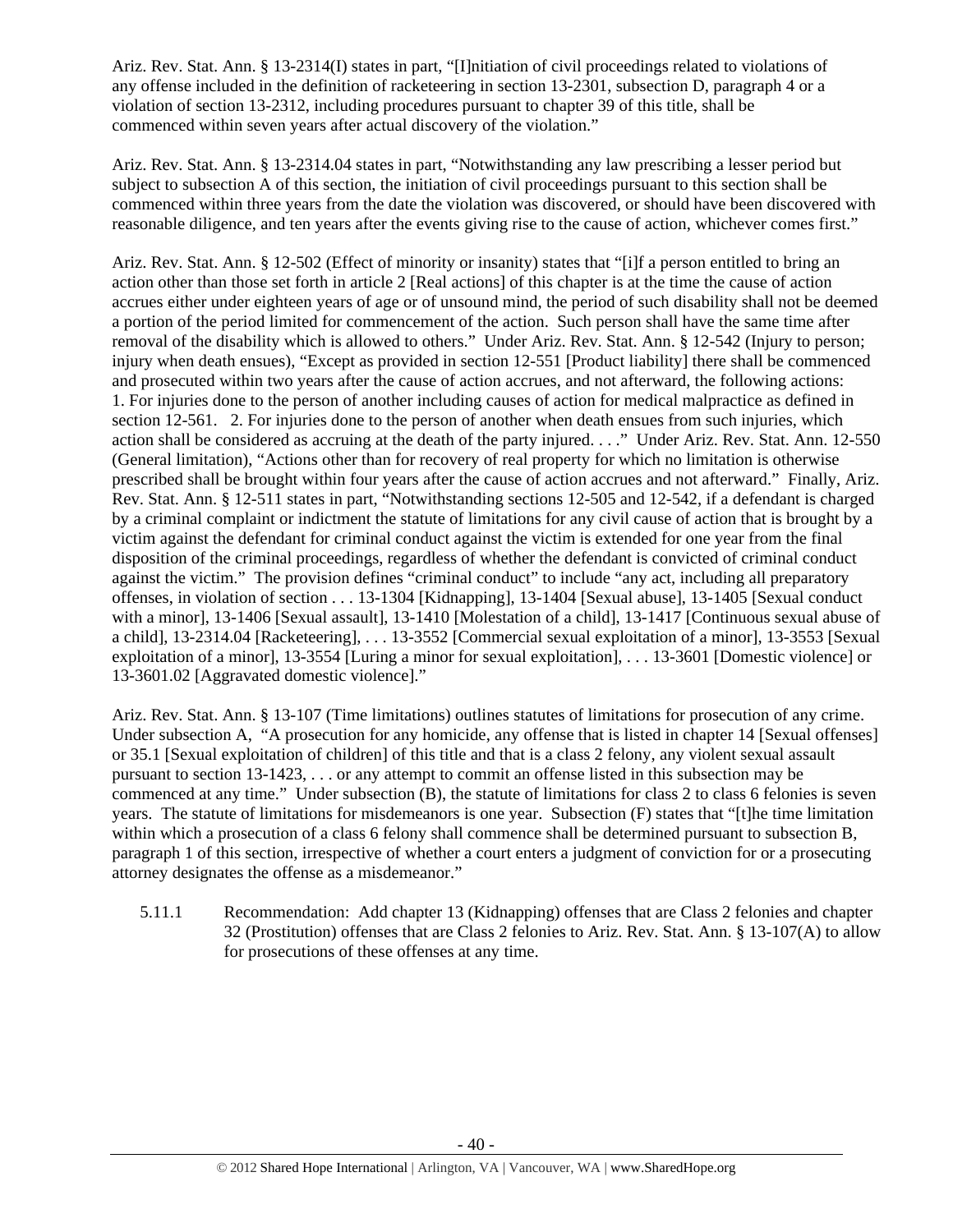#### **FRAMEWORK ISSUE 6: CRIMINAL JUSTICE TOOLS FOR INVESTIGATION AND PROSECUTIONS**

### *Legal Components:*

- *6.1 Training on human trafficking and domestic minor sex trafficking for law enforcement is statutorily mandated.*
- *6.2 Single party consent to audio-taping is permitted in law enforcement investigations.*
- *6.3 Wiretapping is an available tool to investigate domestic minor sex trafficking.*
- *6.4 Using a law enforcement posing as a minor to investigate buying or selling of commercial sex acts is not a defense to soliciting, purchasing, or selling sex with a minor.*
- *6.5 Using the Internet to investigate buyers and traffickers is a permissible investigative technique.*
- *6.6 Law enforcement and child welfare agencies are mandated to promptly report missing and recovered children. \_\_\_\_\_\_\_\_\_\_\_\_\_\_\_\_\_\_\_\_\_\_\_\_\_\_\_\_\_\_\_\_\_\_\_\_\_\_\_\_\_\_\_\_\_\_\_\_\_\_\_\_\_\_\_\_\_\_\_\_\_\_\_\_\_\_\_\_\_\_\_\_\_\_\_\_\_\_\_\_\_\_\_\_\_\_\_\_\_\_\_\_\_\_*

## *Legal Analysis:*

 $\overline{a}$ 

*6.1 Training on human trafficking and domestic minor sex trafficking for law enforcement is statutorily mandated.* 

No specific law requires training for law enforcement on human trafficking or sex trafficking. Ariz. Rev. Stat. Ann. § 41-1781 (Training and education)<sup>68</sup> establishes a division of training and education for law enforcement personnel. Although training is not mandated, it is available through the Arizona Department of Public Safety/Arizona Law Enforcement Academy (ALEA), according to an ALEA representative. According to the basic curriculum guide for post-academy training, one of the stated objectives is to be able to identify examples of various crimes against children, including commercial sexual exploitation of a minor, sexual exploitation of a minor, dangerous crimes against children, child abuse, child neglect, public sexual indecency to a minor, sexual conduct with a minor, and child molestation.<sup>69</sup>

- 6.1.1 Recommendation: Enact a law mandating training for all law enforcement on domestic minor sex trafficking.
- *6.2 Single party consent to audiotaping is permitted in law enforcement investigations.*

Ariz. Rev. Stat. Ann. § 13-3005 (Interception of wire, electronic and oral communications; installation of pen register or trap and trace device) prohibits the interception of communications without consent of a party who is present at the communication. However, Ariz. Rev. Stat. Ann. § 13-3012(9) (Exemptions) expressly permits the interception of communications where a single party who is "a party to the communication or a person who is present during the communication" consents thereto, which allows law enforcement to intercept such communications outside the typically required court order. Ariz. Rev. Stat. Ann. § 13-3012(1) also exempts, among other things, the "interception of wire, electronic or oral communications, . . . the providing of information, facilities or technical assistance to an investigative or law enforcement officer pursuant to a subpoena or an ex parte order granted pursuant to sections 13-3010, 13-3015, 13-3016, 13-3017 and 13-3018 or an emergency interception made in good faith pursuant to section 13-3015, including any of the foregoing acts by a communication service provider or its officers, agents or employees."

Ariz. Rev. Stat. Ann. § 13-3010 provides procedures for an ex parte order for interception, stating in subsection A,

 $68$  Ariz. Rev. Stat. Ann. § 41-1781 is scheduled to be repealed on January 1, 2013.

<sup>69</sup> ARIZONA PEACE OFFICER STANDARDS & TRAINING BOARD, BASIC TRAINING CURRICULUM 23, *available at* http://www.aleaonline.org/docs/basic\_training\_2005.pdf (April 2004).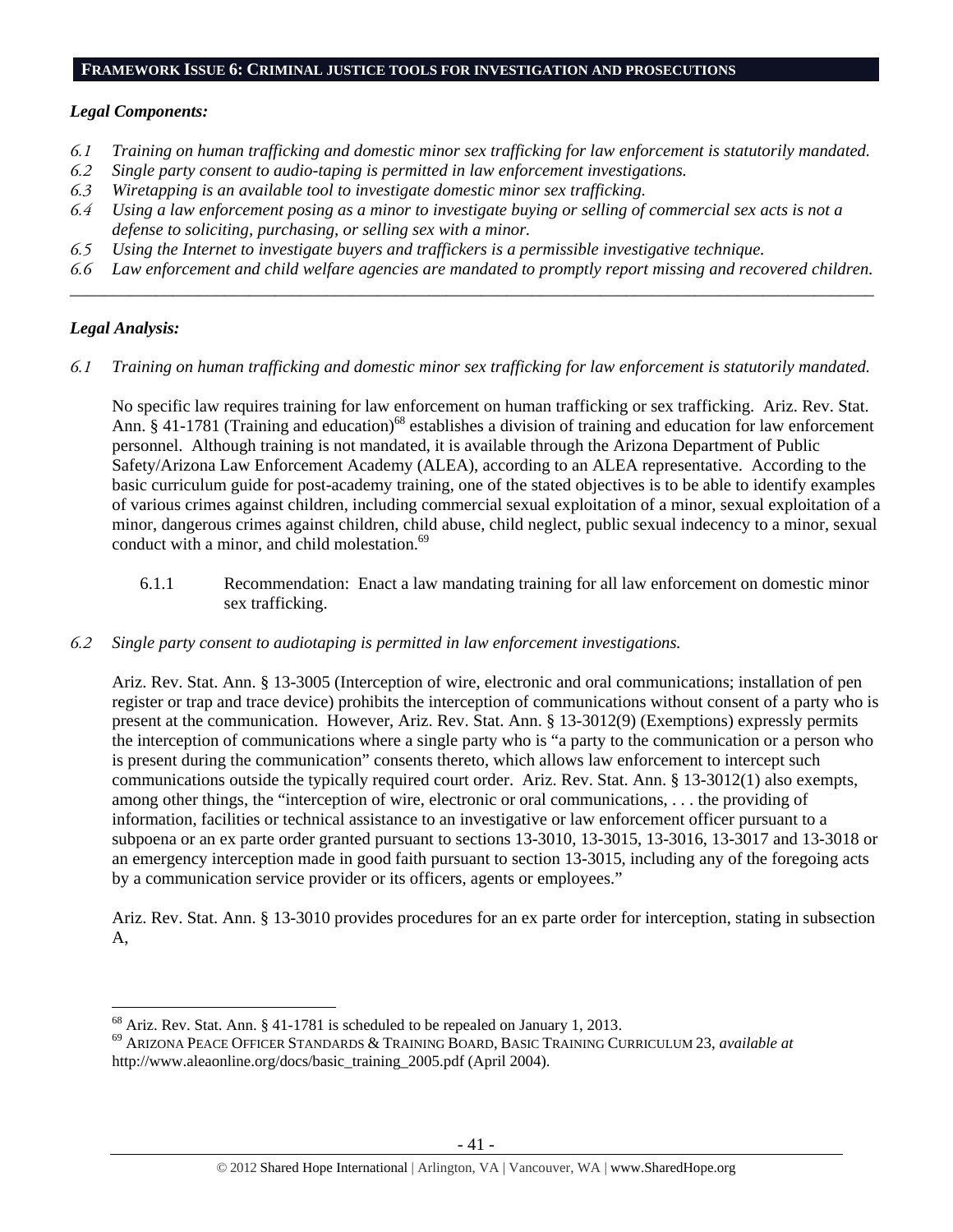A. On application of a county attorney, the attorney general or a prosecuting attorney whom a county attorney or the attorney general designates in writing, any justice of the supreme court, judge of the court of appeals or superior court judge may issue an ex parte order for the interception of wire, electronic or oral communications if there is probable cause to believe both:

1. A crime has been, is being or is about to be committed.

2. Evidence of that crime or the location of a fugitive from justice from that crime may be obtained by the interception.

"Crime" is defined in Ariz. Rev. Stat. Ann. § 13-3010(P) as meaning "murder, gaming, kidnapping, robbery, bribery, extortion, theft, an act in violation of chapter 23 of this title [Organized crime, fraud and terrorism], dealing in narcotic drugs, marijuana or dangerous drugs, sexual exploitation of children in violation of chapter 35.1 of this title or any felony that is dangerous to life, limb or property. Crime includes conspiracy to commit any of the offenses listed in this subsection."

Ariz. Rev. Stat. Ann. § 13-3015(A) (Emergency interception), states in part,

Notwithstanding any other provision of this chapter, if the attorney general or a county attorney or such prosecuting attorneys as they may designate in writing reasonably determines that an emergency situation exists involving immediate danger of death or serious physical injury to any person, and that such death or serious physical injury may be averted by interception of wire, electronic or oral communications before an order authorizing such interception can be obtained, the attorney general or a county attorney or his designee may specially authorize a peace officer or law enforcement agency to intercept such wire, electronic or oral communications.

If this provision is used, the person authorizing the emergency interception must apply "for an order authorizing the interception, in accordance with the provisions of section 13-3010. The application shall be made as soon as practicable, and in no event later than forty-eight hours after commencement of the emergency interception." Ariz. Rev. Stat. Ann. § 13-3015(B).

- 6.2.1 Recommendation: Amend Ariz. Rev. Stat. Ann. § 13-3010(P) definition of "crime" to expressly include Ariz. Rev. Stat. Ann. § 13-1307 (Sex trafficking) and Ariz. Rev. Stat. Ann. § 13-3212 (Child prostitution).
- *6.3 Wiretapping is an available tool to investigate domestic minor sex trafficking.*

Ex parte orders for intercepting communications require probable cause that "[a] crime has been, is being or is about to be committed" and that "[e]vidence of that crime or the location of a fugitive from justice from that crime may be obtained by the interception." Ariz. Rev. Stat. Ann. § 13-3010(A). Evidence gathered through an emergency interception may be admissible, although Ariz. Rev. Stat. Ann. § 13-3015(C) (Emergency interception) requires the prosecutor to request authorization within 48 hours of the emergency interception by stating, "If the prosecuting attorney fails to obtain an authorization within forty-eight hours after commencement of the emergency interception, or if authorization to intercept communications is denied, the interception shall immediately terminate and any communications intercepted without judicial authorization may not be used as evidence in any criminal or civil proceeding against any person."

*6.4 Using a law enforcement posing as a minor to investigate buying or selling of commercial sex acts is not a defense to soliciting, purchasing, or selling sex with a minor.* 

Ariz. Rev. Stat. Ann. § 13-3212(A)(4), (C) (Child prostitution) states that a person who, among other things, knowingly causes a minor to engage in prostitution, "[r]eceiv[es] any benefit for or on account of procuring or placing a minor in any place or in the charge or custody of any person for the purpose of prostitution, or who knowingly engages in prostitution with a minor under 15 years of age or with a minor known to be 15, 16, or 17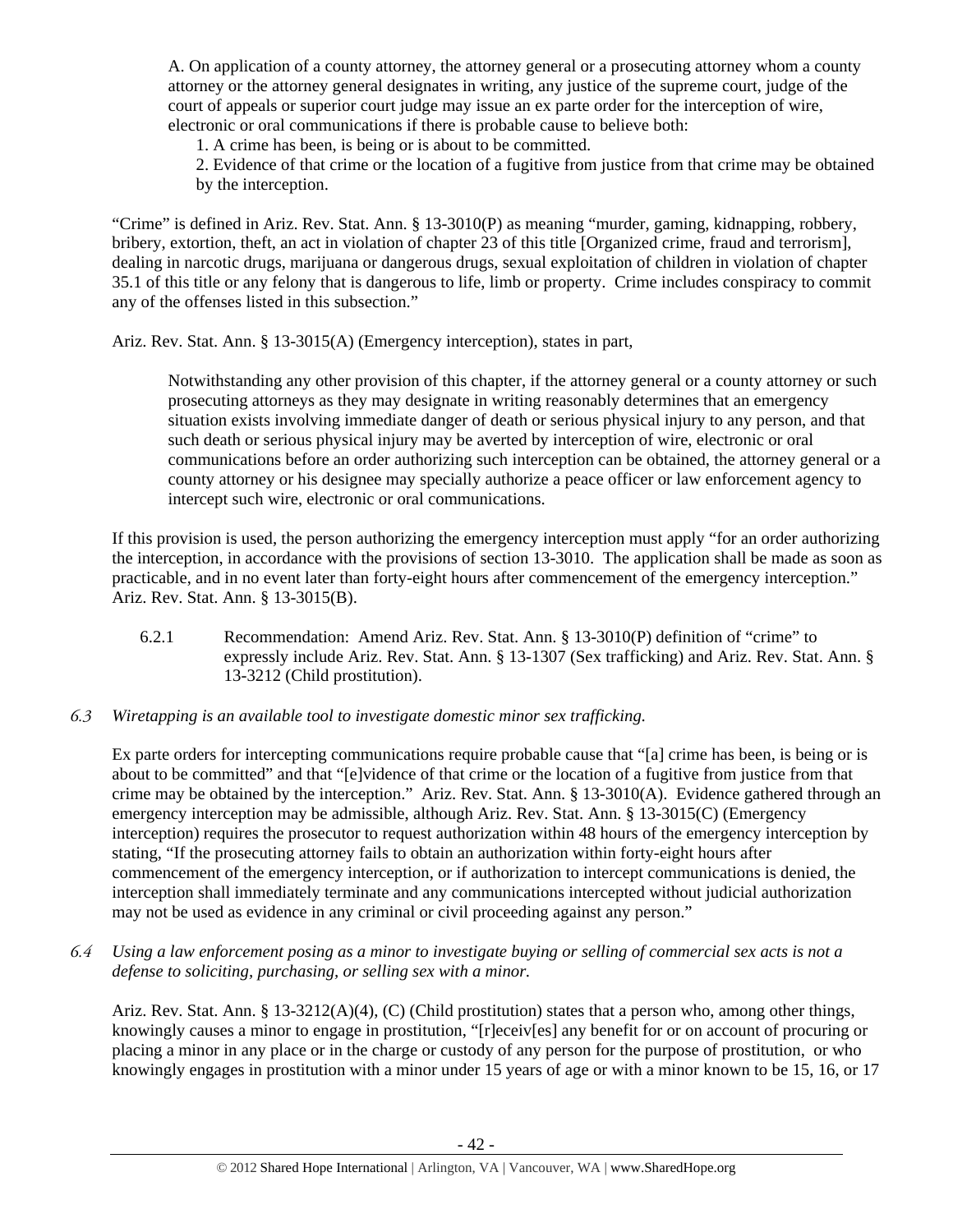years of age is prohibited from using as a defense "that the other person is a peace officer posing as a minor or a person assisting a peace officer posing as a minor."

Similar prohibitions on using such a defense to the prosecution of a trafficker or buyer of sex with a minor are found in Ariz. Rev. Stat. Ann. § 13-3560(B) (Aggravated luring a minor for sexual exploitation) and Ariz. Rev. Stat. Ann. § 13-3554(B) (Luring a minor for sexual exploitation). Ariz. Rev. Stat. Ann. § 13-3560(B) states, "It is not a defense to a prosecution for a violation of this section that the other person is not a minor or that the other person is a peace officer posing as a minor." Ariz. Rev. Stat. Ann. § 13-3554(B) states, "It is not a defense to a prosecution for a violation of this section that the other person is not a minor."

These methods of investigation are distinguished from entrapment by Ariz. Rev. Stat. Ann. § 13-206(C) (Entrapment), which states in part that "[a] person does not establish entrapment if the person was predisposed to commit the offense and the law enforcement officers or their agents merely provided the person with an opportunity to commit the offense. It is not entrapment for law enforcement officers or their agents merely to use a ruse or to conceal their identity."

#### *6.5 Using the Internet to investigate buyers and traffickers is a permissible investigative technique.*

Ariz. Rev. Stat. Ann. § 13-3560(A) (Aggravated luring a minor for sexual exploitation) makes it a crime when a person "[k]nowing the character and content of the depiction, uses an electronic communication device to transmit at least one visual depiction of material that is harmful to minors for the purpose of initiating or engaging in communication with a recipient who the person knows or has reason to know is a minor" and "[b]y means of the communication, offers or solicits sexual conduct with the minor. The offer or solicitation may occur before, contemporaneously with, after or as an integrated part of the transmission of the visual depiction." Ariz. Rev. Stat. Ann. § 13-3560(B) states, "It is not a defense to a prosecution for a violation of this section that the other person is not a minor or that the other person is a peace officer posing as a minor."

#### *6.6 Law enforcement and child welfare agencies are mandated to promptly report missing and recovered children.*

Ariz. Rev. Stat. Ann. § 8-810 (Missing children; notification; entry into databases) mandates reporting certain missing children by CPS, stating in relevant part in subsection A, "If child protective services receives a report made pursuant to section  $13-3620^{70}$  or receives information during the course of providing services that

. . . .

 $70$  Ariz. Rev. Stat. Ann. § 13-3620 (Duty to report abuse, physical injury, neglect and denial or deprivation of medical or surgical care or nourishment of minors; medical records; exception; violation; classification; definitions) states,

A. Any person [as defined later in the statute] who reasonably believes that a minor is or has been the victim of physical injury, abuse, child abuse, a reportable offense or neglect that appears to have been inflicted on the minor by other than accidental means or that is not explained by the available medical history as being accidental in nature . . . shall immediately report or cause reports to be made of this information to a peace officer or to child protective services in the department of economic security, except if the report concerns a person who does not have care, custody or control of the minor, the report shall be made to a peace officer only. . . .

<sup>. . . .</sup>  P. For purposes of this section:

<sup>. . . .</sup> 

<sup>4. &</sup>quot;Reportable offense" means any of the following: (a) Any offense listed in chapters 14 [Sexual offenses] and 35.1 [Sexual exploitation of children] of this title or section 13-3506.01 [Furnishing harmful items to minors; internet activity]. . . . .